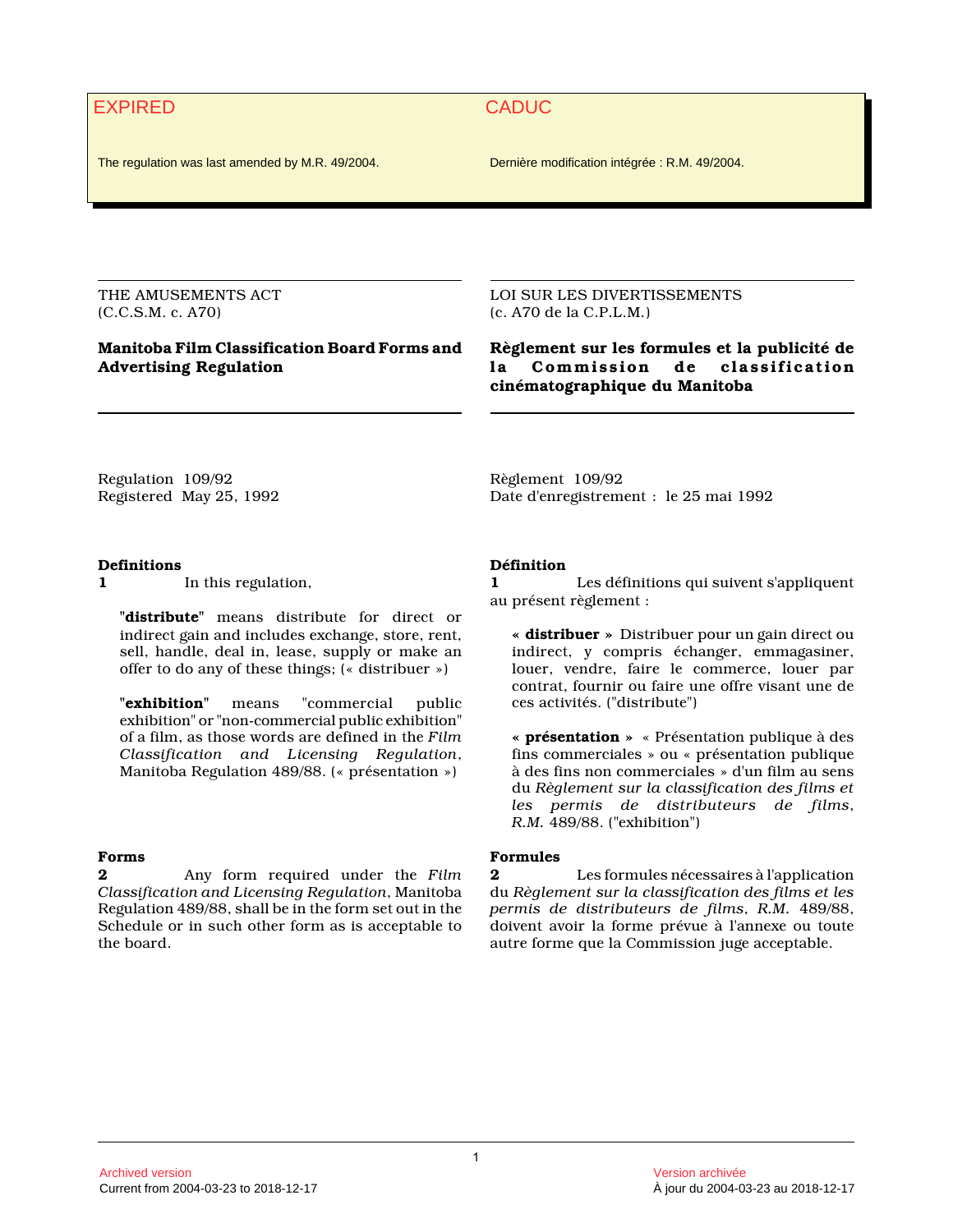#### **Advertising**

**3(1)** A person who uses advertising material in connection with the distribution or exhibition o f a film shall indicate on the advertising material in a form and of a size approved by the board, the classification of the film and any other informatio n as to the content of the film requested by the board.

**3(2)** The board may request a person who advertises the distribution or exhibition of a film classified as "Restricted" or "Adult" to cease using or to remove a portion of the advertising material.

M.R. 49/2004

#### **Notice of classification**

**4(1)** A person who distributes or exhibits a film shall prominently display a notice in a form and of a size approved by the board, indicating the classification of the film and other information as to the content of the film requested by the board.

**4(2)** A person who exhibits a film shall place the notice referred to in subsection (1) over or adjacent to the box office wicket or other location approved by the board so that the notice is clearly visible to the public.

# **Repeal**

**5** Manitoba Regulation 293/88 is repealed.

#### **Publicité**

**3(1)** Quiconque utilise une publicité concernant la distribution ou la présentation d'un film doit y indiquer, en respectant la forme et les dimensions approuvées par la Commission, la classification du film ainsi que les autres renseignements relatifs au contenu du film qu'exige la Commission.

**3(2)** La Commission peut demander au responsable de la publicité concernant la distribution ou la présentation d'un film « Réservé » ou « Adultes » de cesser d'utiliser la publicité en question ou d'en retirer une partie.

#### R.M. 49/2004

#### **Avis de classification**

**4(1)** Quiconque distribue ou présente un film doit afficher bien à la vue un avis dont la Commission approuve la forme et les dimensions et qui indique la classification du film ainsi que les autres renseignements relatifs au contenu du film qu'exige la Commission.

**4(2)** Quiconque présente un film doit placer l'avis visé au paragraphe (1) au-dessus ou à côté d u guichet ou à un autre endroit que la Commission approuve de façon à ce qu'il soit bien en vue du public.

#### **Abrogation**

**5** Le *Règlement du Manitoba* 293/88 est abrogé.

April 14, 1992 THE MANITOBA FILM CLASSIFICATION BOARD: Le 14 avril 1992 POUR LA COMMISSION DE CLASSIFICATION

CINÉMATOGRAPHIQUE DU MANITOBA,

La présidente,

Barb Cannell

Barb Cannell Presiding Member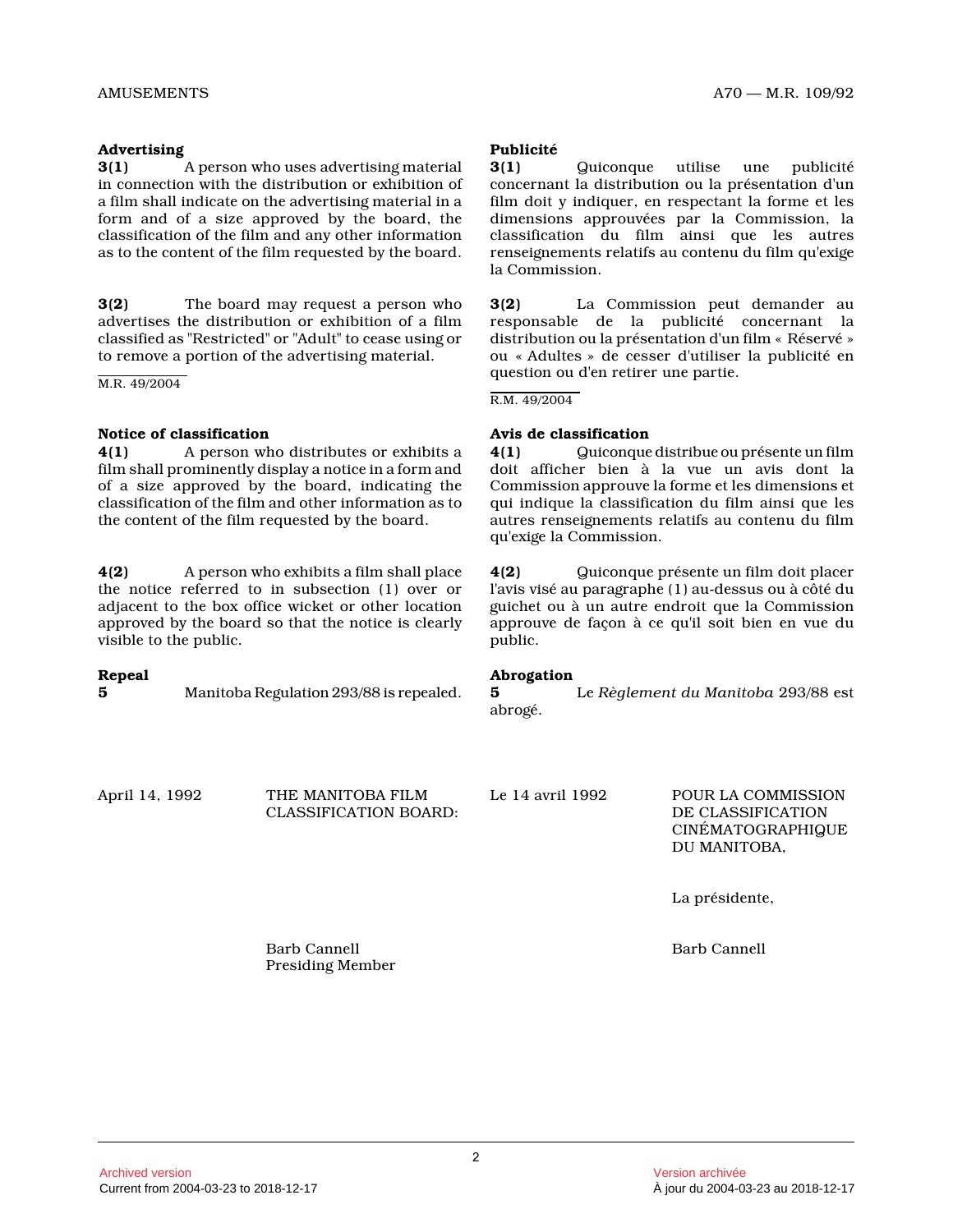#### **SCHEDULE**

#### TABLE OF CONTENTS

- 1. Application for Licence
- 2. Licence
- 3. Application for Classification of Film
- 4. Application for Transfer of Classification of Fil m
- 5. Record of Classification
- 6. Notice of Appeal of Classification
- 7. Notice of Hearing
- 8. Decision on Appeal of Classification
- 9. Notice of Appeal from Act or Decision of Inspecto r
- 10. Notice of Hearing of Appeal from Act or Decision of an Inspector
- 11. Notice of Decision of Appeal from Inspector
- 12. Application for Order or Relief
- 13. Application for Review
- 14. Notice of Review
- 15. Notice of Intervention Upon Review
- 16. Order Extending Time
- 17. Disclosure Notice
- 18. Disclosure of Evidence
- 19. Notice of Exercise of Power
- 20. Notice of Dispute
- 21. Intervention
- 22. Notice of Hearing
- 23. Reasons for Decision
- 24. Order of Exemption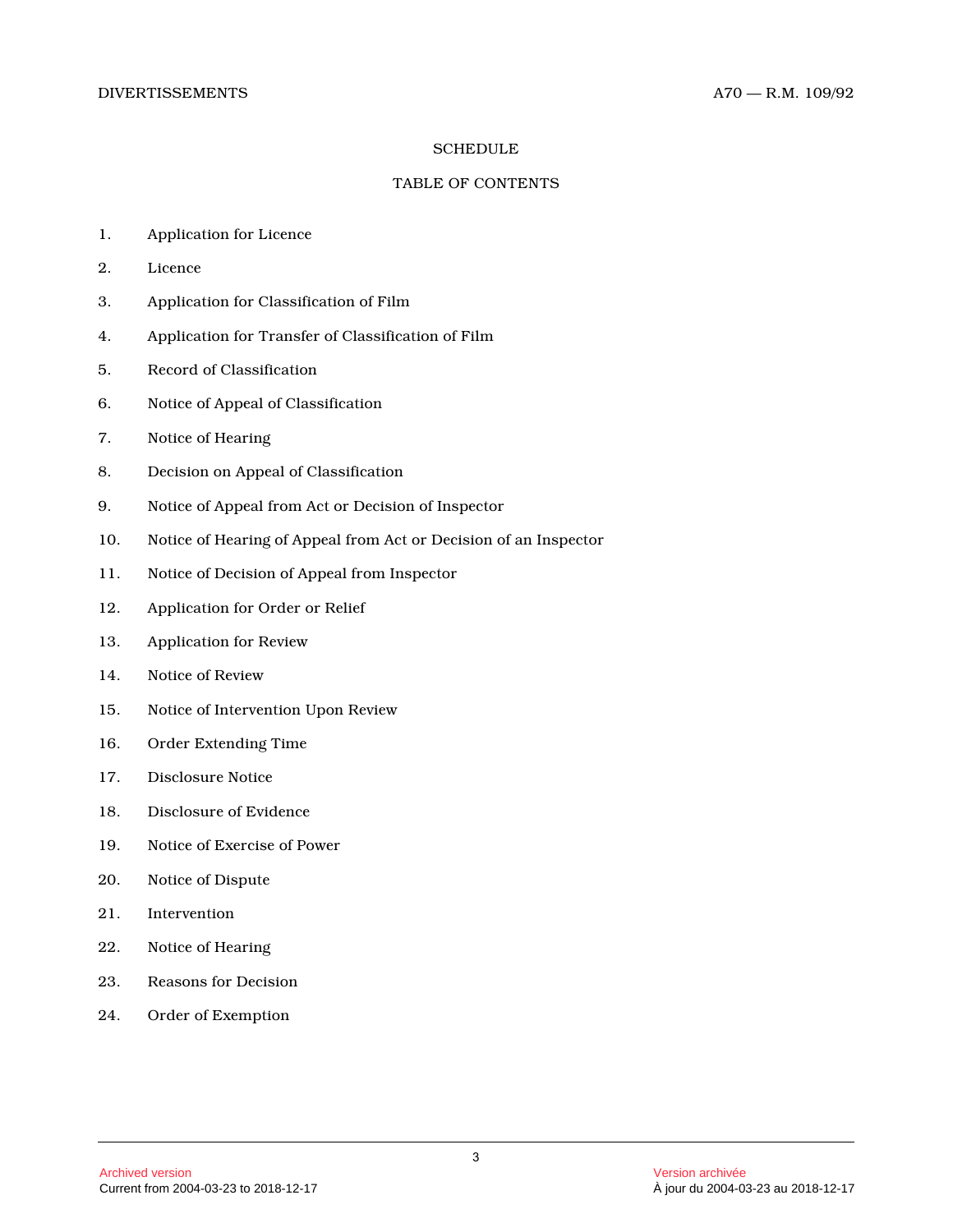#### **SCHEDULE**

# Form 1

# THE MANITOBA FILM CLASSIFICATION BOARD

#### APPLICATION FOR LICENCE

Indicate the type of licence you are applying for:

| $\angle$ Class A:     | General licence for distributing film for commercial public exhibition                                |                                                                                                                                                                                                                                     |  |
|-----------------------|-------------------------------------------------------------------------------------------------------|-------------------------------------------------------------------------------------------------------------------------------------------------------------------------------------------------------------------------------------|--|
| $\angle$ Class A:     | One Event licence for distributing film for a one event, one film commercial public exhibition        |                                                                                                                                                                                                                                     |  |
| Class B:              | General licence for distributing film for non-commercial public exhibition                            |                                                                                                                                                                                                                                     |  |
| Class B:              | One Event licence for distributing film for a one event, one film non-commercial public<br>exhibition |                                                                                                                                                                                                                                     |  |
| Class C:              | retailers                                                                                             | Video Distributor licence for distributing film for home use to other distributors or to                                                                                                                                            |  |
| Class D:              |                                                                                                       | Video Retailer licence for distributing film for home use to members of the public                                                                                                                                                  |  |
|                       | Indicate whether this is an application for a                                                         |                                                                                                                                                                                                                                     |  |
|                       | new licence ______ or a renewal _____                                                                 |                                                                                                                                                                                                                                     |  |
|                       | A. Sole proprietorship                                                                                |                                                                                                                                                                                                                                     |  |
|                       |                                                                                                       |                                                                                                                                                                                                                                     |  |
| 2.                    |                                                                                                       | Address <u>(residence)</u> Postal Code Residence Provide Provide Postal Code Residence Provide Provide Provide Provide Provide Provide Provide Provide Provide Provide Provide Provide Provide Provide Provide Provide Provide Prov |  |
|                       |                                                                                                       |                                                                                                                                                                                                                                     |  |
| 3.                    |                                                                                                       | Telephone (residence) ____________________________(business) ____________________                                                                                                                                                   |  |
| 4.                    |                                                                                                       |                                                                                                                                                                                                                                     |  |
| <b>B.</b> Corporation |                                                                                                       |                                                                                                                                                                                                                                     |  |
| 1.                    |                                                                                                       |                                                                                                                                                                                                                                     |  |
| 2.                    |                                                                                                       |                                                                                                                                                                                                                                     |  |
| 3.                    |                                                                                                       |                                                                                                                                                                                                                                     |  |
| 4.                    |                                                                                                       | Registered address of corporation with the control of the control of the control of the control of the control of the control of the control of the control of the control of the control of the control of the control of the      |  |
|                       |                                                                                                       |                                                                                                                                                                                                                                     |  |
|                       | Telephone <b>Example 2018</b>                                                                         |                                                                                                                                                                                                                                     |  |
|                       |                                                                                                       |                                                                                                                                                                                                                                     |  |
|                       |                                                                                                       |                                                                                                                                                                                                                                     |  |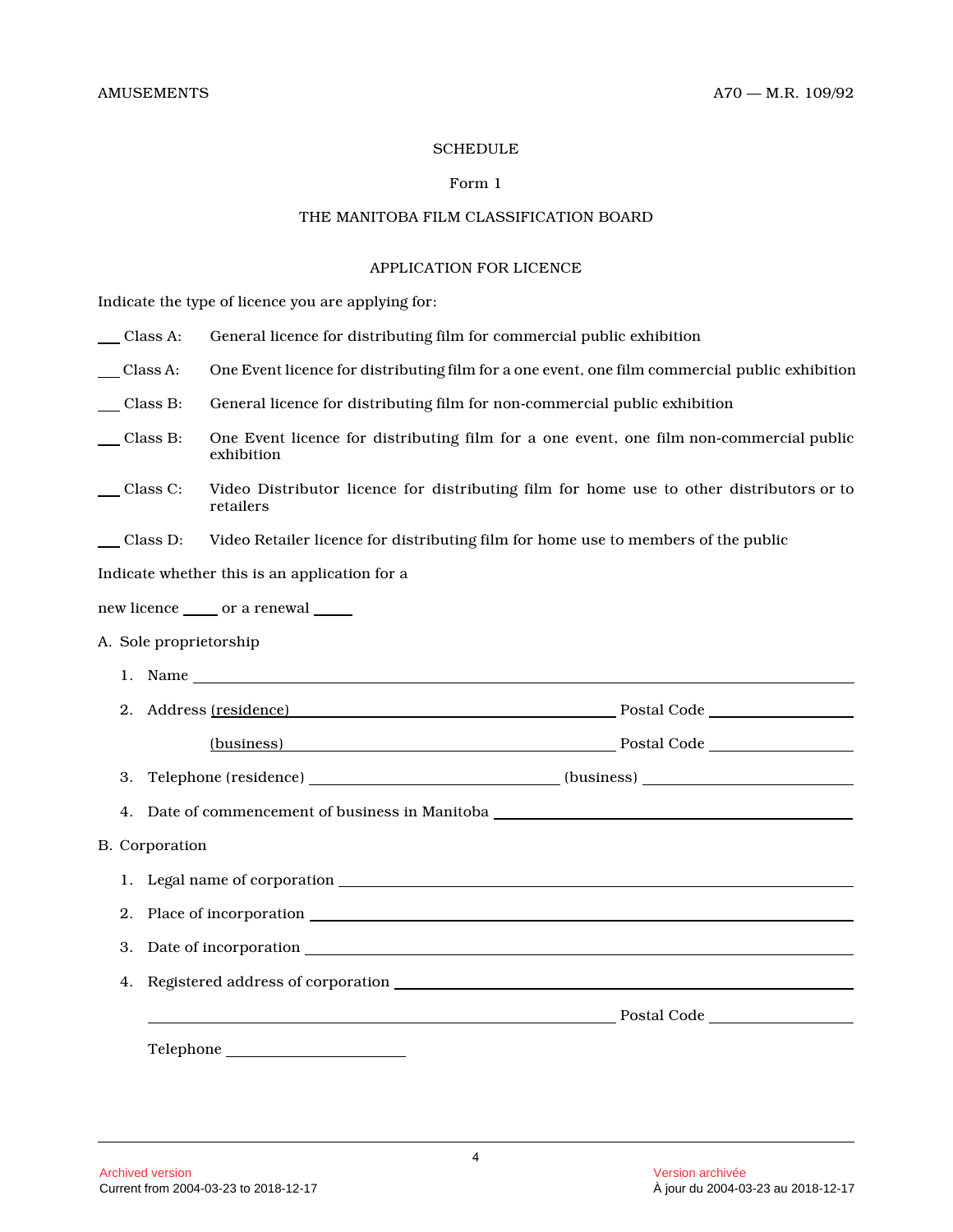- 5. Date of commencement of business in Manitoba
- 6. Please attach the following additional information:
	- (a) the names of the officers of the corporation, their titles and addresses;
	- (b) the names of the corporation's board of directors and their addresses;
	- (c) a copy of the corporation's last annual return filed with the Corporations Branch;
	- (d) a copy of a Certificate of Status from the Corporations Branch, Province of Manitoba.
- Note: The information requested in paragraph 6 must be attached to this application to facilitate processing. Failure to attach the information will delay consideration.
- C. If your application is for a Class C Video Distributor licence or a Class D Video Retailer licence and your primary business is not as a video distributor or video retailer, please indicate the nature of your primary business (for example: service station, department store, grocery store).
- D. If your application is for a Class D Video Retailer licence, list each location for which the licence is required. Use a plain white sheet and attach if this space is not sufficient.
- E. Have you had a licence that has been cancelled, or has a renewal of a licence been refused under *The Amusements Act*? If this application is by or on behalf of a corporation, answer this question with respect to any person holding a beneficial interest in the corporation that exceeds 5%.
- F. State any conviction under *The Amusements Act*, or under the obscenity provisions of any law of the parliament of Canada. If the applicant is a corporation state any such conviction of any person holding a beneficial interest in the corporation that exceeds 5%.

Dated this day of , 19 at ,

in the Province of  $\hfill\blacksquare$  .

Signature of applicant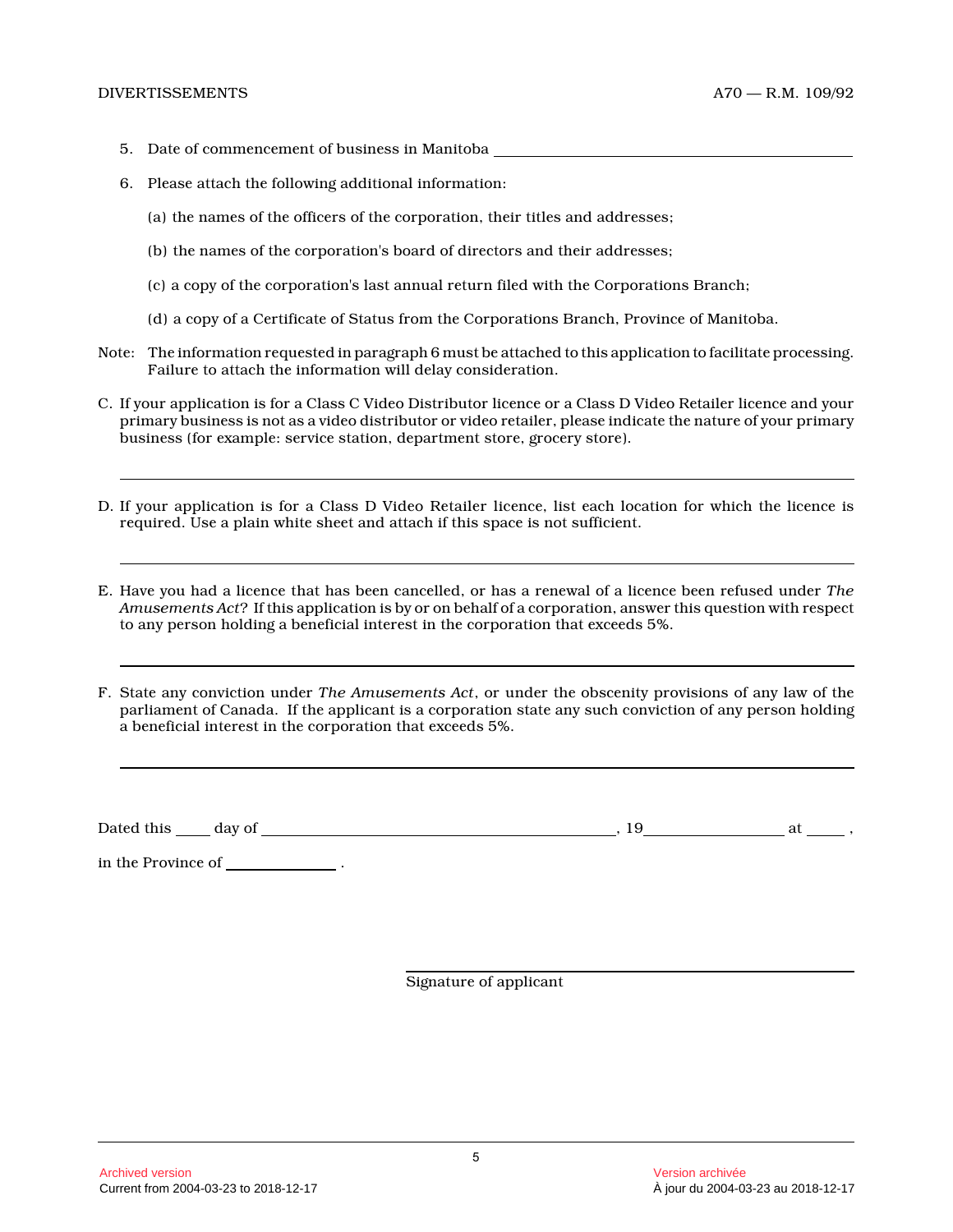# (Provincial Crest)

# THE MANITOBA FILM CLASSIFICATION BOARD

# LICENCE

NO.

Subject to the provisions of *The Amusements Act* and Regulations made under the Act, a licence has been issued to

to operate as a

for the year ending March 31, 199

Authorized Location

Special Provisions extends the set of the set of the set of the set of the set of the set of the set of the set of the set of the set of the set of the set of the set of the set of the set of the set of the set of the set

Dated this day of , 19 at Winnipeg, in the Province of Manitoba.

> Per: (SEAL) The Manitoba Film Classification Board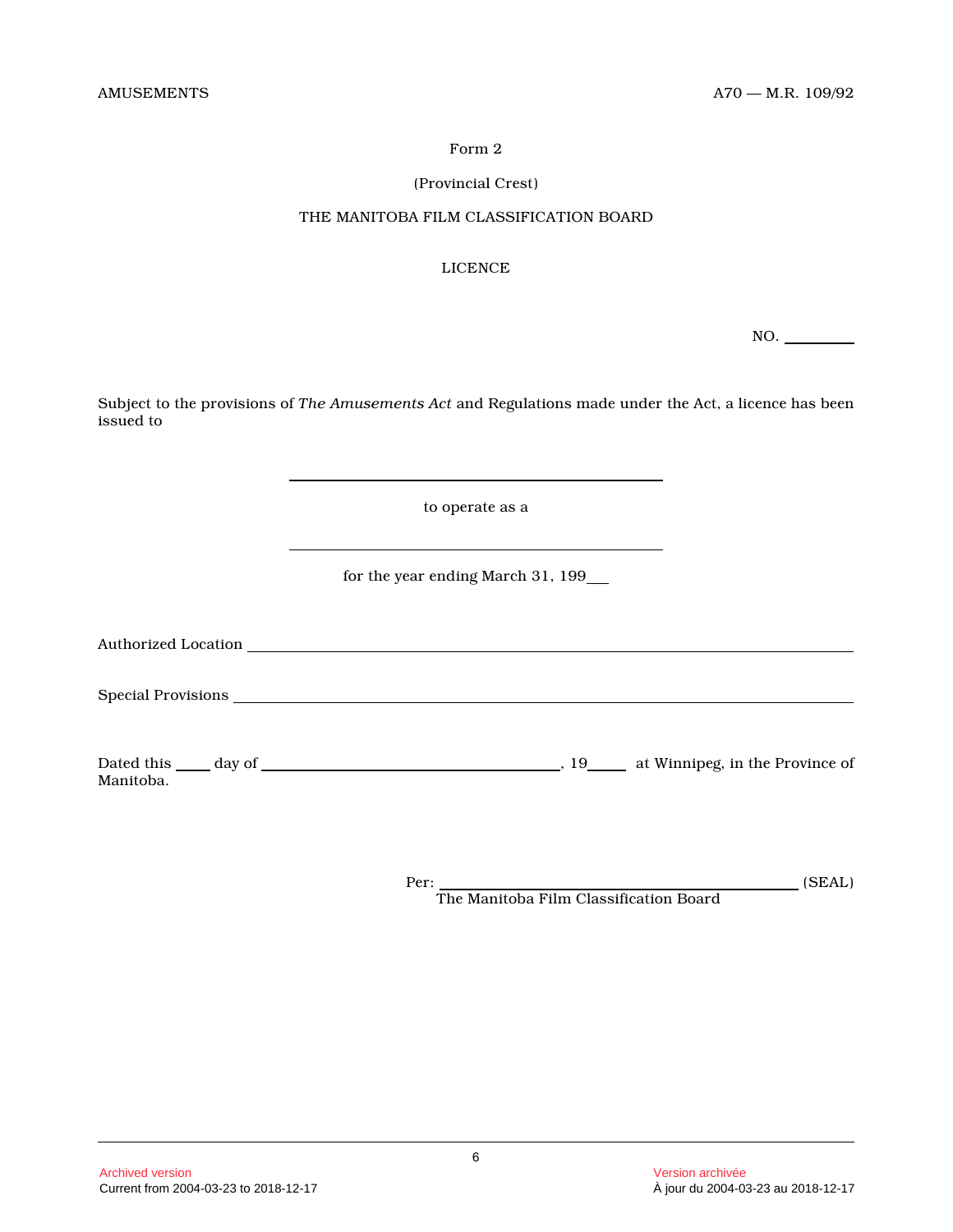# THE MANITOBA FILM CLASSIFICATION BOARD

# APPLICATION FOR CLASSIFICATION OF FILM

| Fax number                                                                                                                                                                                                                           |  |
|--------------------------------------------------------------------------------------------------------------------------------------------------------------------------------------------------------------------------------------|--|
| l. Description of film                                                                                                                                                                                                               |  |
| (a) Video ______ Motion picture ______ Other _____                                                                                                                                                                                   |  |
| $(b)$ Title                                                                                                                                                                                                                          |  |
|                                                                                                                                                                                                                                      |  |
|                                                                                                                                                                                                                                      |  |
|                                                                                                                                                                                                                                      |  |
| (f) Running time _____________ minutes                                                                                                                                                                                               |  |
|                                                                                                                                                                                                                                      |  |
| (h) Any other titles under which film has been released <b>the contract of the contract of the contract of the contract of the contract of the contract of the contract of the contract of the contract of the contract of the c</b> |  |
|                                                                                                                                                                                                                                      |  |
|                                                                                                                                                                                                                                      |  |
| 3. Indicate whether the applicant is a licensee under The Amusements Act:                                                                                                                                                            |  |
| $Yes$ No $\_\_$                                                                                                                                                                                                                      |  |
|                                                                                                                                                                                                                                      |  |
| in the Province of $\_\_$                                                                                                                                                                                                            |  |
|                                                                                                                                                                                                                                      |  |
|                                                                                                                                                                                                                                      |  |

Signature of applicant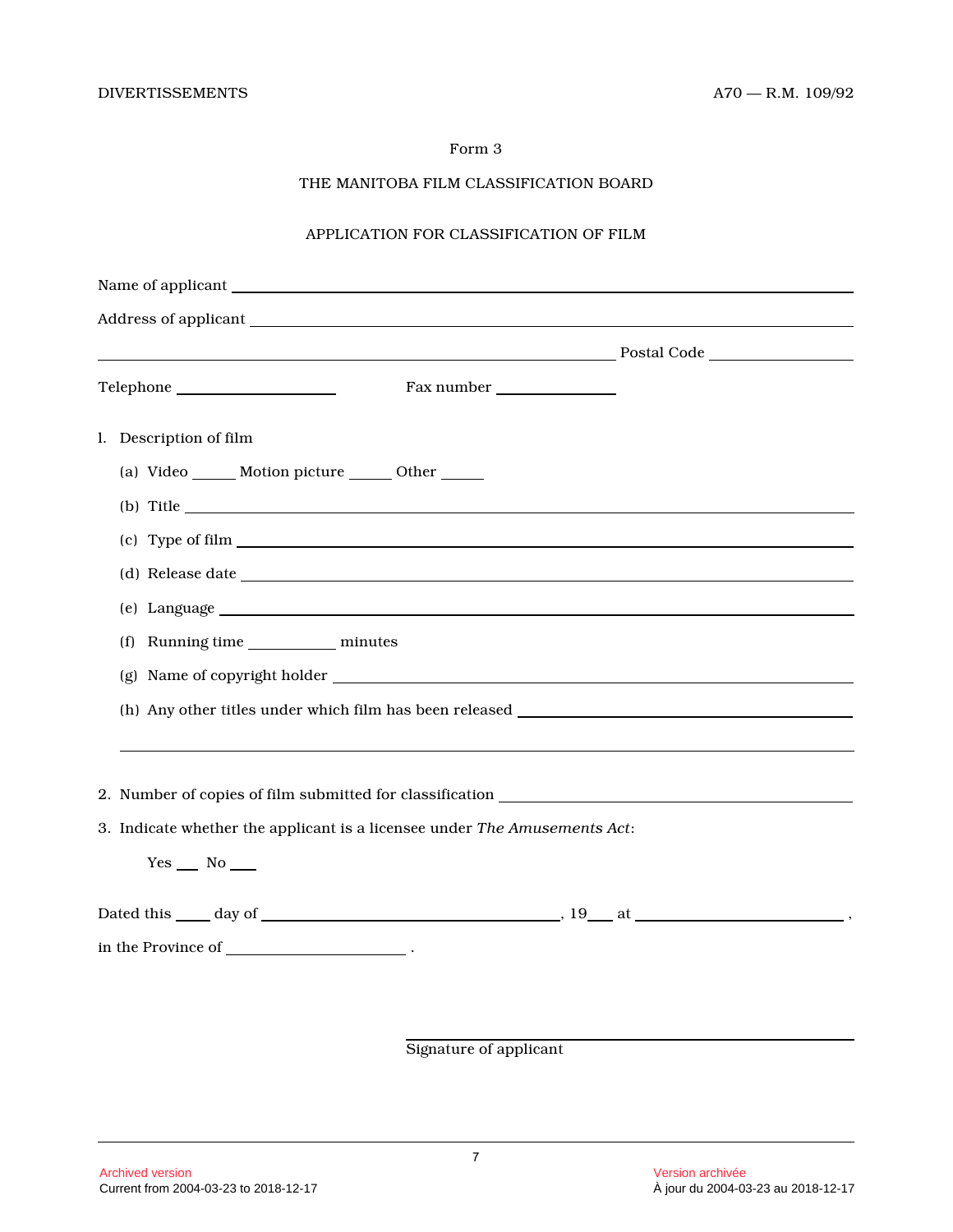# THE MANITOBA FILM CLASSIFICATION BOARD

# APPLICATION FOR TRANSFER OF CLASSIFICATION OF FILM

| l. Description of film to be classified:                                                                                                                                                                                                                                                                                                  |  |  |  |  |
|-------------------------------------------------------------------------------------------------------------------------------------------------------------------------------------------------------------------------------------------------------------------------------------------------------------------------------------------|--|--|--|--|
| Video _______________ Motion Picture _____<br>Other                                                                                                                                                                                                                                                                                       |  |  |  |  |
| (a) Title $\qquad \qquad$ $\qquad \qquad$ $\qquad$ $\qquad$ $\qquad$ $\qquad$ $\qquad$ $\qquad$ $\qquad$ $\qquad$ $\qquad$ $\qquad$ $\qquad$ $\qquad$ $\qquad$ $\qquad$ $\qquad$ $\qquad$ $\qquad$ $\qquad$ $\qquad$ $\qquad$ $\qquad$ $\qquad$ $\qquad$ $\qquad$ $\qquad$ $\qquad$ $\qquad$ $\qquad$ $\qquad$ $\qquad$ $\qquad$ $\qquad$ |  |  |  |  |
|                                                                                                                                                                                                                                                                                                                                           |  |  |  |  |
|                                                                                                                                                                                                                                                                                                                                           |  |  |  |  |
|                                                                                                                                                                                                                                                                                                                                           |  |  |  |  |
| (e) Running Time ________ minutes                                                                                                                                                                                                                                                                                                         |  |  |  |  |
|                                                                                                                                                                                                                                                                                                                                           |  |  |  |  |
|                                                                                                                                                                                                                                                                                                                                           |  |  |  |  |
| 3. I declare that this film is an exact copy of the following film previously classified by the Board in the<br>following format:                                                                                                                                                                                                         |  |  |  |  |
|                                                                                                                                                                                                                                                                                                                                           |  |  |  |  |
| (b) Title $\qquad \qquad$                                                                                                                                                                                                                                                                                                                 |  |  |  |  |
| (c) Date                                                                                                                                                                                                                                                                                                                                  |  |  |  |  |
|                                                                                                                                                                                                                                                                                                                                           |  |  |  |  |
|                                                                                                                                                                                                                                                                                                                                           |  |  |  |  |
| 4. Indicate whether the applicant is a licensee under The Amusements Act:                                                                                                                                                                                                                                                                 |  |  |  |  |
| $Yes \_\_ No \_\_$                                                                                                                                                                                                                                                                                                                        |  |  |  |  |
|                                                                                                                                                                                                                                                                                                                                           |  |  |  |  |
| in the Province of $\_\_$                                                                                                                                                                                                                                                                                                                 |  |  |  |  |
|                                                                                                                                                                                                                                                                                                                                           |  |  |  |  |
| <b>Signature of Applicant</b>                                                                                                                                                                                                                                                                                                             |  |  |  |  |
|                                                                                                                                                                                                                                                                                                                                           |  |  |  |  |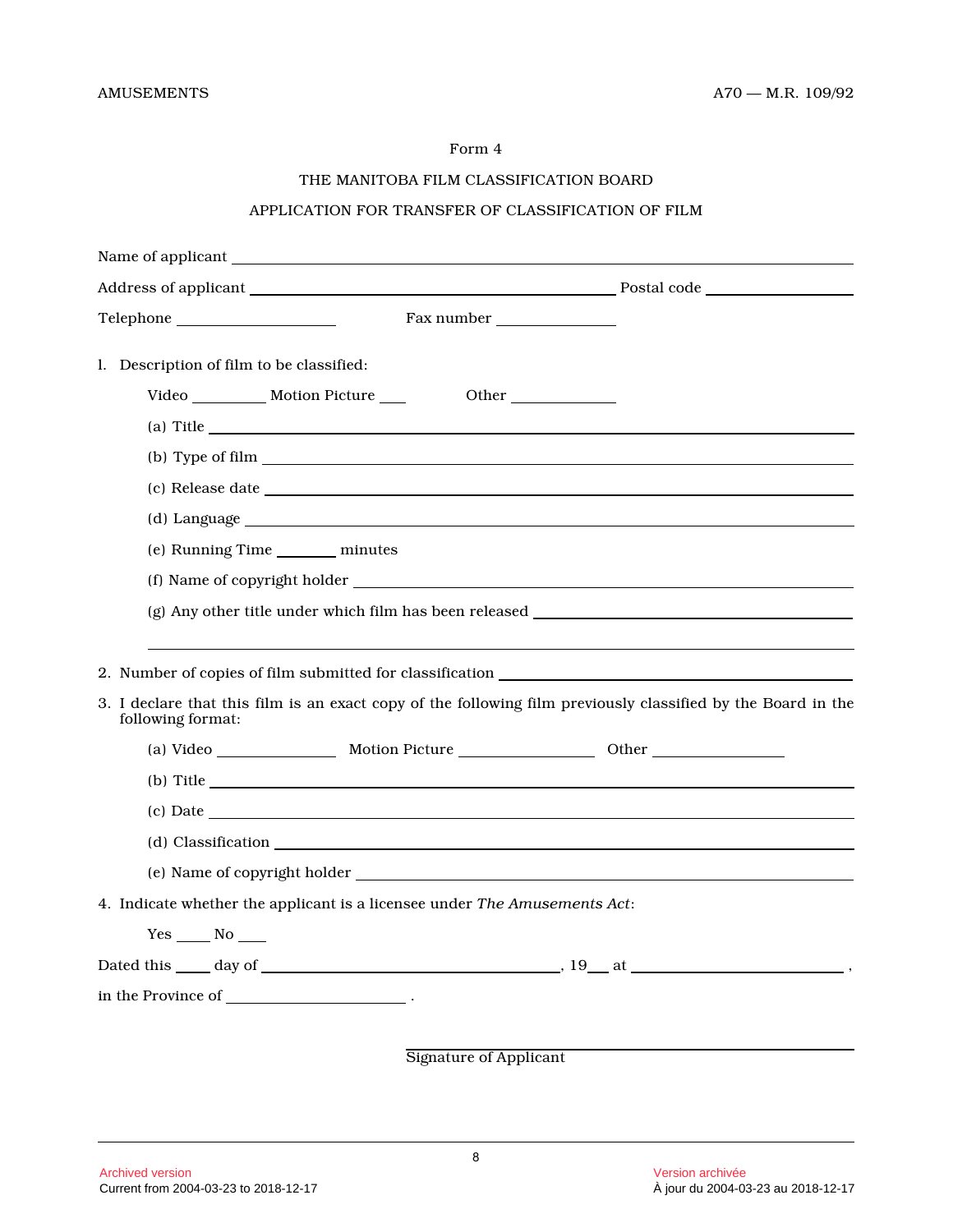# THE MANITOBA FILM CLASSIFICATION BOARD

# RECORD OF CLASSIFICATION

| Running time _________ minutes |  |
|--------------------------------|--|
|                                |  |
|                                |  |
|                                |  |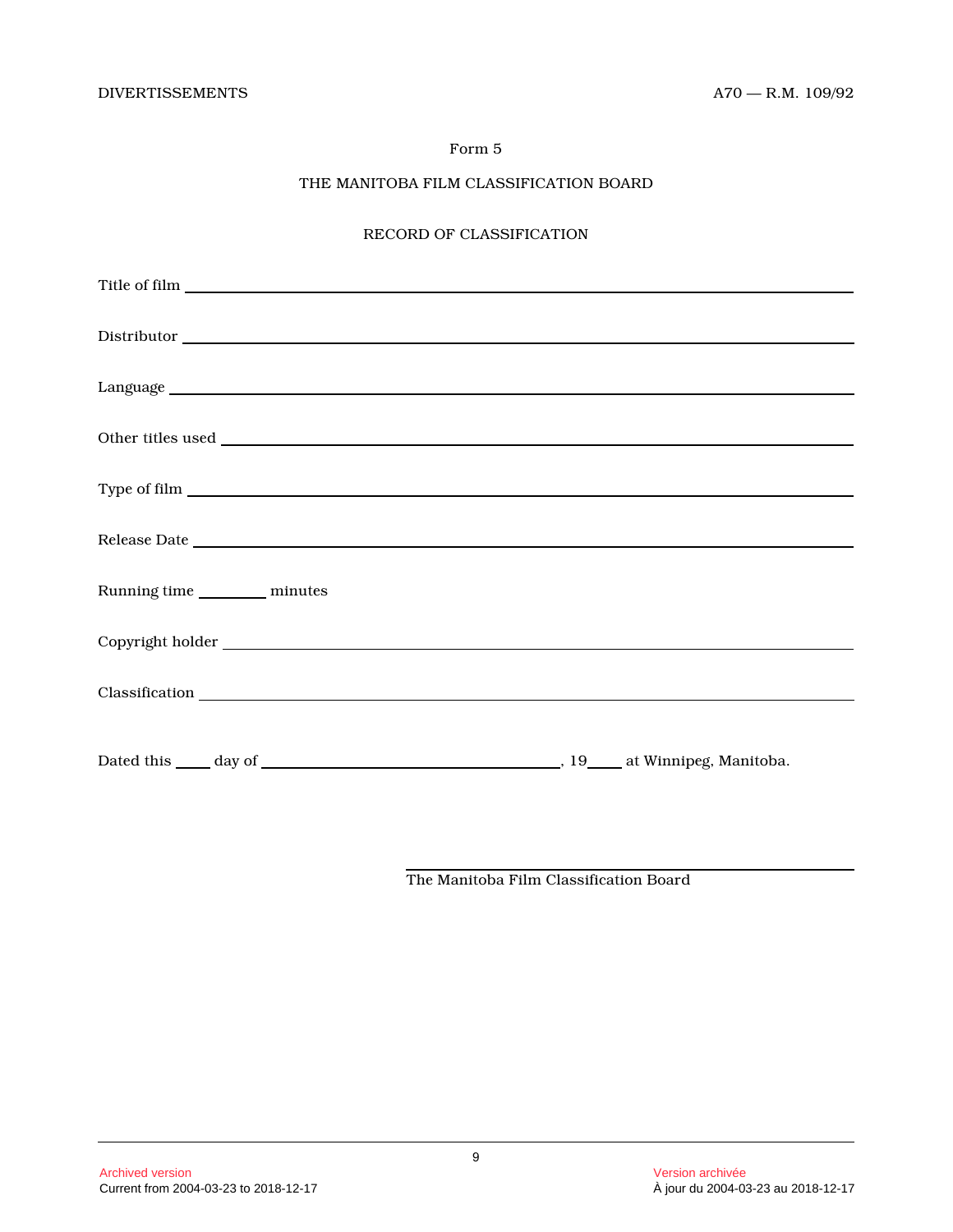# THE MANITOBA FILM CLASSIFICATION BOARD

#### NOTICE OF APPEAL OF CLASSIFICATION

| To: The Chairperson<br>The Manitoba Film Classification Appeal Board       |  |  |
|----------------------------------------------------------------------------|--|--|
|                                                                            |  |  |
|                                                                            |  |  |
|                                                                            |  |  |
|                                                                            |  |  |
|                                                                            |  |  |
|                                                                            |  |  |
|                                                                            |  |  |
| Brief statement of reasons for appeal (if necessary attach separate sheet) |  |  |
| An extension of time for filing of this appeal is requested: yes __ no __  |  |  |
| This film is: Video __ Motion Picture __                                   |  |  |
|                                                                            |  |  |
| in the Province of $\overline{\phantom{a}}$                                |  |  |
|                                                                            |  |  |

Signature of appellant

Note: Subsection 41(2) of *The Amusements Act* requires an appeal to be made within 30 days from the date on which the party appealing receives notice of the classification. The Appeal Board may, on application, extend the 30 day period. Section 36 of the Act states that the board may review, rescin d or vary any decision or order made by it.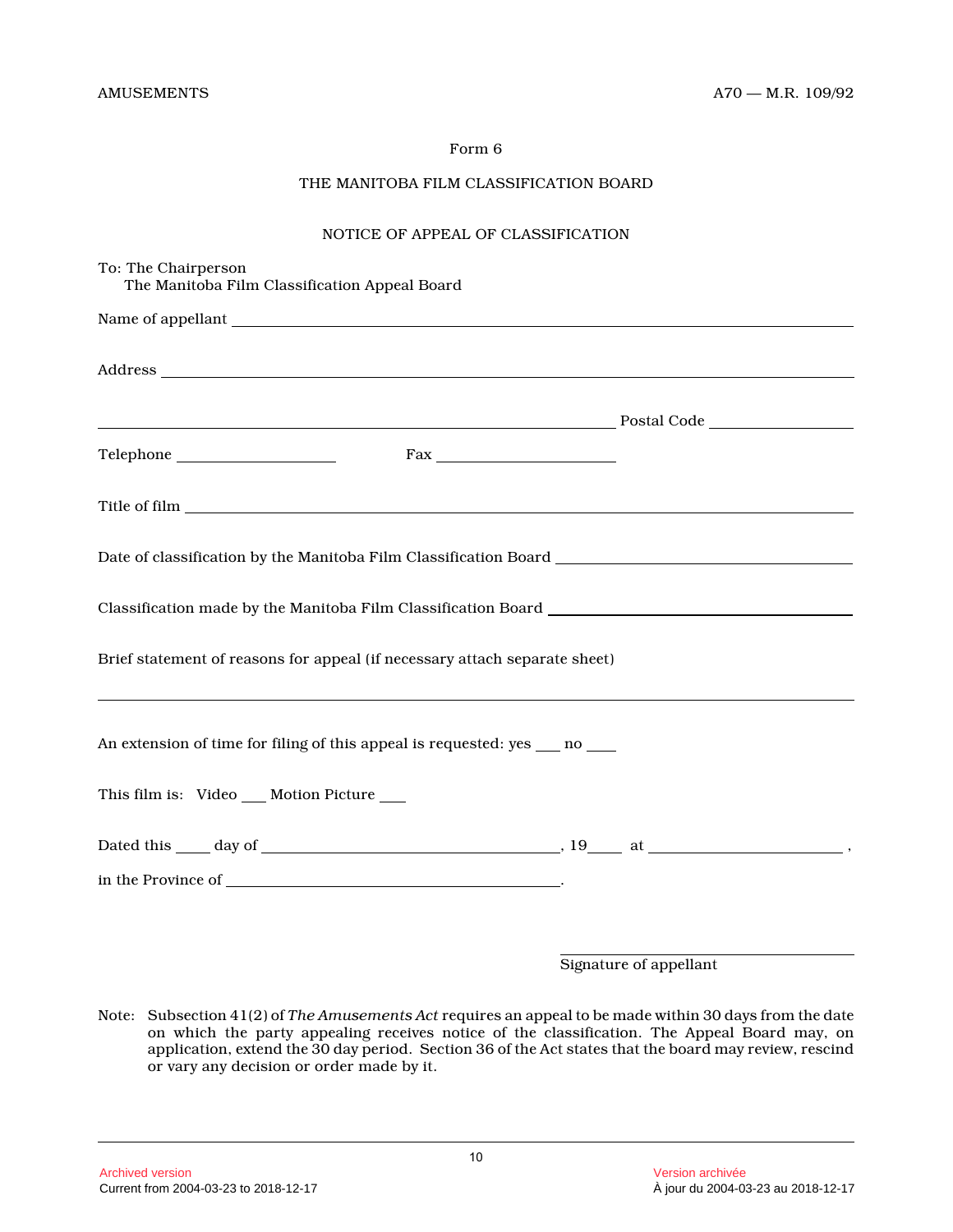# THE MANITOBA FILM CLASSIFICATION APPEAL BOARD

# NOTICE OF HEARING

| And to: The Manitoba Film Classification Board                                                                                                                |  |  |
|---------------------------------------------------------------------------------------------------------------------------------------------------------------|--|--|
| The Manitoba Film Classification Appeal Board will hear the appeal of the<br>appellant from the classification of the film __________________________________ |  |  |
|                                                                                                                                                               |  |  |
|                                                                                                                                                               |  |  |
|                                                                                                                                                               |  |  |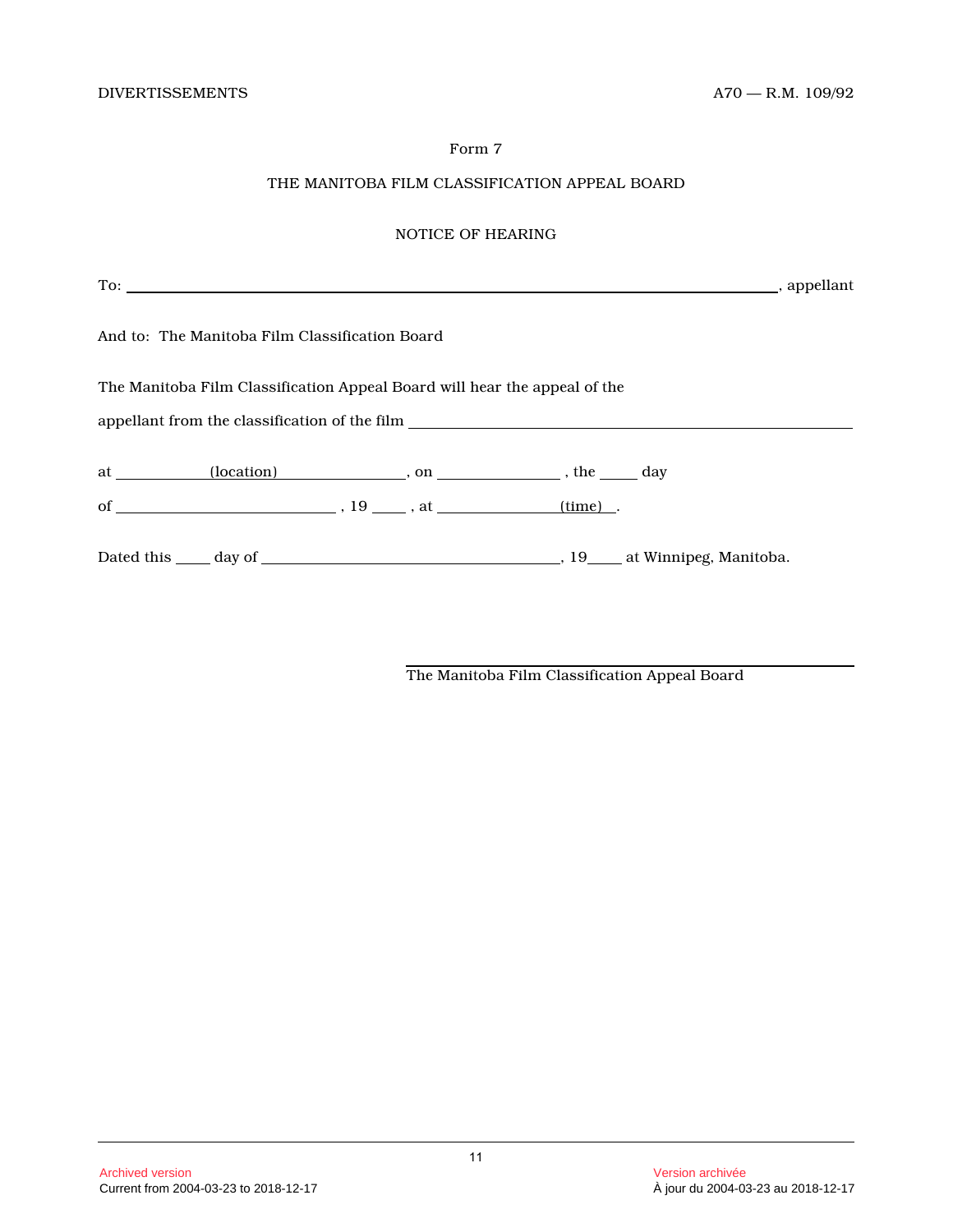# THE MANITOBA FILM CLASSIFICATION APPEAL BOARD

# DECISION ON APPEAL OF CLASSIFICATION

| And to: The Manitoba Film Classification Board                                                                                                                                                                                 |  |
|--------------------------------------------------------------------------------------------------------------------------------------------------------------------------------------------------------------------------------|--|
| Re: Classification of the film (name) (name)                                                                                                                                                                                   |  |
|                                                                                                                                                                                                                                |  |
|                                                                                                                                                                                                                                |  |
| ,我们也不会有什么?""我们的人,我们也不会有什么?""我们的人,我们也不会有什么?""我们的人,我们也不会有什么?""我们的人,我们也不会有什么?""我们的人                                                                                                                                               |  |
| and it is ordered that which is a set of the set of the set of the set of the set of the set of the set of the set of the set of the set of the set of the set of the set of the set of the set of the set of the set of the s |  |
|                                                                                                                                                                                                                                |  |
|                                                                                                                                                                                                                                |  |
|                                                                                                                                                                                                                                |  |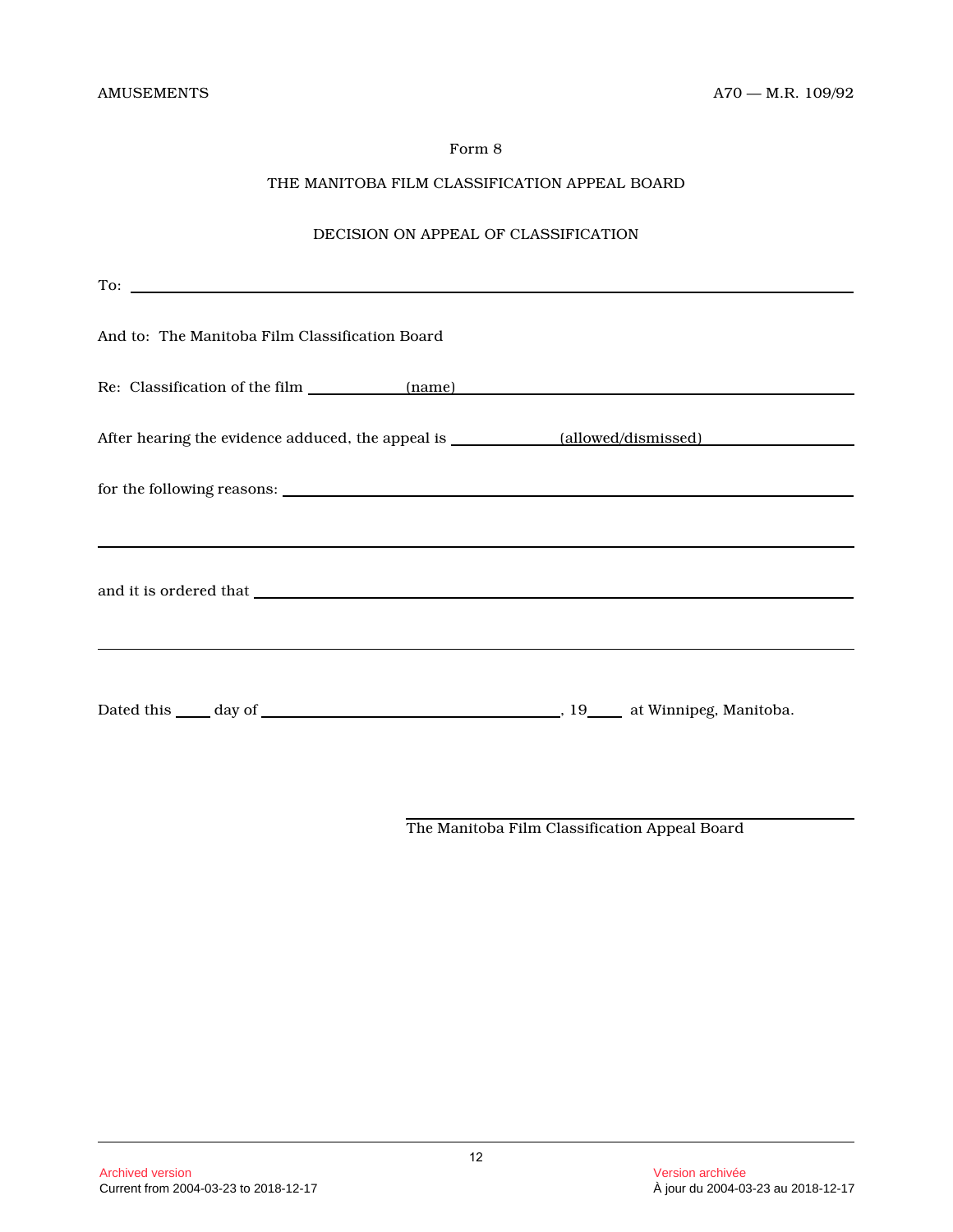# THE MANITOBA FILM CLASSIFICATION BOARD

# NOTICE OF APPEAL FROM ACT OR DECISION OF INSPECTOR

| ,我们也不会有什么?""我们的人,我们也不会有什么?""我们的人,我们也不会有什么?""我们的人,我们也不会有什么?""我们的人,我们也不会有什么?""我们的人                     |
|------------------------------------------------------------------------------------------------------|
|                                                                                                      |
|                                                                                                      |
| Names and addresses of other persons who may be interested or affected _____________________________ |
|                                                                                                      |
|                                                                                                      |
| in the Province of _______________________.                                                          |
|                                                                                                      |

Signature of appellant

Note: Mail or deliver the completed form to The Manitoba Film Classification Board.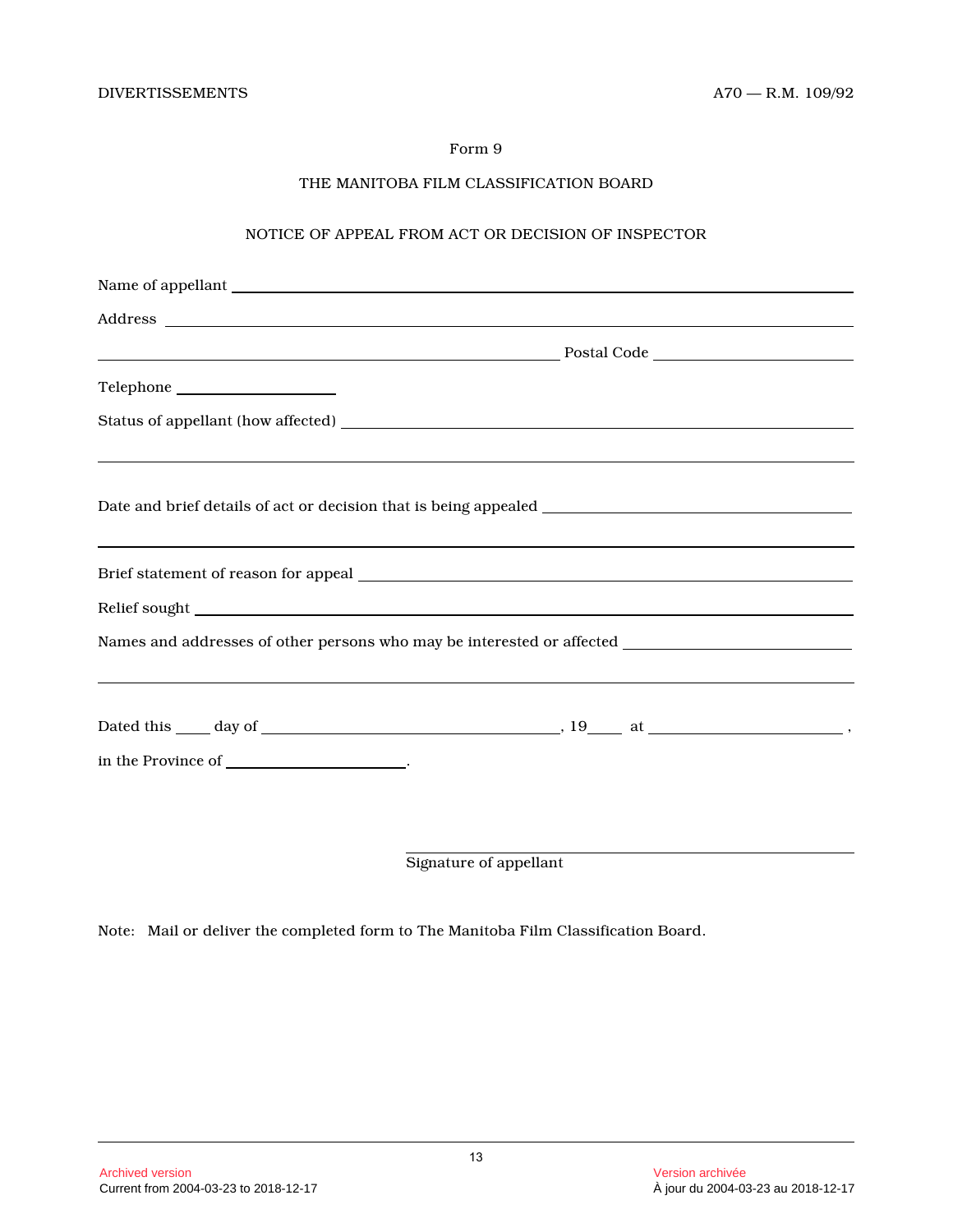# THE MANITOBA FILM CLASSIFICATION BOARD

# NOTICE OF HEARING OF APPEAL FROM AN ACT OR DECISION OF AN INSPECTOR

| To: <u>(name of appellant)</u>                                                                                                                    |  |  |  |
|---------------------------------------------------------------------------------------------------------------------------------------------------|--|--|--|
|                                                                                                                                                   |  |  |  |
| $\blacksquare$ , appellant,                                                                                                                       |  |  |  |
|                                                                                                                                                   |  |  |  |
| A hearing by the board of your appeal will be held at                                                                                             |  |  |  |
| (address and location in the province)                                                                                                            |  |  |  |
|                                                                                                                                                   |  |  |  |
| If you wish to be heard, you may attend either in person or by counsel at the time and place above mentioned.                                     |  |  |  |
| If you do not attend, either in person or by counsel, such disposition of your appeal may be made in your<br>absence as the Board considers just. |  |  |  |
|                                                                                                                                                   |  |  |  |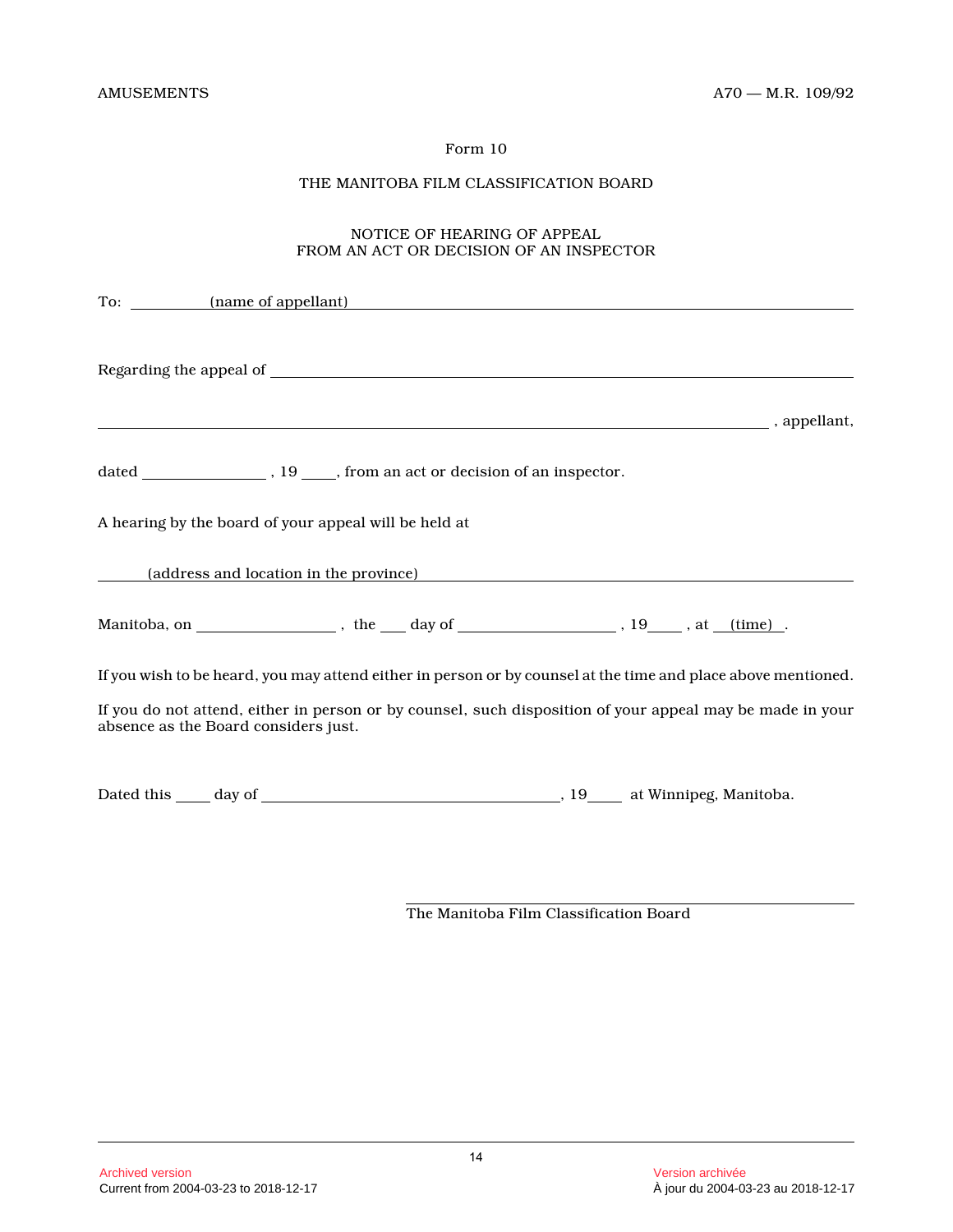# THE MANITOBA FILM CLASSIFICATION BOARD

# NOTICE OF DECISION OF APPEAL FROM INSPECTOR

| To:                                                                                                                                                 |  |
|-----------------------------------------------------------------------------------------------------------------------------------------------------|--|
|                                                                                                                                                     |  |
|                                                                                                                                                     |  |
| for the following reasons:<br><u> 1989 - Ann an Dùbhlachd ann an Dùbhlachd ann an Dùbhlachd ann an Dùbhlachd ann an Dùbhlachd ann an Dùbhlachd </u> |  |
|                                                                                                                                                     |  |
|                                                                                                                                                     |  |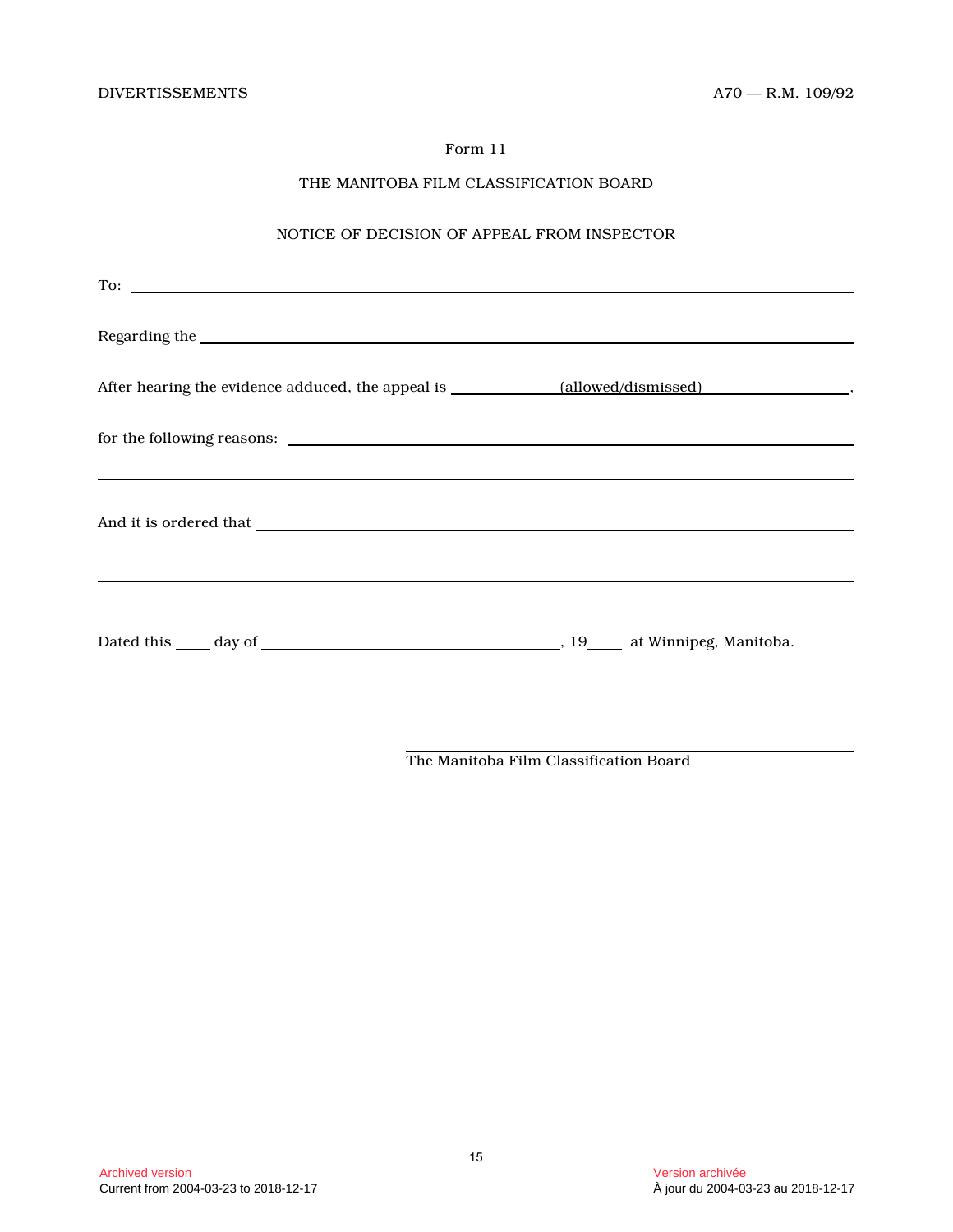# THE MANITOBA FILM CLASSIFICATION BOARD

# APPLICATION FOR ORDER OR RELIEF

| TO: The Manitoba Film Classification Board               |                                                                                                                                                                                                                                      |
|----------------------------------------------------------|--------------------------------------------------------------------------------------------------------------------------------------------------------------------------------------------------------------------------------------|
|                                                          |                                                                                                                                                                                                                                      |
|                                                          |                                                                                                                                                                                                                                      |
|                                                          |                                                                                                                                                                                                                                      |
|                                                          |                                                                                                                                                                                                                                      |
|                                                          | Name of licensee                                                                                                                                                                                                                     |
|                                                          |                                                                                                                                                                                                                                      |
| The applicant applies for the following order or relief: |                                                                                                                                                                                                                                      |
|                                                          | on the following grounds: <u>contained a set of the set of the set of the set of the set of the set of the set of the set of the set of the set of the set of the set of the set of the set of the set of the set of the set of </u> |
|                                                          |                                                                                                                                                                                                                                      |
| in the Province of _____________________.                |                                                                                                                                                                                                                                      |
|                                                          |                                                                                                                                                                                                                                      |
|                                                          | Signature of applicant                                                                                                                                                                                                               |
|                                                          |                                                                                                                                                                                                                                      |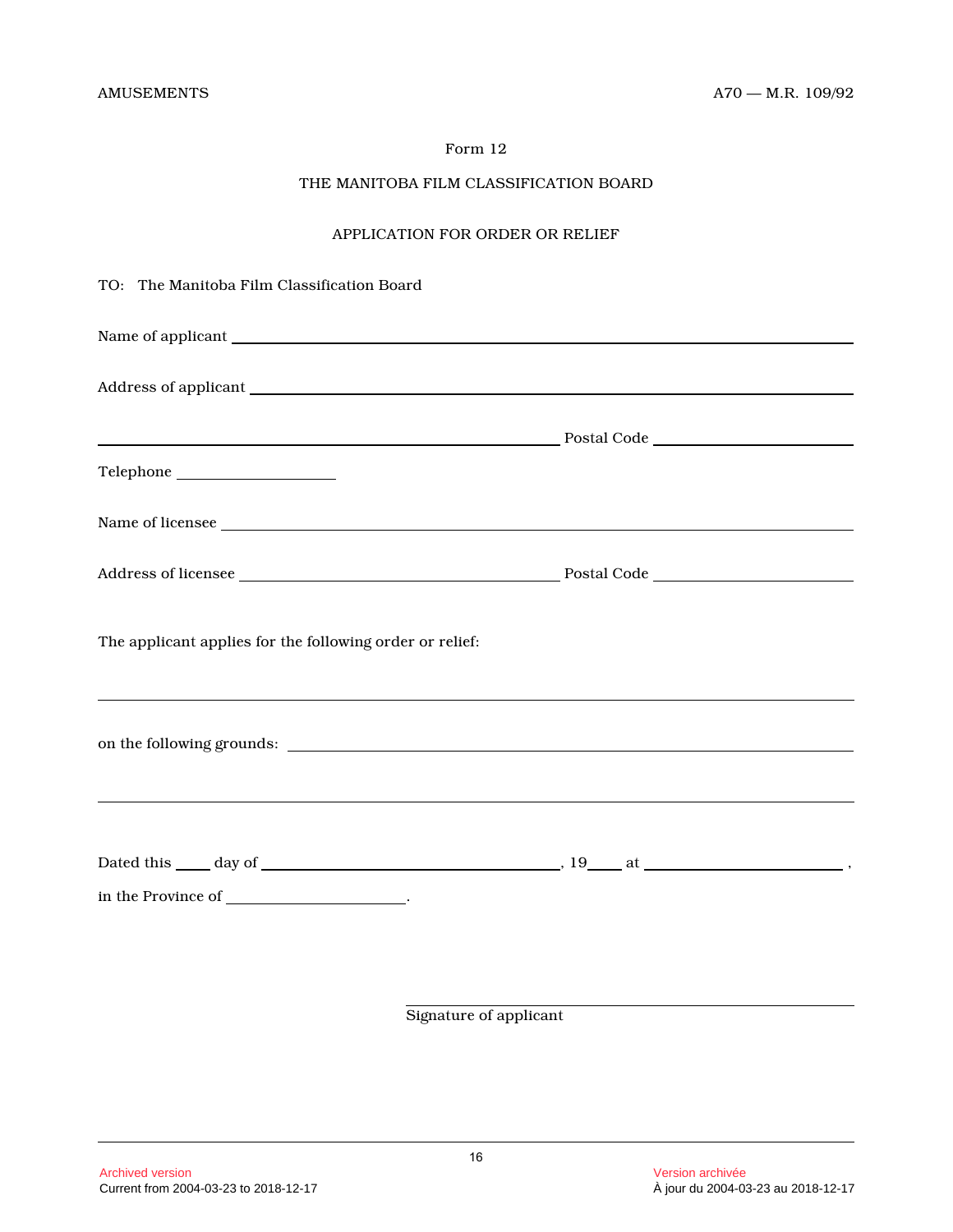# THE MANITOBA FILM CLASSIFICATION BOARD

# APPLICATION FOR REVIEW

| To: The Manitoba Film Classification Board                              |                        |
|-------------------------------------------------------------------------|------------------------|
|                                                                         |                        |
|                                                                         |                        |
|                                                                         |                        |
|                                                                         |                        |
|                                                                         |                        |
|                                                                         |                        |
|                                                                         |                        |
| Names and addresses of other persons who may be affected by the review: |                        |
|                                                                         |                        |
| in the Province of _____________________.                               |                        |
|                                                                         |                        |
|                                                                         | Signature of applicant |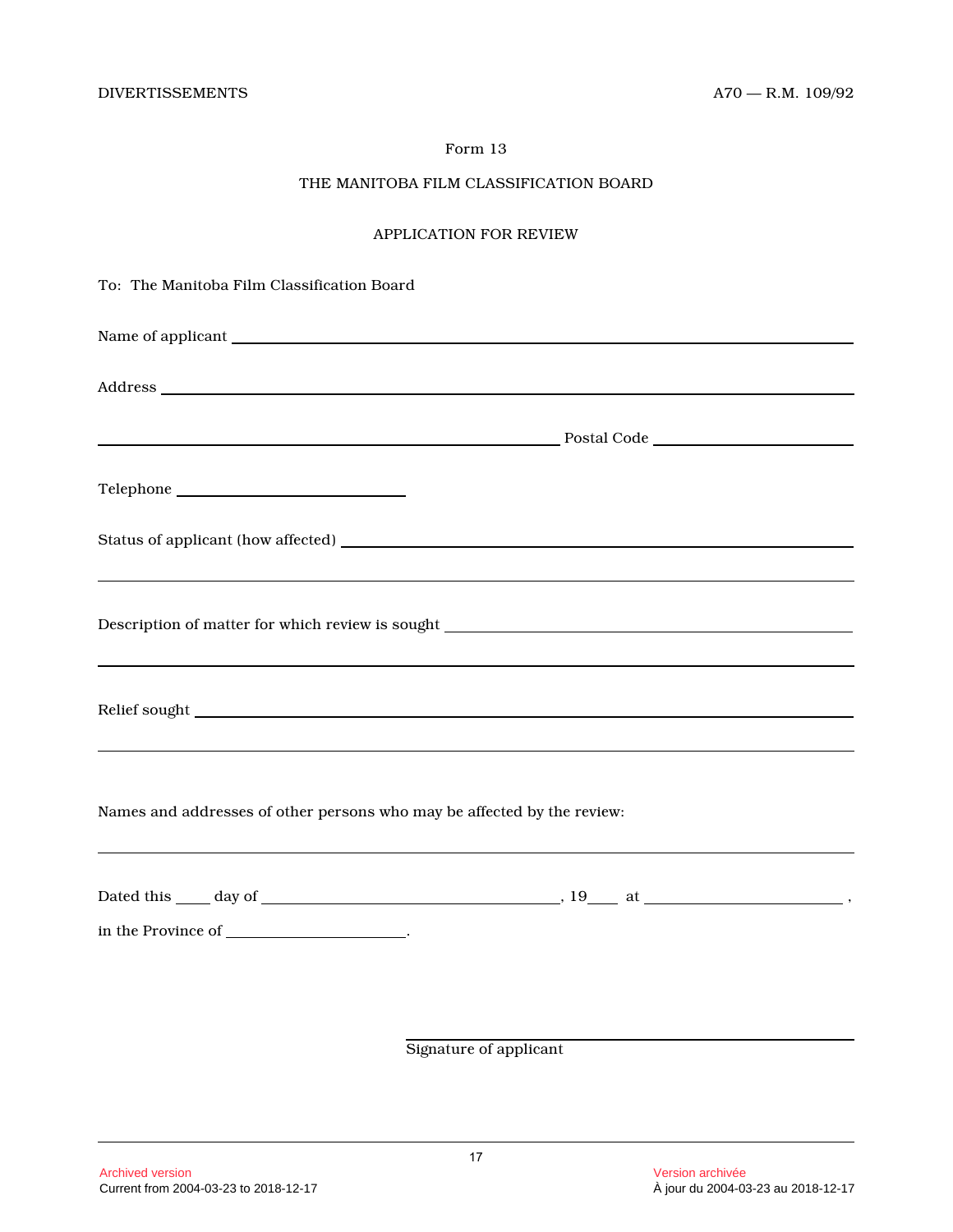# THE MANITOBA FILM CLASSIFICATION BOARD

#### NOTICE OF REVIEW

To: contract the contract of the contract of the contract of the contract of the contract of the contract of the contract of the contract of the contract of the contract of the contract of the contract of the contract of t

And to: <u>the contract of the contract of the contract of the contract of the contract of the contract of the contract of the contract of the contract of the contract of the contract of the contract of the contract of the c</u>

The Board has received an application to review the following matter:

If you wish to be heard with respect to the application you must file a Notice of Intervention in the office of the Board at

within 2l days of service of this notice, and if you do not do so you will not be entitled to notice of any further proceedings, and such order may be made and proceedings taken as the Board considers just.

Dated this day of , 19 at Winnipeg, Manitoba.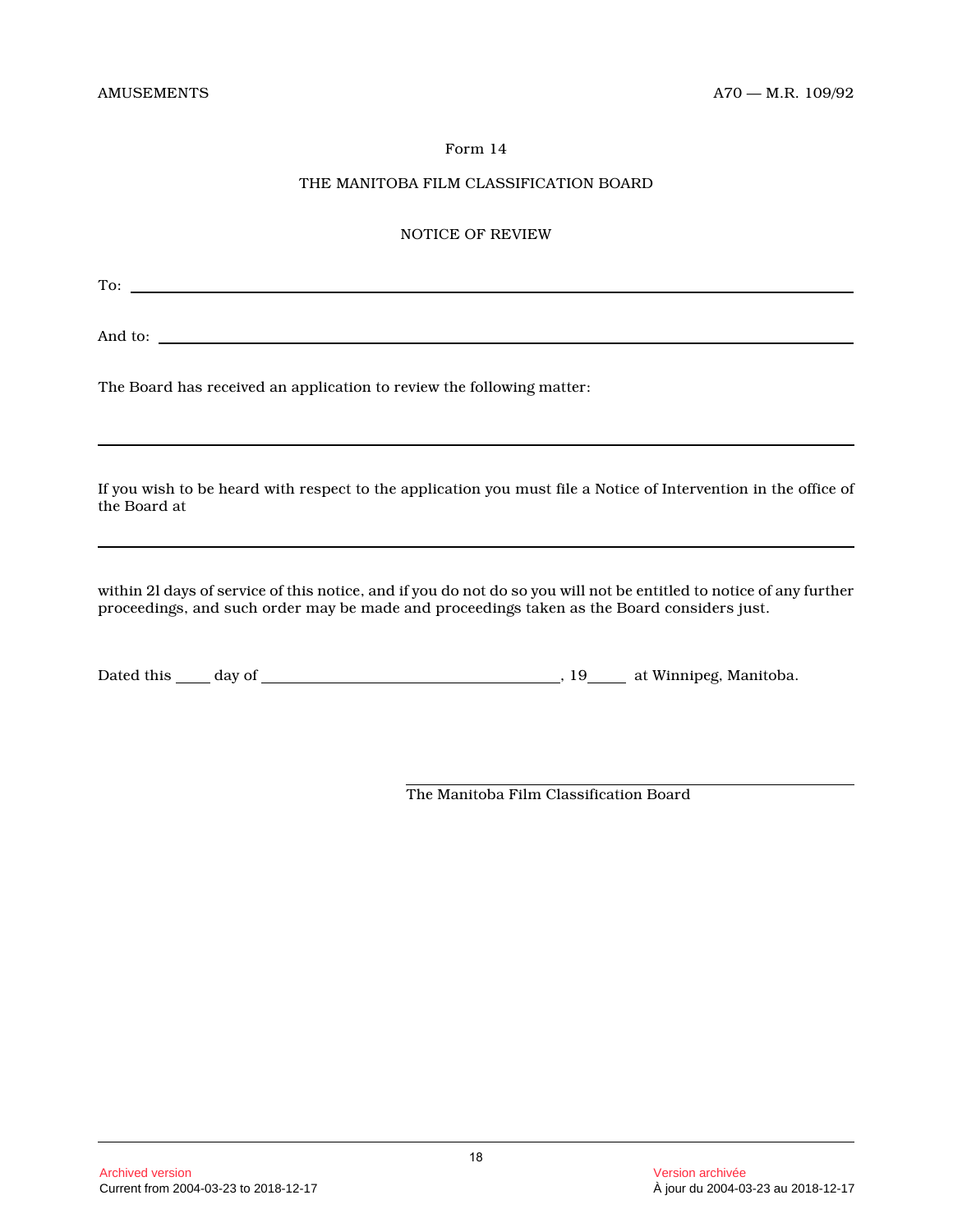# THE MANITOBA FILM CLASSIFICATION BOARD

# NOTICE OF INTERVENTION UPON REVIEW

| To: The Manitoba Film Classification Board                                                                            |  |
|-----------------------------------------------------------------------------------------------------------------------|--|
|                                                                                                                       |  |
| Re: Notice of Review Date                                                                                             |  |
| Intervenor's name                                                                                                     |  |
|                                                                                                                       |  |
|                                                                                                                       |  |
|                                                                                                                       |  |
|                                                                                                                       |  |
|                                                                                                                       |  |
| <u> 1999 - Johann Harry Harry Harry Harry Harry Harry Harry Harry Harry Harry Harry Harry Harry Harry Harry Harry</u> |  |
|                                                                                                                       |  |
|                                                                                                                       |  |
| in the Province of _____________________.                                                                             |  |
|                                                                                                                       |  |

Signature of intervenor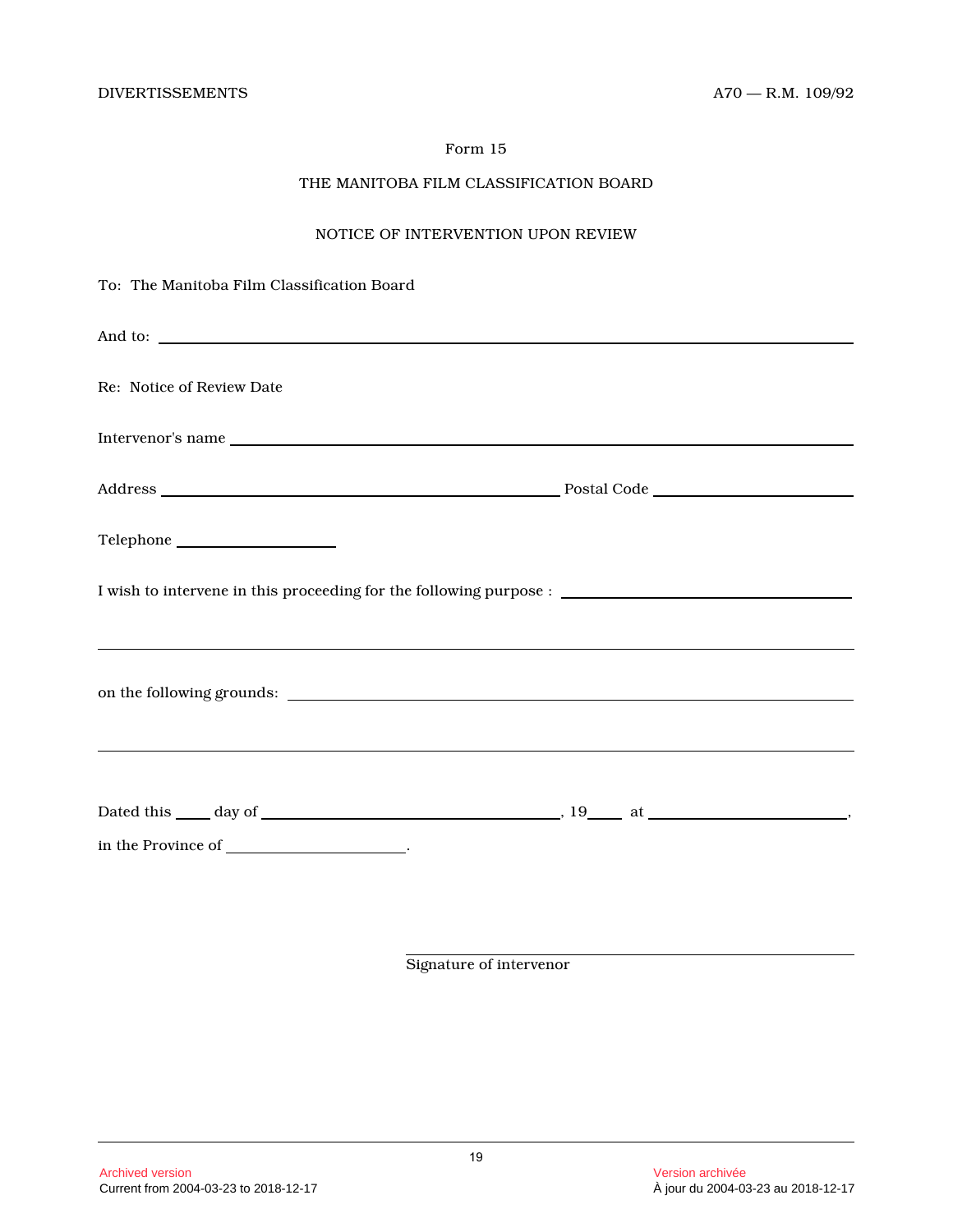# THE MANITOBA FILM CLASSIFICATION BOARD

# ORDER EXTENDING TIME

On hearing the application of and on receiving the evidence adduced, it is ordered that the time prescribed for is extended to and including the \_ day of \_\_\_\_\_\_\_\_\_\_\_\_\_\_\_\_\_\_\_\_\_\_\_\_\_, 19 \_\_\_\_\_.

Dated this day of , 19 at Winnipeg, Manitoba.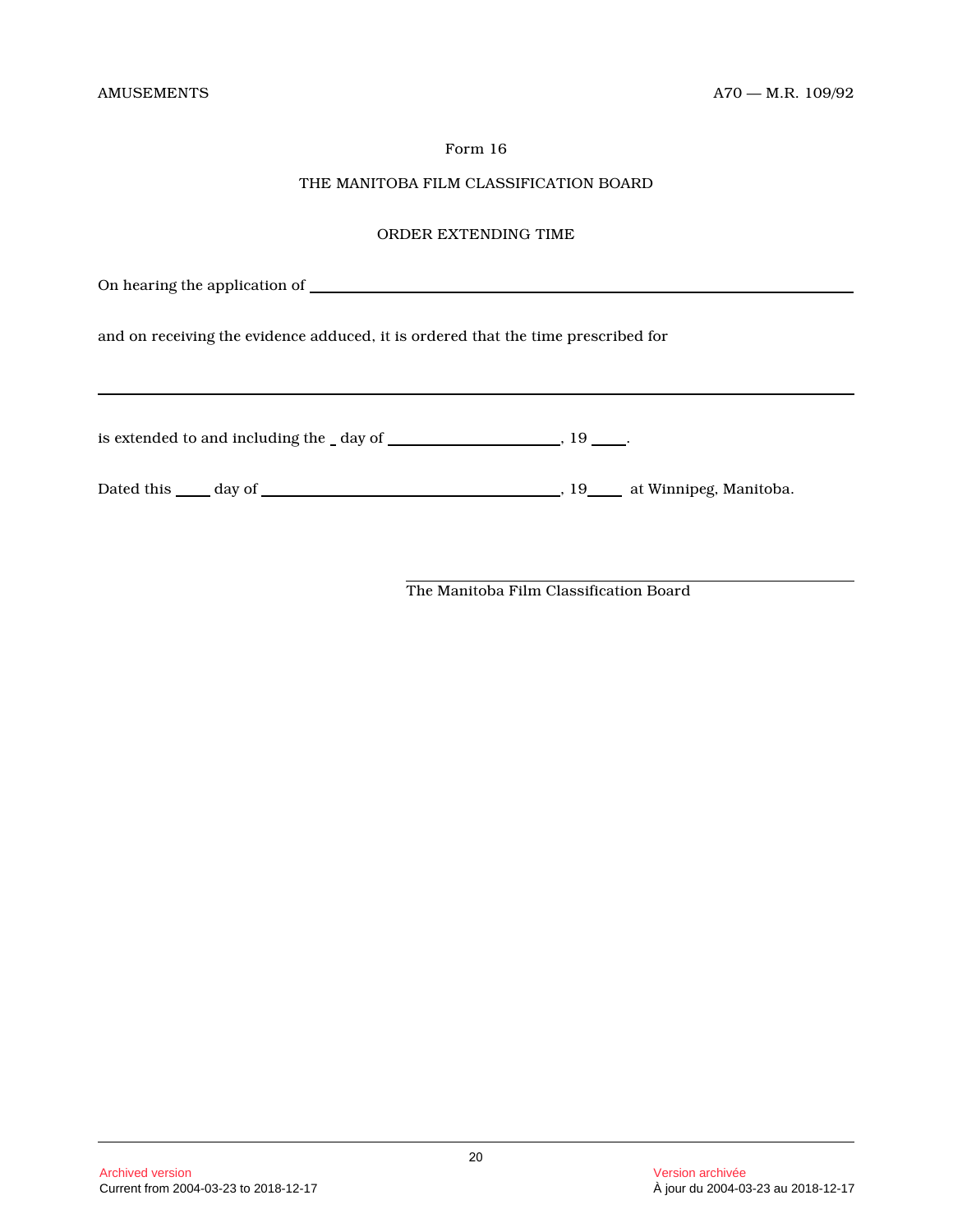# THE MANITOBA FILM CLASSIFICATION BOARD

# DISCLOSURE NOTICE

| To:     |  |  |  |
|---------|--|--|--|
| And to: |  |  |  |
| Re:     |  |  |  |

The Board intends to take notice of the following general, technical or scientific facts lying within its specialized knowledge:

If you wish to dispute any of the facts, you must introduce contrary evidence at the hearing of this matter, and if you do not do so, the Board may rely on any of the facts it considers just.

| Dated this | day of | at Winnipeg, Manitoba. |
|------------|--------|------------------------|
|            |        |                        |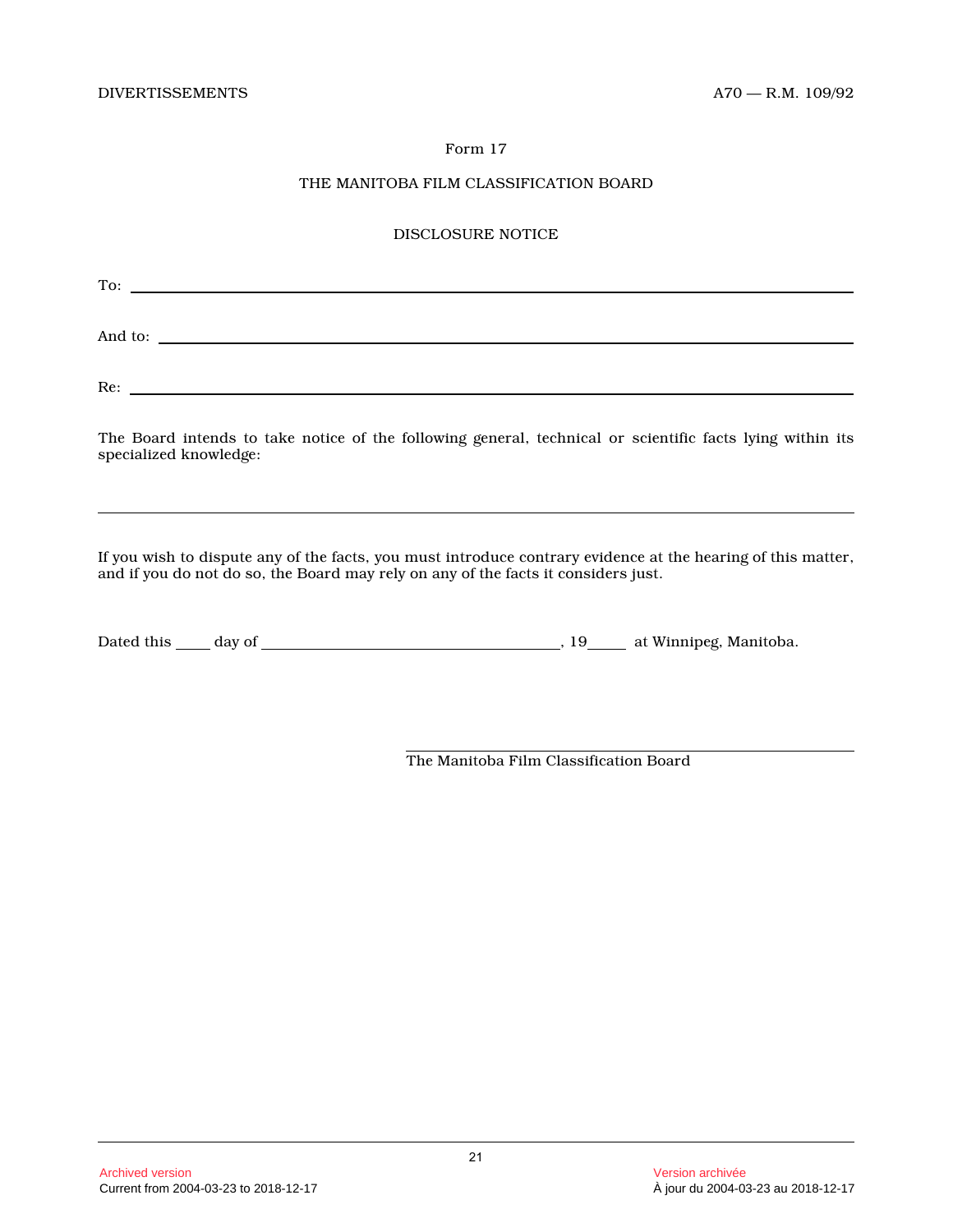# THE MANITOBA FILM CLASSIFICATION BOARD

# DISCLOSURE OF EVIDENCE

| And to:                                                                          |  |
|----------------------------------------------------------------------------------|--|
| Re:                                                                              |  |
| The Board is in possession of the following facts or information which might     |  |
| ,我们也不会有什么?""我们的人,我们也不会不会不会。""我们的人,我们也不会不会不会不会。""我们的人,我们也不会不会不会不会。""我们的人,我们也不会不会不 |  |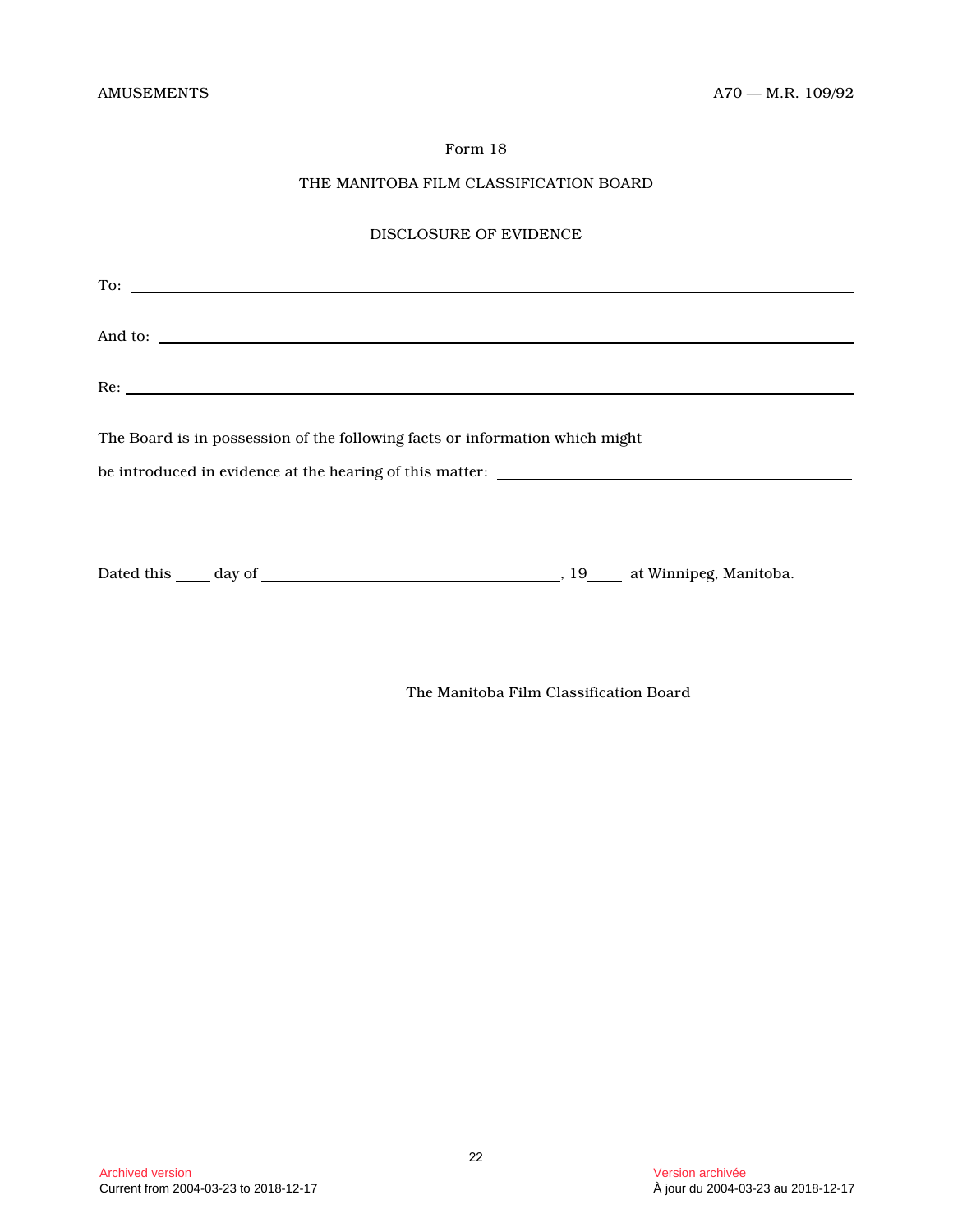# THE MANITOBA FILM CLASSIFICATION BOARD

#### NOTICE OF EXERCISE OF POWER

To: (name of licensee)

The Board proposes to take the following action, which will or may affect

your rights:

on the following grounds:

If you wish to dispute or oppose such action, or any part of it, you must file a Notice of Dispute in the office of the Board at

(address)

within 7 days of service of this notice, and if you do not do so, the Board may proceed to take such action it considers just.

Dated this day of , 19 at Winnipeg, Manitoba.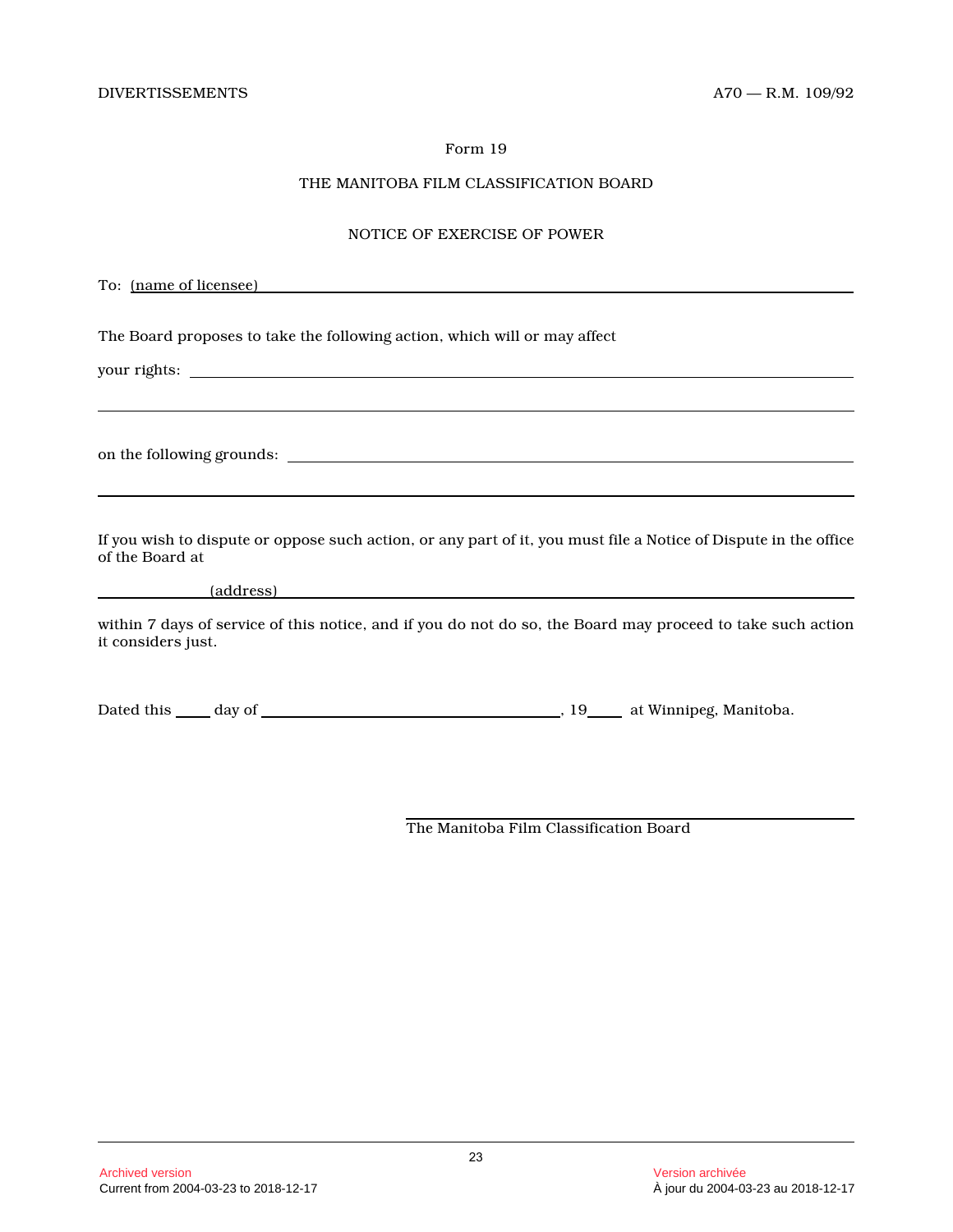# THE MANITOBA FILM CLASSIFICATION BOARD

# NOTICE OF DISPUTE

TO: The Manitoba Film Classification Board

| I dispute or oppose the action proposed, as follows (state all or which part): |  |
|--------------------------------------------------------------------------------|--|
|                                                                                |  |
| in the Province of _______________________.                                    |  |
|                                                                                |  |

Signature of licensee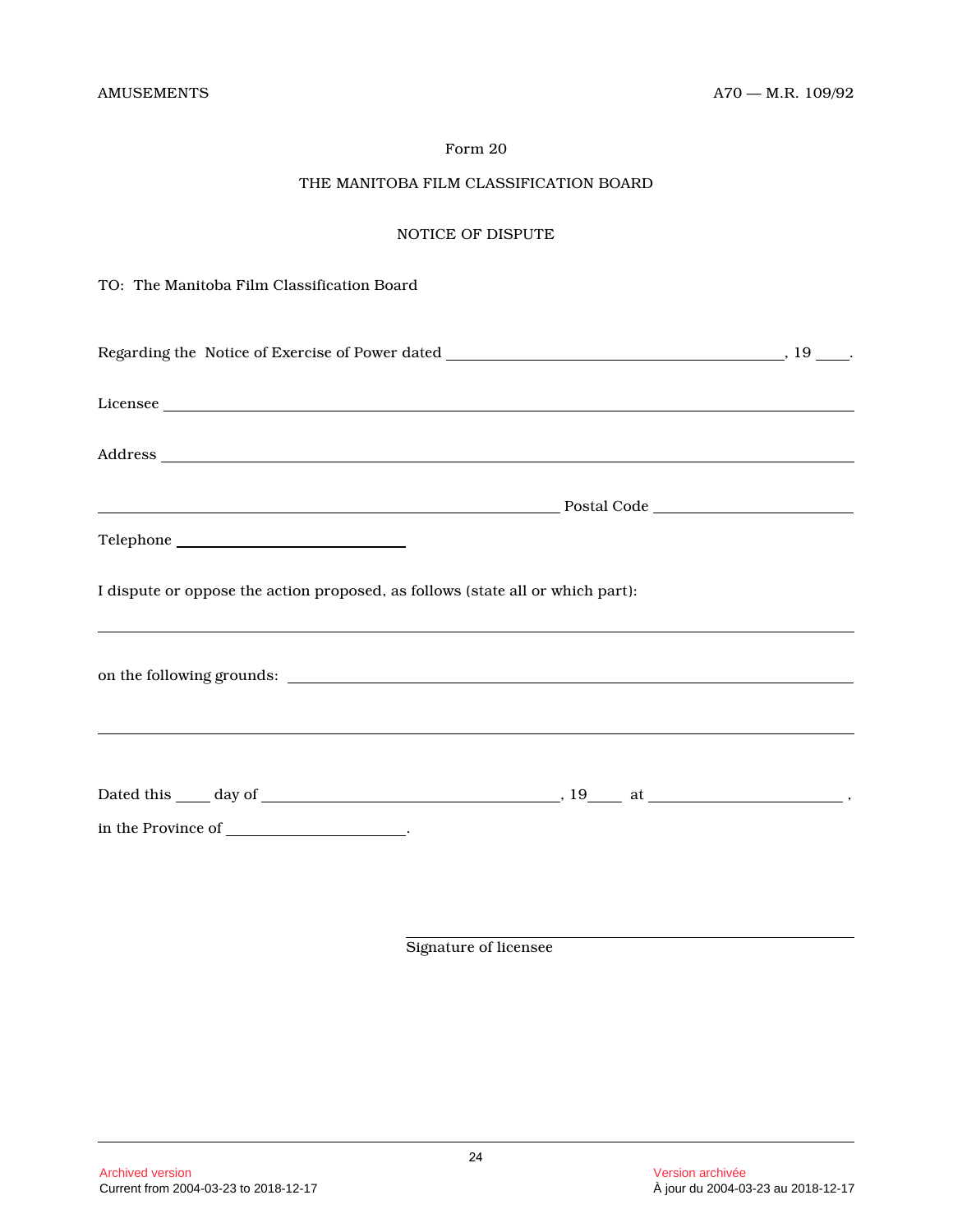# THE MANITOBA FILM CLASSIFICATION BOARD

# INTERVENTION

| To: The Manitoba Film Classification Board                                                                                                                                                                                     |  |
|--------------------------------------------------------------------------------------------------------------------------------------------------------------------------------------------------------------------------------|--|
|                                                                                                                                                                                                                                |  |
|                                                                                                                                                                                                                                |  |
| Address and the contract of the contract of the contract of the contract of the contract of the contract of the contract of the contract of the contract of the contract of the contract of the contract of the contract of th |  |
|                                                                                                                                                                                                                                |  |
|                                                                                                                                                                                                                                |  |
|                                                                                                                                                                                                                                |  |
|                                                                                                                                                                                                                                |  |
|                                                                                                                                                                                                                                |  |
| <u> 1989 - Andrea Santa Andrea Santa Andrea Santa Andrea Santa Andrea Santa Andrea Santa Andrea Santa Andrea San</u>                                                                                                           |  |
|                                                                                                                                                                                                                                |  |
| <u> 1989 - Johann Stoff, amerikansk politiker (d. 1989)</u>                                                                                                                                                                    |  |
|                                                                                                                                                                                                                                |  |
|                                                                                                                                                                                                                                |  |
| in the Province of _____________________.                                                                                                                                                                                      |  |
|                                                                                                                                                                                                                                |  |
|                                                                                                                                                                                                                                |  |

Signature of intervenor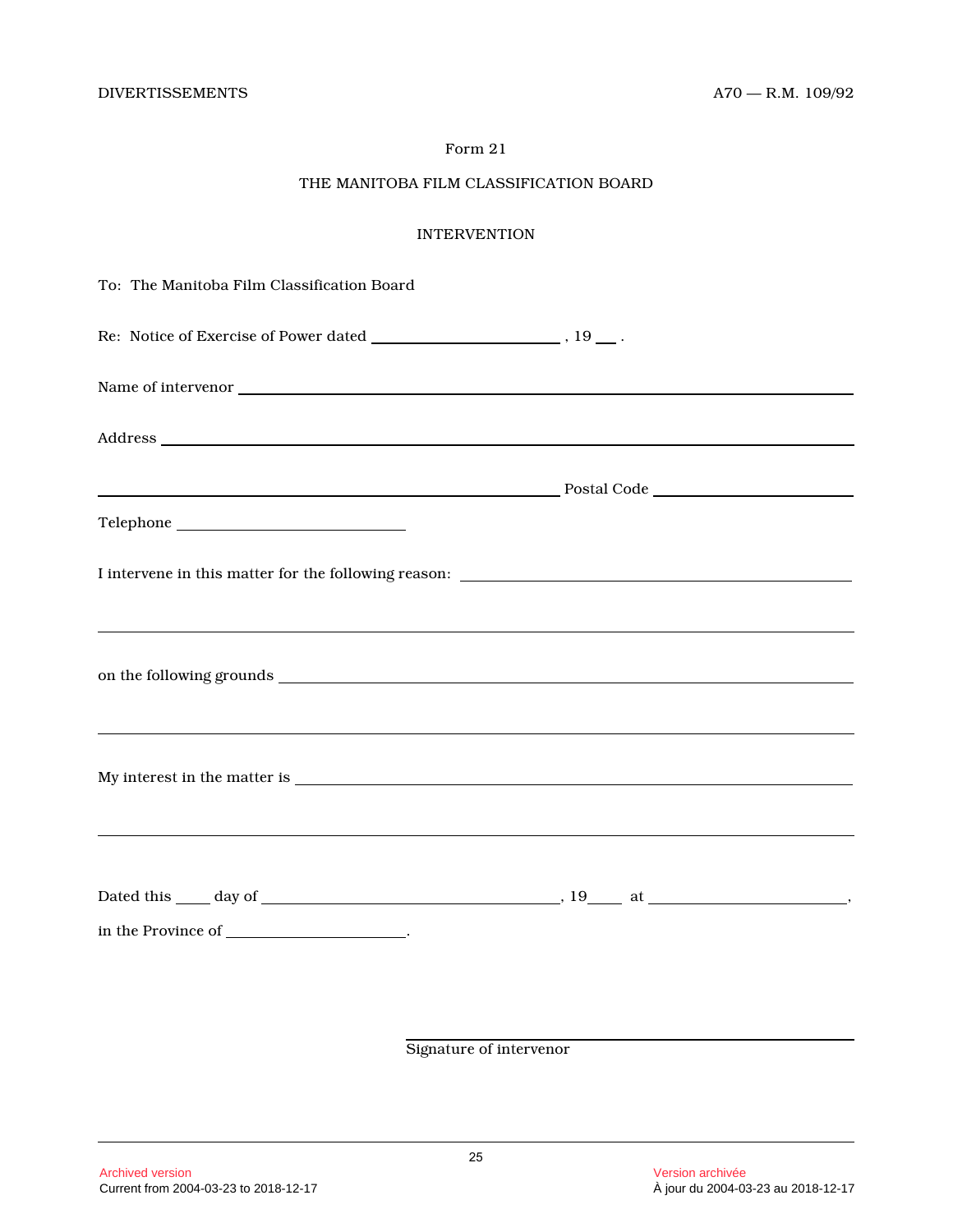# THE MANITOBA FILM CLASSIFICATION BOARD

# NOTICE OF HEARING

| To:                                                                                                    |  |  |
|--------------------------------------------------------------------------------------------------------|--|--|
|                                                                                                        |  |  |
| A hearing by the board of this matter will be held                                                     |  |  |
|                                                                                                        |  |  |
|                                                                                                        |  |  |
| If you wish to be heard, you may attend either in person or by counsel at the above time and place.    |  |  |
| If you do not attend either in person or by counsel, the board may take such action it considers just. |  |  |
|                                                                                                        |  |  |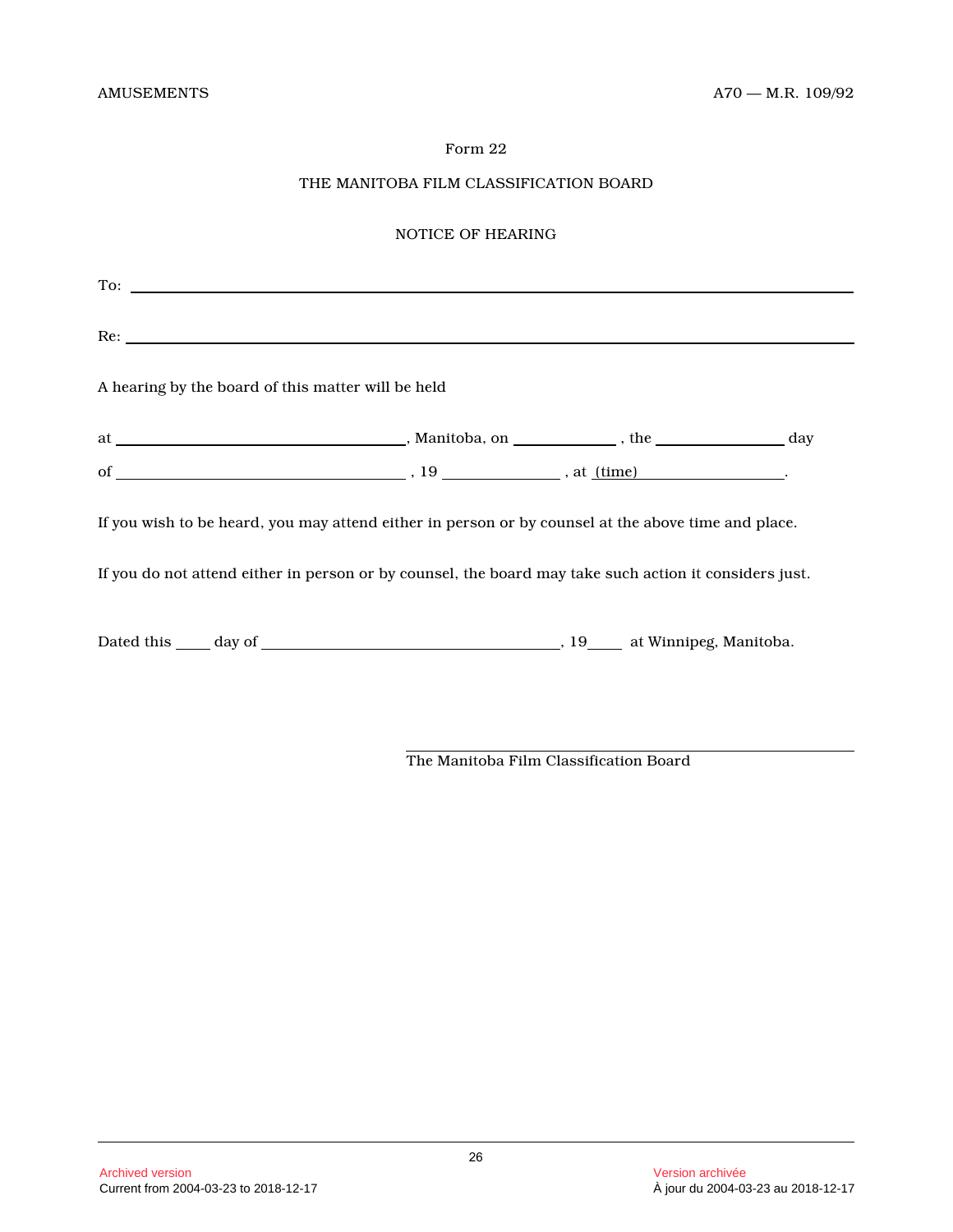# THE MANITOBA FILM CLASSIFICATION BOARD

# REASONS FOR DECISION

| Re:                                                                                                                                                                                                                            |  |
|--------------------------------------------------------------------------------------------------------------------------------------------------------------------------------------------------------------------------------|--|
| on the set of the set of the set of the set of the set of the set of the set of the set of the set of the set of the set of the set of the set of the set of the set of the set of the set of the set of the set of the set of |  |
|                                                                                                                                                                                                                                |  |
| ,我们也不会有什么。""我们的人,我们也不会有什么?""我们的人,我们也不会有什么?""我们的人,我们也不会有什么?""我们的人,我们也不会有什么?""我们的人                                                                                                                                               |  |
|                                                                                                                                                                                                                                |  |
| <u> 1989 - Andrea San Andrea San Andrea San Andrea San Andrea San Andrea San Andrea San Andrea San Andrea San Andr</u>                                                                                                         |  |
|                                                                                                                                                                                                                                |  |
|                                                                                                                                                                                                                                |  |
|                                                                                                                                                                                                                                |  |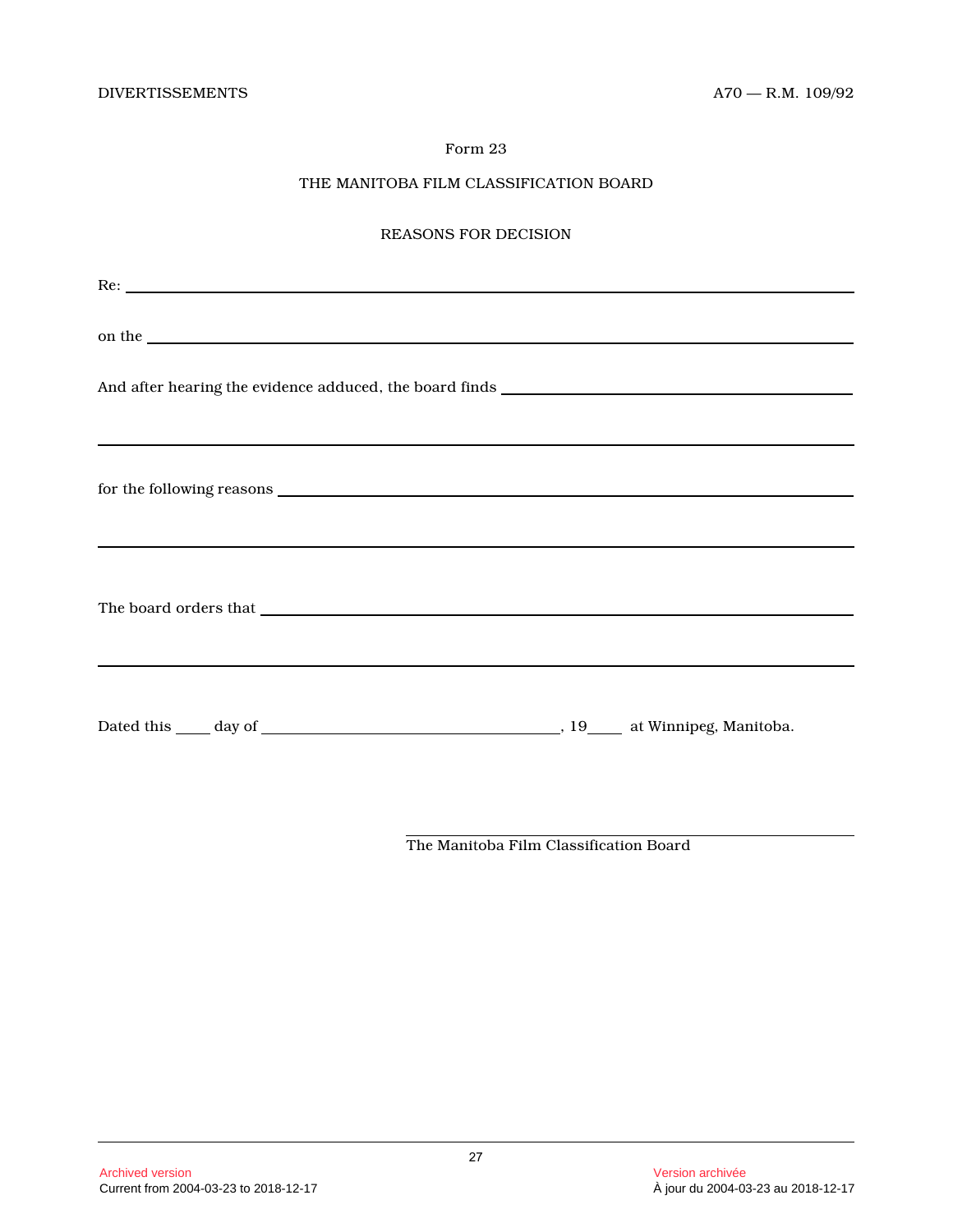# THE MANITOBA FILM CLASSIFICATION BOARD

# ORDER OF EXEMPTION

| It is ordered that <b>the contract of the contract of the contract of the contract of the contract of the contract of the contract of the contract of the contract of the contract of the contract of the contract of the contra</b> |
|--------------------------------------------------------------------------------------------------------------------------------------------------------------------------------------------------------------------------------------|
| Be exempt from the following provisions of The Amusement Act and Regulations:<br>,我们也不会有什么。""我们的人,我们也不会有什么?""我们的人,我们也不会有什么?""我们的人,我们也不会有什么?""我们的人,我们也不会有什么?""我们的人                                                                    |
| <u> 2002 - Jan Barristo, Amerikaansk politiker (d. 1888)</u>                                                                                                                                                                         |
|                                                                                                                                                                                                                                      |
|                                                                                                                                                                                                                                      |
|                                                                                                                                                                                                                                      |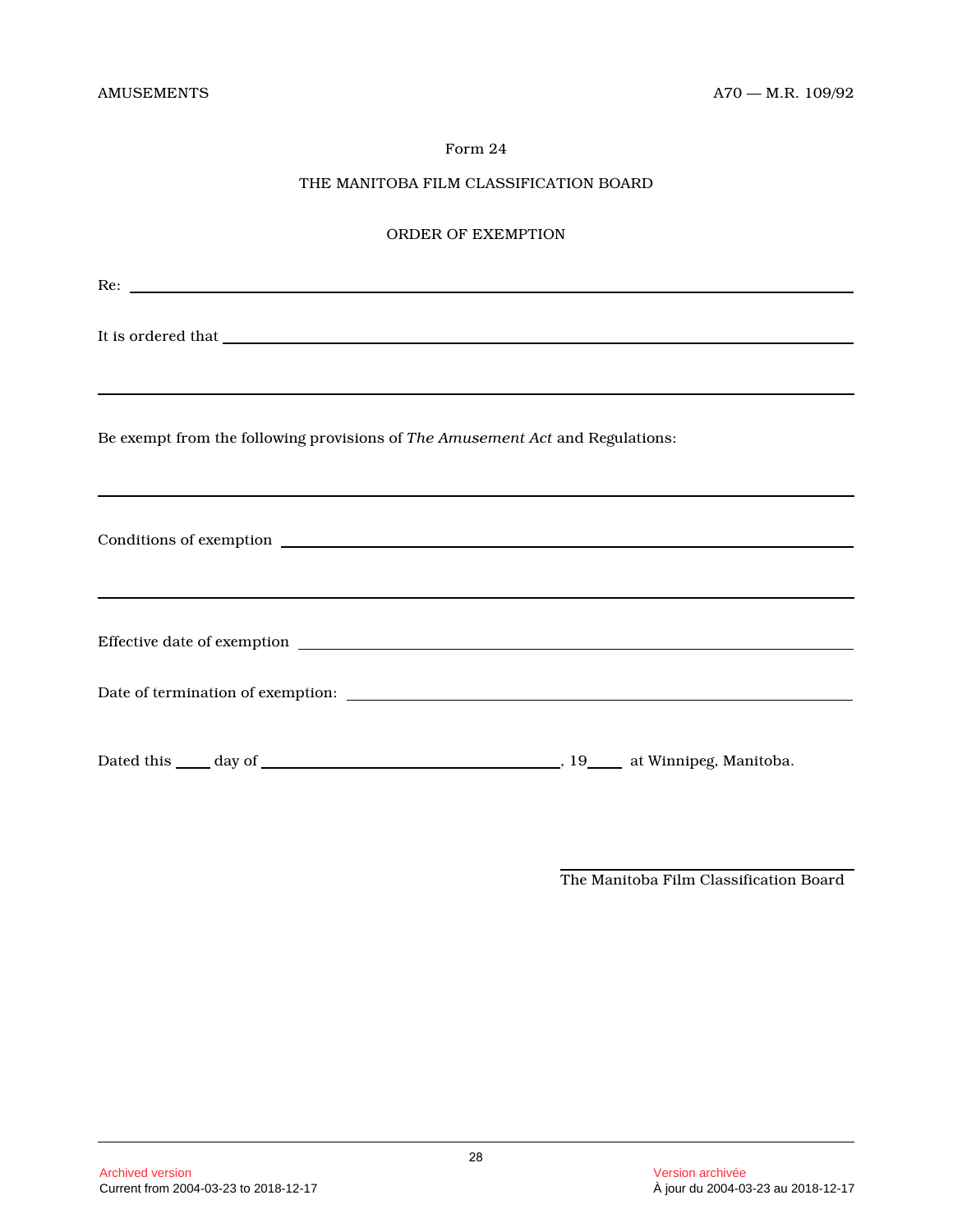#### ANNEXE

#### TABLE DES MATIÈRES

- 1. Demande de permis
- 2. Permis
- 3. Demande de classification de films
- 4. Demande de reclassification
- 5. Dossier de classification
- 6. Avis d'appel
- 7. Avis de l'audition
- 8. Résultat de l'appel
- 9. Avis d'appel d'un acte ou d'une décision d'un inspecteur
- 10. Avis de l'audition de l'appel d'un acte ou d'une décision d'un inspecteur
- 11. Avis de décision de l'inspecteur au sujet de l'appel
- 12. Demande d'ordonnance ou de mesure de redressemen t
- 13. Demande de révision
- 14. Avis de révision
- 15. Avis d'intervention dans la révision
- 16. Ordonnance de prorogation de délai
- 17. Avis de divulgation
- 18. Divulgation de la preuve
- 19. Avis d'exercice de pouvoir
- 20. Avis de litige
- 21. Intervention
- 22. Avis d'audition
- 23. Motifs de la décision
- 24. Ordonnance d'exemption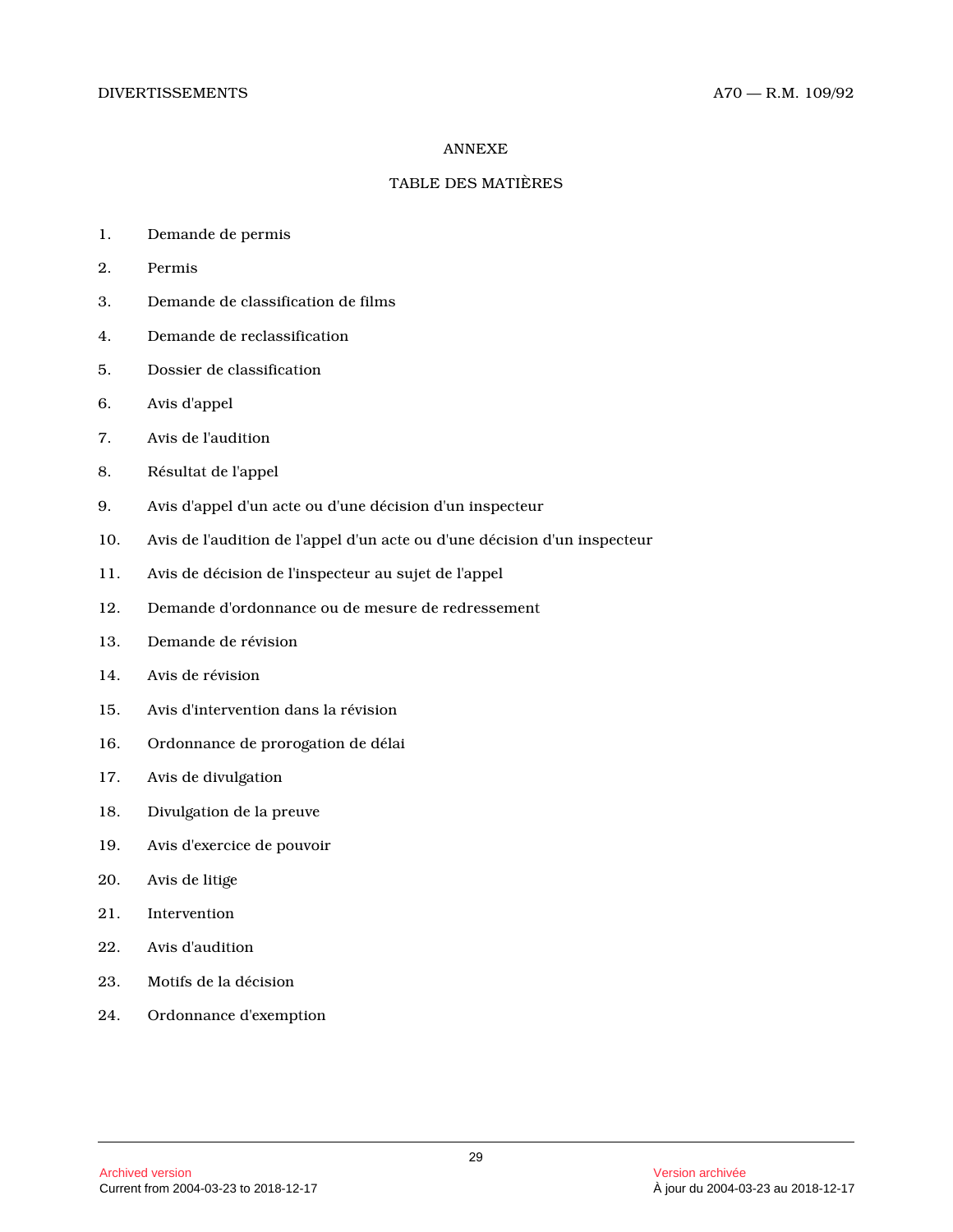#### ANNEXE

# Formule 1

# COMMISSION DE CLASSIFICATION CINÉMATOGRAPHIQUE DU MANITOBA

#### DEMANDE DE PERMIS

Préciser le genre de permis demandé :

|  | Classe A : Permis général de distribution de films pour présentations publiques commerciales |  |  |  |
|--|----------------------------------------------------------------------------------------------|--|--|--|
|  |                                                                                              |  |  |  |

Classe A : Permis de distribution de films pour une seule présentation publique commerciale

Classe B : Permis général de distribution de films pour présentations publiques non commerciales

Classe B : Permis de distribution de films pour une seule présentation non commerciale

- Classe C : Permis de distributeur de vidéos pour la distribution de films à usage domestique à d'autre s distributeurs ou détaillants
- Classe D : Permis de détaillant de vidéos pour la distribution de films à usage domestique au public

La présente est une demande de permis \_\_\_ ou de renouvellement de permis \_\_\_\_.

A. Si le demandeur est propriétaire unique :

| 1. Nom : $\frac{1}{\sqrt{1-\frac{1}{2}}\sqrt{1-\frac{1}{2}}\sqrt{1-\frac{1}{2}}\sqrt{1-\frac{1}{2}}\sqrt{1-\frac{1}{2}}\sqrt{1-\frac{1}{2}}\sqrt{1-\frac{1}{2}}\sqrt{1-\frac{1}{2}}\sqrt{1-\frac{1}{2}}\sqrt{1-\frac{1}{2}}\sqrt{1-\frac{1}{2}}\sqrt{1-\frac{1}{2}}\sqrt{1-\frac{1}{2}}\sqrt{1-\frac{1}{2}}\sqrt{1-\frac{1}{2}}\sqrt{1-\frac{1}{2}}\sqrt{1-\frac{1}{2}}\sqrt{1-\frac{1}{2}}\sqrt{1-\frac{1$ |  |
|-------------------------------------------------------------------------------------------------------------------------------------------------------------------------------------------------------------------------------------------------------------------------------------------------------------------------------------------------------------------------------------------------------------|--|
| (Résidence)                                                                                                                                                                                                                                                                                                                                                                                                 |  |
| (Bureau)                                                                                                                                                                                                                                                                                                                                                                                                    |  |
|                                                                                                                                                                                                                                                                                                                                                                                                             |  |
|                                                                                                                                                                                                                                                                                                                                                                                                             |  |
| B. Si le demandeur est une corporation                                                                                                                                                                                                                                                                                                                                                                      |  |
|                                                                                                                                                                                                                                                                                                                                                                                                             |  |
|                                                                                                                                                                                                                                                                                                                                                                                                             |  |
|                                                                                                                                                                                                                                                                                                                                                                                                             |  |
|                                                                                                                                                                                                                                                                                                                                                                                                             |  |
|                                                                                                                                                                                                                                                                                                                                                                                                             |  |
| $N^{\circ}$ de téléphone : $\sqrt{N^{\circ}N^{\circ}}$                                                                                                                                                                                                                                                                                                                                                      |  |
|                                                                                                                                                                                                                                                                                                                                                                                                             |  |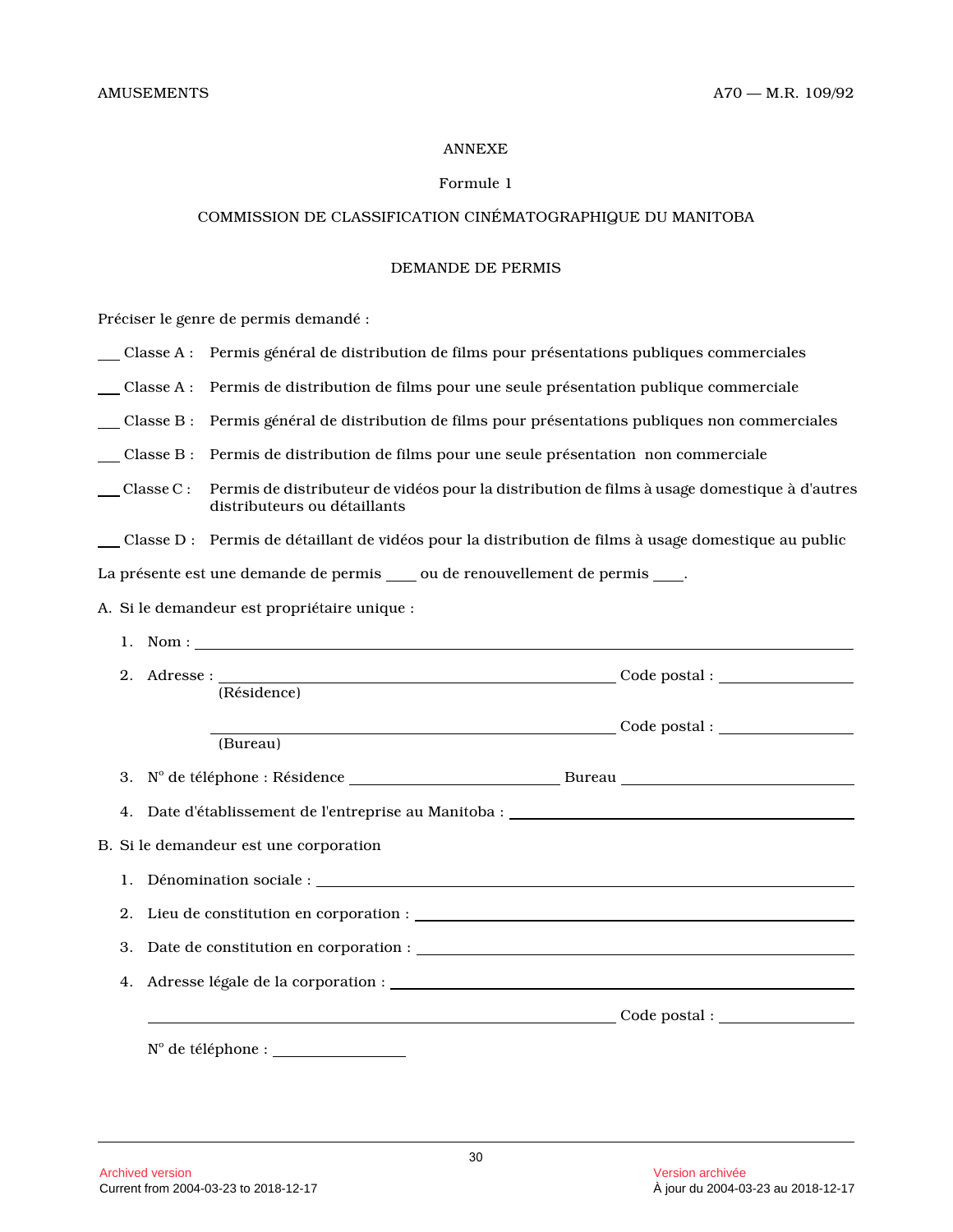- 5. Date d'établissement de la corporation au Manitoba :
- 6. Les corporations sont tenues de fournir les renseignements suivants :
	- a) le nom, le titre et l'adresse de leurs dirigeants ;
	- b) le nom et l'adresse des membres de leur conseil d'administration;

c) une copie de leur dernier rapport annuel qui a été déposé auprès de la Direction des corporations de la province du Manitoba;

d) une copie du Certificat de statut de la Direction des corporations de la province du Manitoba.

REMARQUE : Pour faciliter le traitement de la demande, il est nécessaire de joindre les renseignements visés au paragraphe 6.

C. Pour les demandes de permis de distributeur de vidéos (classe C) ou de permis de détaillant de vidéo s (classe D) :

L'activité commerciale principale du demandeur est-elle une de celles précisées ci-dessus?

Dans la négative, préciser la nature de l'activité commerciale principale du demandeur (ex. : station-service, magasin à rayons, épicerie, etc.).

D. Pour les demandes de permis de détaillant de vidéos (de classe D), préciser chacun des établissement s pour lesquels un permis est nécessaire (utiliser au besoin une feuille supplémentaire).

E. Est-ce que le permis du demandeur a déjà été annulé ou est-ce que ce dernier s'est vu refuser un renouvellement aux termes de la *Loi sur les divertissements*? (Si le demandeur est une corporation, répondre à la présente question pour toute personne détenant un intérêt véritable de plus de 5 % dans la corporation).

F. Indiquer les déclarations de culpabilité, le cas échéant, en vertu de la *Loi sur les divertissements* ou de dispositions sur l'obscénité d'une loi fédérale. (Si le demandeur est une corporation, indiquer les déclarations de culpabilité de toute personne détenant un intérêt véritable de plus de 5 % dans la corporation).

Fait à , au , le 19 .

Signature du demandeur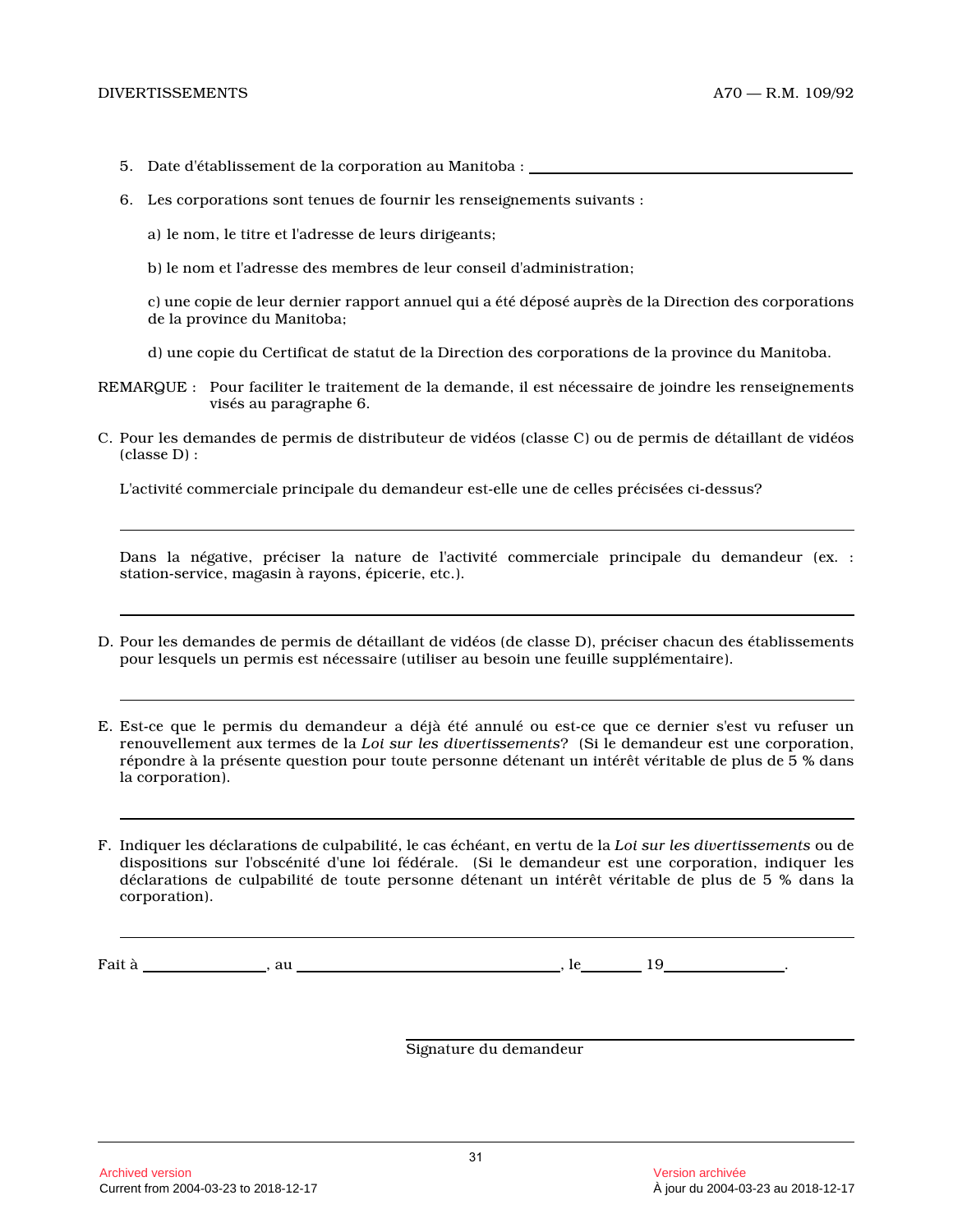#### (Armoiries provinciales)

# COMMISSION DE CLASSIFICATION CINÉMATOGRAPHIQUE DU MANITOBA

#### PERMIS

 $N^{\circ}$ 

Sous réserve des dispositions de la *Loi sur les divertissements* et de ses règlements d'application, un permis a été délivré à

pour exploiter un établissement à titre de

pendant l'exercice se terminant le 31 mars 199

Établissement autorisé :

Conditions spéciales :

Fait à Winnipeg, au Manitoba, le \_\_\_\_\_\_\_\_\_\_\_\_\_\_\_\_\_\_\_\_\_\_\_\_\_\_\_\_\_\_\_\_\_ 19\_\_\_\_.

Pour la Commission de classification cinématographique du Manitoba,

(SCEAU)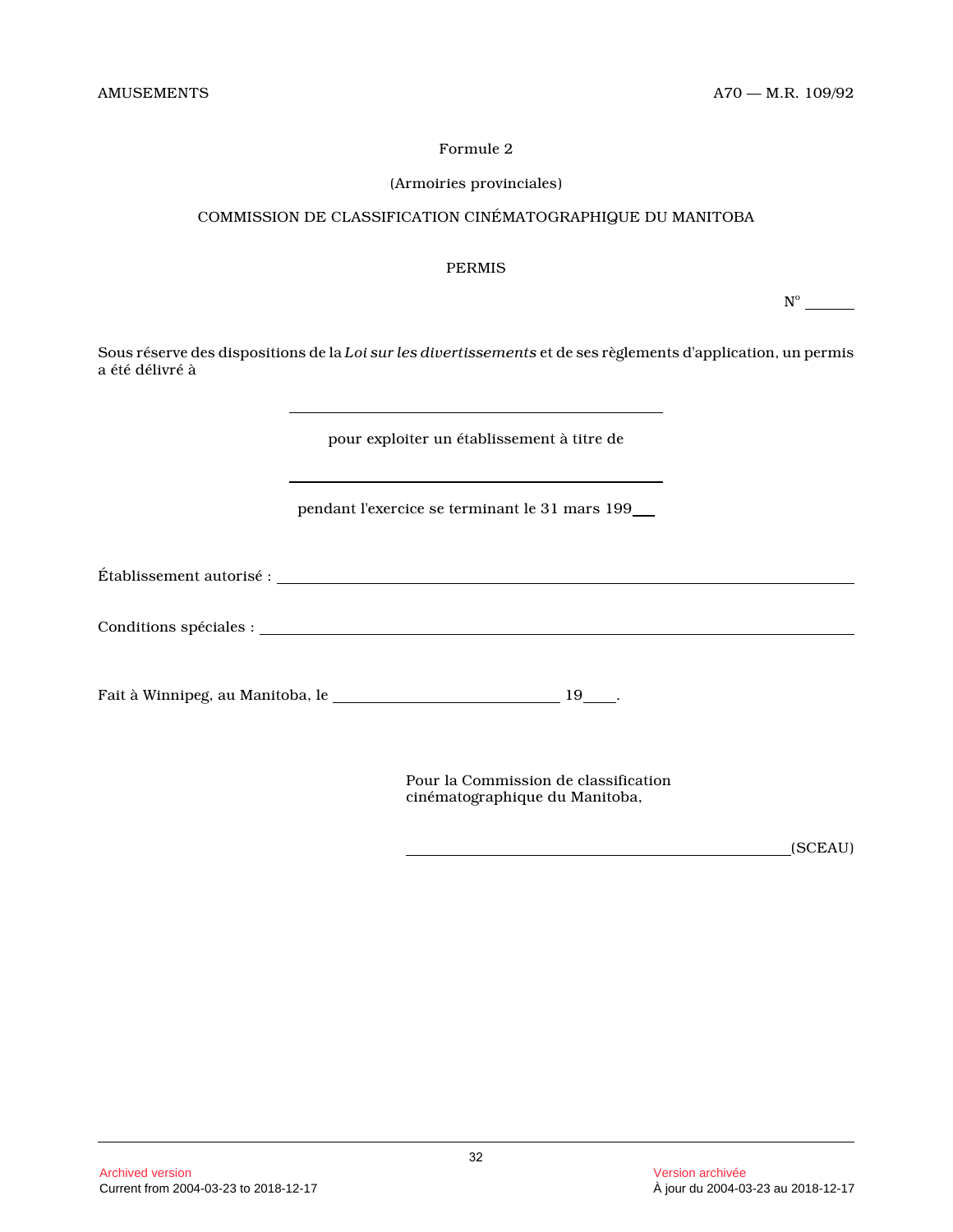# COMMISSION CINÉMATOGRAPHIQUE DU MANITOBA

# DEMANDE DE CLASSIFICATION DE FILMS

| $N^{\circ}$ de téléphone : $N^{\circ}$ de télécopieur : $\frac{N^{\circ}}{N}$ de télécopieur : $\frac{N^{\circ}}{N}$ |  |
|----------------------------------------------------------------------------------------------------------------------|--|
| 1. Description du film                                                                                               |  |
|                                                                                                                      |  |
|                                                                                                                      |  |
|                                                                                                                      |  |
|                                                                                                                      |  |
| $e)$ Langue: $\qquad \qquad$                                                                                         |  |
|                                                                                                                      |  |
|                                                                                                                      |  |
|                                                                                                                      |  |
|                                                                                                                      |  |
|                                                                                                                      |  |
| 3. Préciser si le demandeur est titulaire d'un permis délivré en vertu de la Loi sur les divertissements :           |  |
| Oui Non                                                                                                              |  |
|                                                                                                                      |  |

Signature du demandeur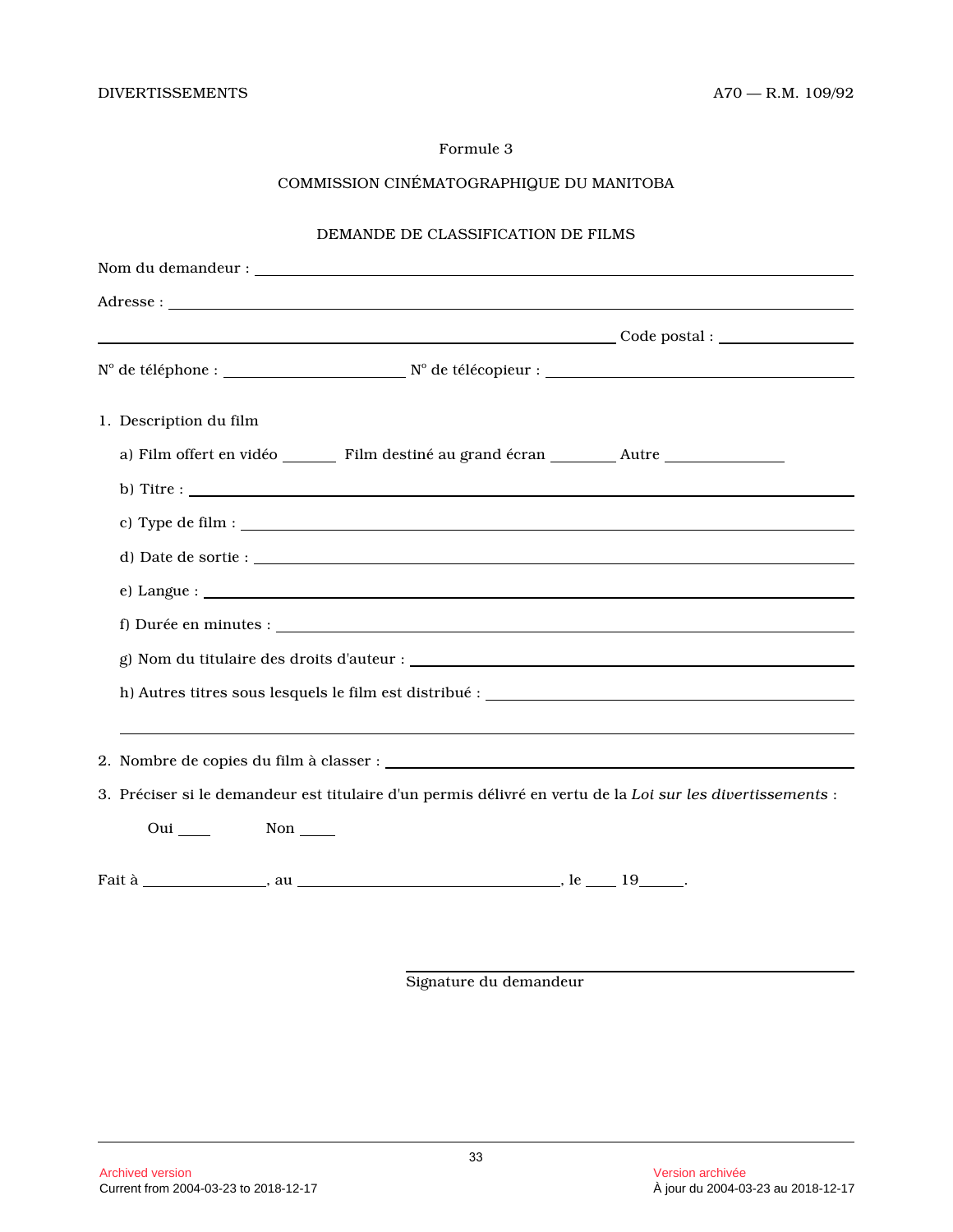# COMMISSION DE CLASSIFICATION CINÉMATOGRAPHIQUE DU MANITOBA

| $N^{\circ}$ de téléphone : $N^{\circ}$ de télécopieur :                                                                                                                                                                                                                                                                                     |  |
|---------------------------------------------------------------------------------------------------------------------------------------------------------------------------------------------------------------------------------------------------------------------------------------------------------------------------------------------|--|
| 1. Description du film à classer                                                                                                                                                                                                                                                                                                            |  |
|                                                                                                                                                                                                                                                                                                                                             |  |
|                                                                                                                                                                                                                                                                                                                                             |  |
|                                                                                                                                                                                                                                                                                                                                             |  |
|                                                                                                                                                                                                                                                                                                                                             |  |
|                                                                                                                                                                                                                                                                                                                                             |  |
|                                                                                                                                                                                                                                                                                                                                             |  |
|                                                                                                                                                                                                                                                                                                                                             |  |
|                                                                                                                                                                                                                                                                                                                                             |  |
|                                                                                                                                                                                                                                                                                                                                             |  |
|                                                                                                                                                                                                                                                                                                                                             |  |
| 3. Je déclare que ce film est une copie exacte du film indiqué ci-dessous qui a déjà été classé par la<br>Commission de la façon suivante :                                                                                                                                                                                                 |  |
|                                                                                                                                                                                                                                                                                                                                             |  |
| b) Titre : $\frac{1}{\sqrt{1-\frac{1}{2}}\left(\frac{1}{2}-\frac{1}{2}\right)}$                                                                                                                                                                                                                                                             |  |
| c) Date : $\qquad \qquad$ $\qquad$ $\qquad$ $\qquad$ $\qquad$ $\qquad$ $\qquad$ $\qquad$ $\qquad$ $\qquad$ $\qquad$ $\qquad$ $\qquad$ $\qquad$ $\qquad$ $\qquad$ $\qquad$ $\qquad$ $\qquad$ $\qquad$ $\qquad$ $\qquad$ $\qquad$ $\qquad$ $\qquad$ $\qquad$ $\qquad$ $\qquad$ $\qquad$ $\qquad$ $\qquad$ $\qquad$ $\qquad$ $\qquad$ $\qquad$ |  |
|                                                                                                                                                                                                                                                                                                                                             |  |
|                                                                                                                                                                                                                                                                                                                                             |  |
| 4. Préciser si le demandeur est titulaire d'un permis délivré en vertu de la Loi sur les divertissements :                                                                                                                                                                                                                                  |  |
| Oui Non                                                                                                                                                                                                                                                                                                                                     |  |
|                                                                                                                                                                                                                                                                                                                                             |  |

Signature du demandeur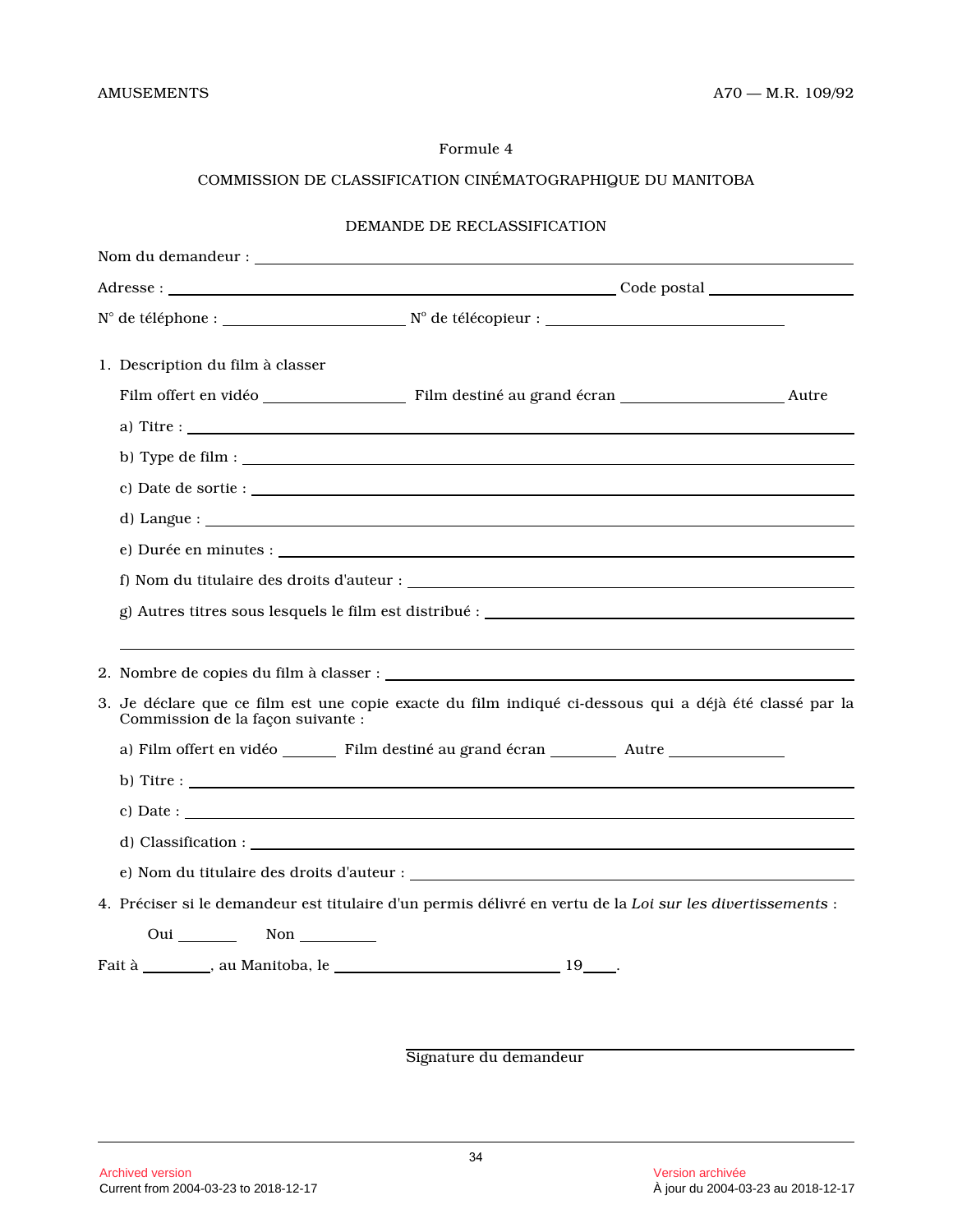# COMMISSION DE CLASSIFICATION CINÉMATOGRAPHIQUE DU MANITOBA

| <b>DOSSIER DE CLASSIFICATION</b> |  |  |  |  |
|----------------------------------|--|--|--|--|
|                                  |  |  |  |  |
|                                  |  |  |  |  |
|                                  |  |  |  |  |
|                                  |  |  |  |  |
|                                  |  |  |  |  |
|                                  |  |  |  |  |
|                                  |  |  |  |  |
|                                  |  |  |  |  |
|                                  |  |  |  |  |
|                                  |  |  |  |  |
|                                  |  |  |  |  |
|                                  |  |  |  |  |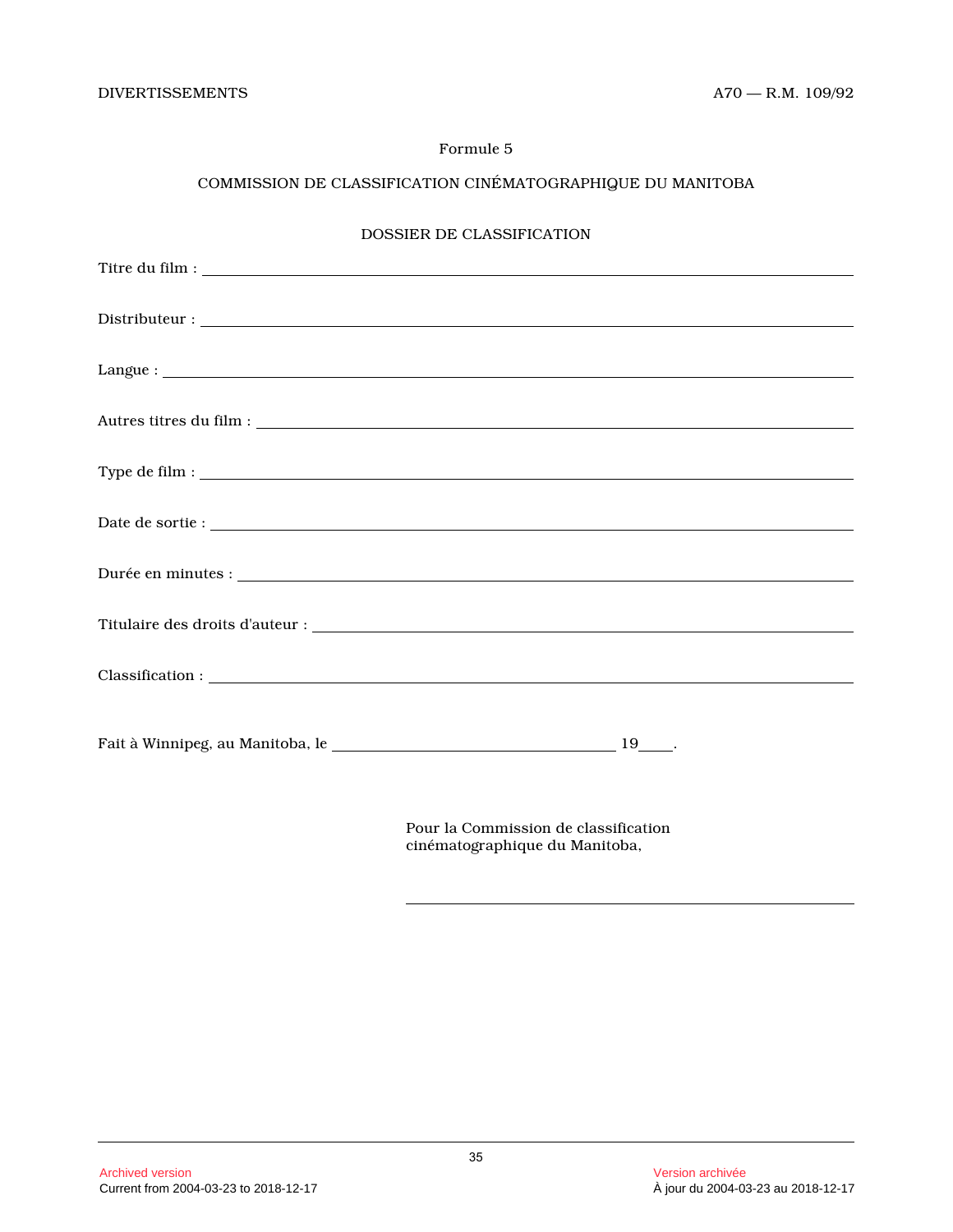# COMMISSION DE CLASSIFICATION CINÉMATOGRAPHIQUE DU MANITOBA

#### AVIS D'APPEL

| Destinataires : Le président de la Commission<br>Commission de classification cinématographique du Manitoba |                                                                                                                                                                          |
|-------------------------------------------------------------------------------------------------------------|--------------------------------------------------------------------------------------------------------------------------------------------------------------------------|
|                                                                                                             |                                                                                                                                                                          |
|                                                                                                             |                                                                                                                                                                          |
|                                                                                                             |                                                                                                                                                                          |
|                                                                                                             |                                                                                                                                                                          |
|                                                                                                             |                                                                                                                                                                          |
|                                                                                                             |                                                                                                                                                                          |
|                                                                                                             |                                                                                                                                                                          |
|                                                                                                             | Indiquer brièvement les motifs de l'appel (utiliser au besoin une feuille supplémentaire)<br>entre les motifs de l'appel (utiliser au besoin une feuille supplémentaire) |
| Il est demandé par les présentes une prorogation du délai d'appel :                                         |                                                                                                                                                                          |
| Le film visé par l'appel est                                                                                |                                                                                                                                                                          |
|                                                                                                             |                                                                                                                                                                          |
|                                                                                                             |                                                                                                                                                                          |
|                                                                                                             |                                                                                                                                                                          |

Signature de l'appelant

Remarque : Le paragraphe 41(2) de la *Loi sur les divertissements* exige que l'appel soit interjeté dans les 30 jours qui suivent la date de réception de l'avis de classification par la partie appelante. Le comité d'appel peut, sur demande, proroger le délai de 30 jours. Selon l'article 36 de la *Loi*, le comité d'appel peut réviser, annuler ou modifier sa décision ou son ordonnance.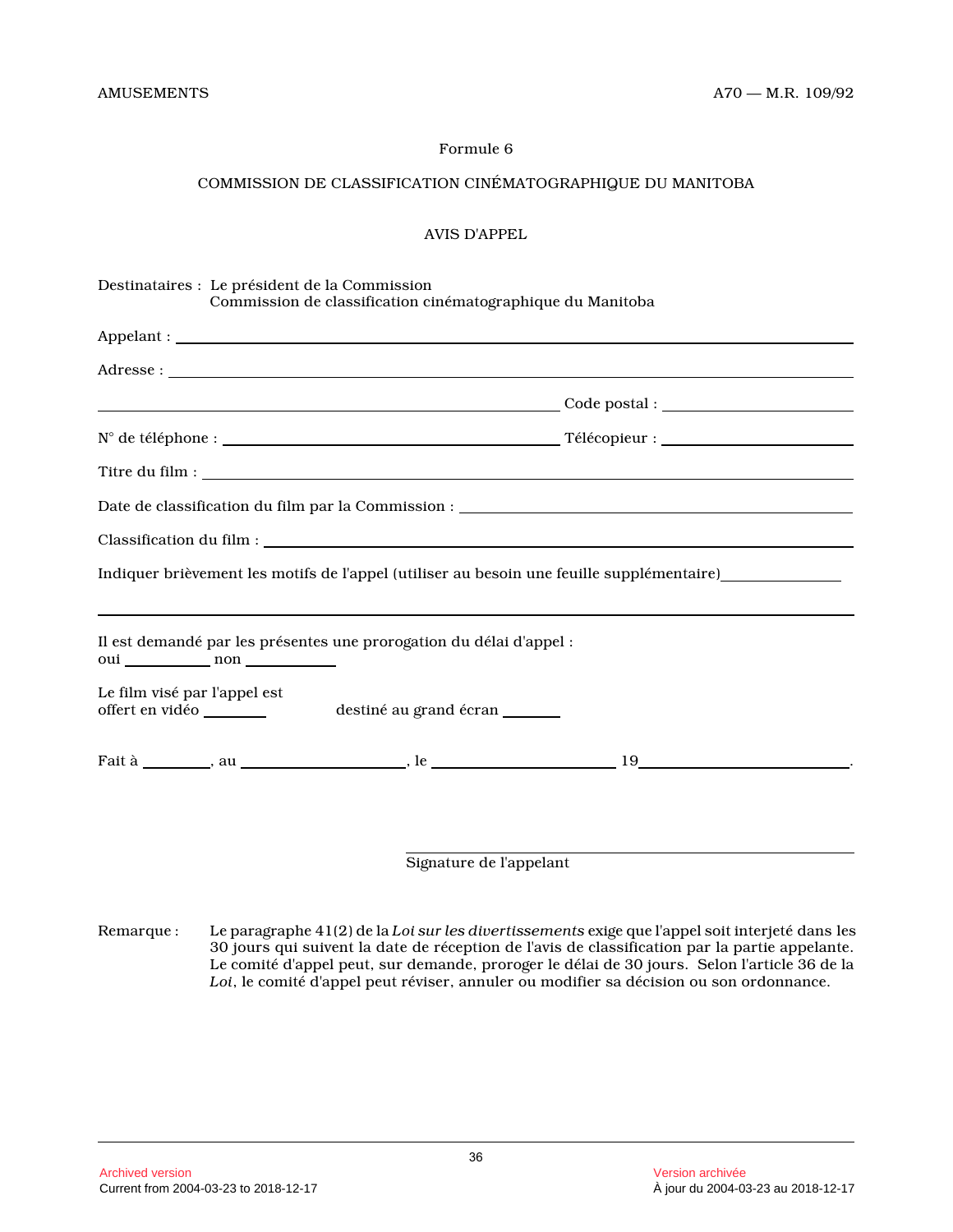# COMMISSION DE CLASSIFICATION CINÉMATOGRAPHIQUE DU MANITOBA

# AVIS DE L'AUDITION

|                                                                                                           |                                                            | ________, appelant |
|-----------------------------------------------------------------------------------------------------------|------------------------------------------------------------|--------------------|
|                                                                                                           | Commission de classification cinématographique du Manitoba |                    |
| La Commission de classification cinématographique du Manitoba entendra l'appel que l'appelant a interjeté |                                                            |                    |
|                                                                                                           |                                                            |                    |
|                                                                                                           |                                                            |                    |
| (endroit)                                                                                                 |                                                            | (heure)            |
|                                                                                                           |                                                            |                    |
|                                                                                                           |                                                            |                    |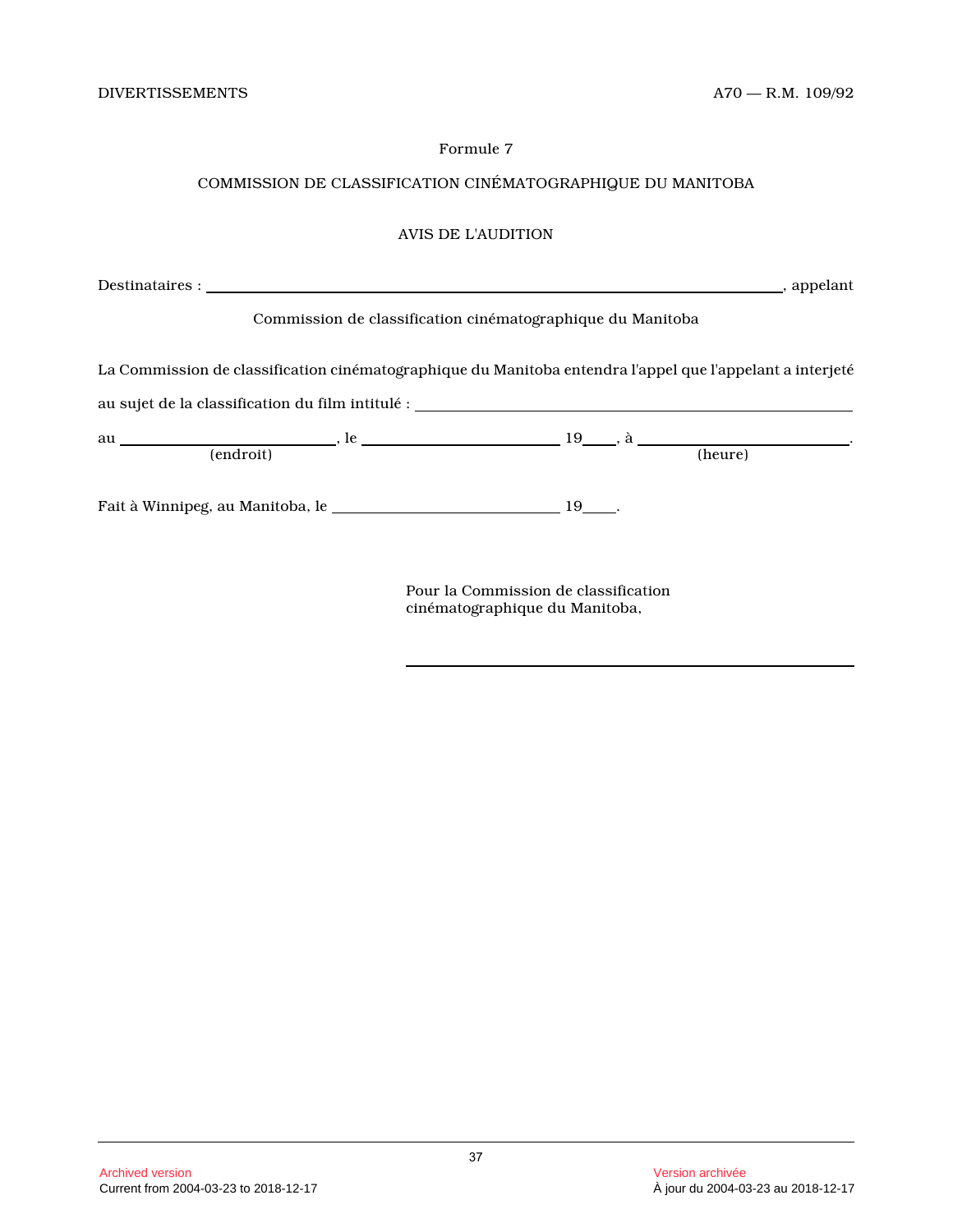# COMMISSION DE CLASSIFICATION CINÉMATOGRAPHIQUE DU MANITOBA

# RÉSULTAT DE L'APPEL

| Commission de classification cinématographique du Manitoba |  |
|------------------------------------------------------------|--|
|                                                            |  |
|                                                            |  |
|                                                            |  |
|                                                            |  |
|                                                            |  |
|                                                            |  |
|                                                            |  |
|                                                            |  |
|                                                            |  |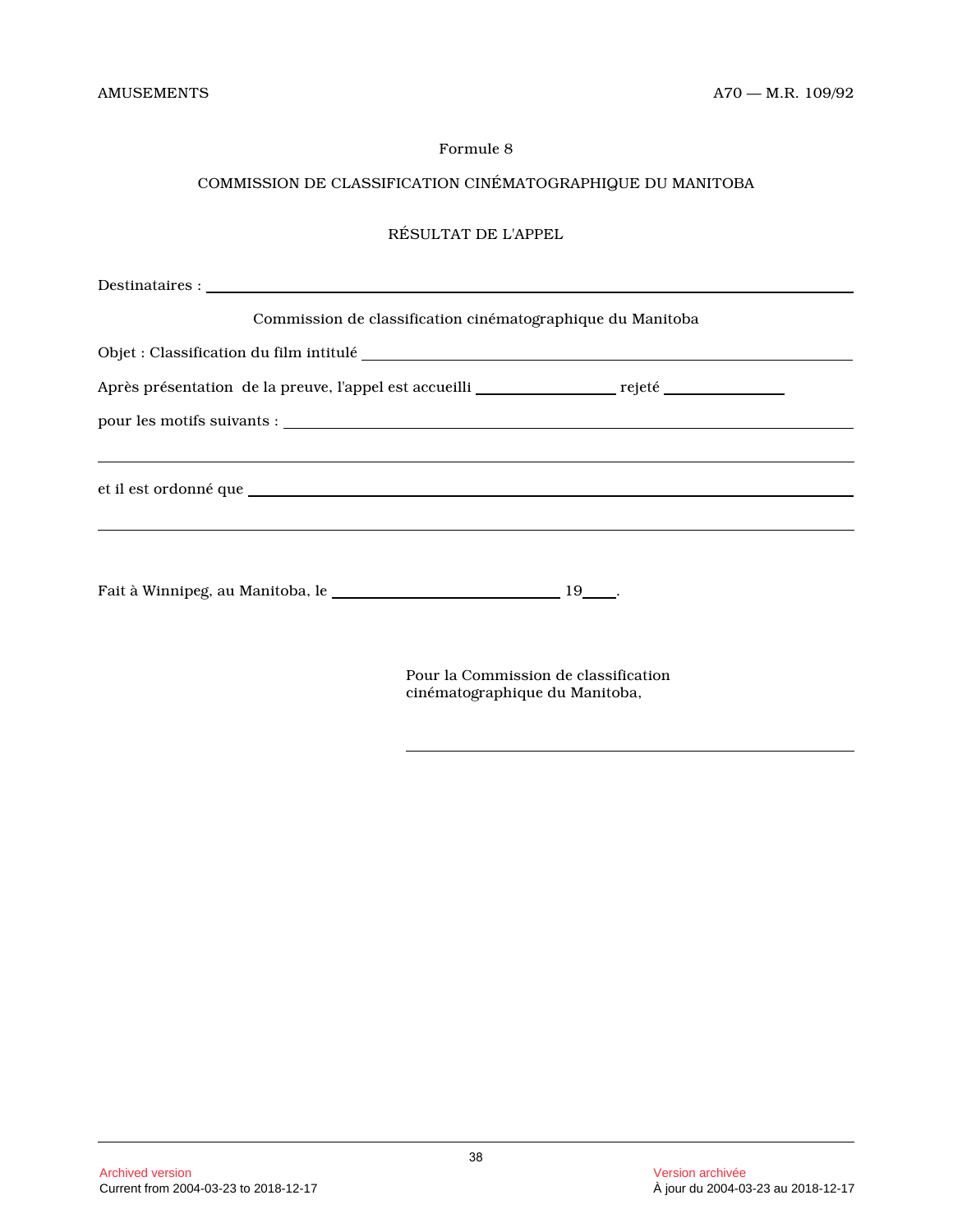# COMMISSION DE CLASSIFICATION CINÉMATOGRAPHIQUE DU MANITOBA

# AVIS D'APPEL D'UN ACTE OU D'UNE DÉCISION D'UN INSPECTEUR

| $N^{\circ} \text{ de téléphone}: \underline{\hspace{2.5cm} \underline{\hspace{2.5cm}}\hspace{2.5cm}}\hspace{2.5cm} \underline{\hspace{2.5cm}}\hspace{2.5cm}}$ |                                                                                  |  |
|---------------------------------------------------------------------------------------------------------------------------------------------------------------|----------------------------------------------------------------------------------|--|
| Qualité de l'appelant (intérêt de ce dernier) : ________________________________                                                                              |                                                                                  |  |
| <u> 1989 - Andrea Santa Andrea Santa Andrea Santa Andrea Santa Andrea Santa Andrea Santa Andrea Santa Andrea San</u>                                          |                                                                                  |  |
|                                                                                                                                                               |                                                                                  |  |
|                                                                                                                                                               |                                                                                  |  |
|                                                                                                                                                               | ,我们也不会有什么?""我们的人,我们也不会有什么?""我们的人,我们也不会有什么?""我们的人,我们也不会有什么?""我们的人,我们也不会有什么?""我们的人 |  |
|                                                                                                                                                               |                                                                                  |  |
|                                                                                                                                                               |                                                                                  |  |

Signature de l'appelant

Remarque : Retourner la formule dûment remplie à la Commission de classification cinématographique du Manitoba.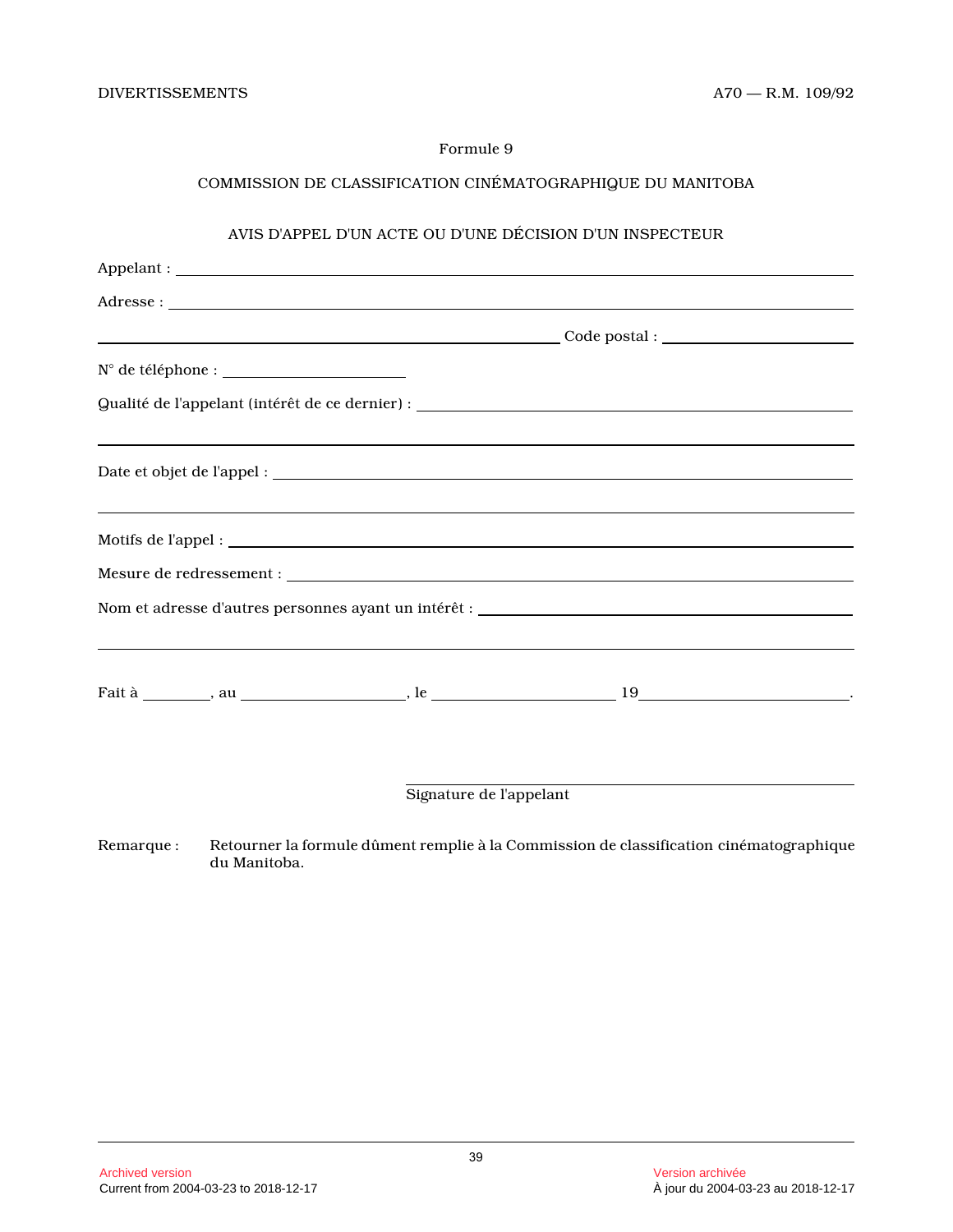# COMMISSION DE CLASSIFICATION CINÉMATOGRAPHIQUE DU MANITOBA

# AVIS DE L'AUDITION DE L'APPEL D'UN ACTE OU D'UNE DÉCISION D'UN INSPECTEUR

| (Nom de l'appelant)                                                                                                                                                                                                                  |           |         |
|--------------------------------------------------------------------------------------------------------------------------------------------------------------------------------------------------------------------------------------|-----------|---------|
| Objet : <u>Appel de versus and the set of the set of the set of the set of the set of the set of the set of the set of the set of the set of the set of the set of the set of the set of the set of the set of the set of the se</u> |           |         |
|                                                                                                                                                                                                                                      |           |         |
|                                                                                                                                                                                                                                      |           |         |
| La Commission entendra votre appel au :                                                                                                                                                                                              |           |         |
|                                                                                                                                                                                                                                      | (adresse) |         |
|                                                                                                                                                                                                                                      |           | (heure) |
|                                                                                                                                                                                                                                      |           |         |

Si vous désirez être entendu, vous pouvez assister personnellement à l'audience, à l'endroit et à l'heure indiqués ci-dessus ou vous y faire représenter par votre avocat.

En cas d'absence de votre part ou de votre avocat à l'audience, la Commission décidera du sort de votre appel selon ce qu'elle estime juste.

Fait à Winnipeg, au Manitoba, le \_\_\_\_\_\_\_\_\_\_\_\_\_\_\_\_\_\_\_\_\_\_\_\_\_\_\_\_\_\_\_\_\_\_ 19\_\_\_\_.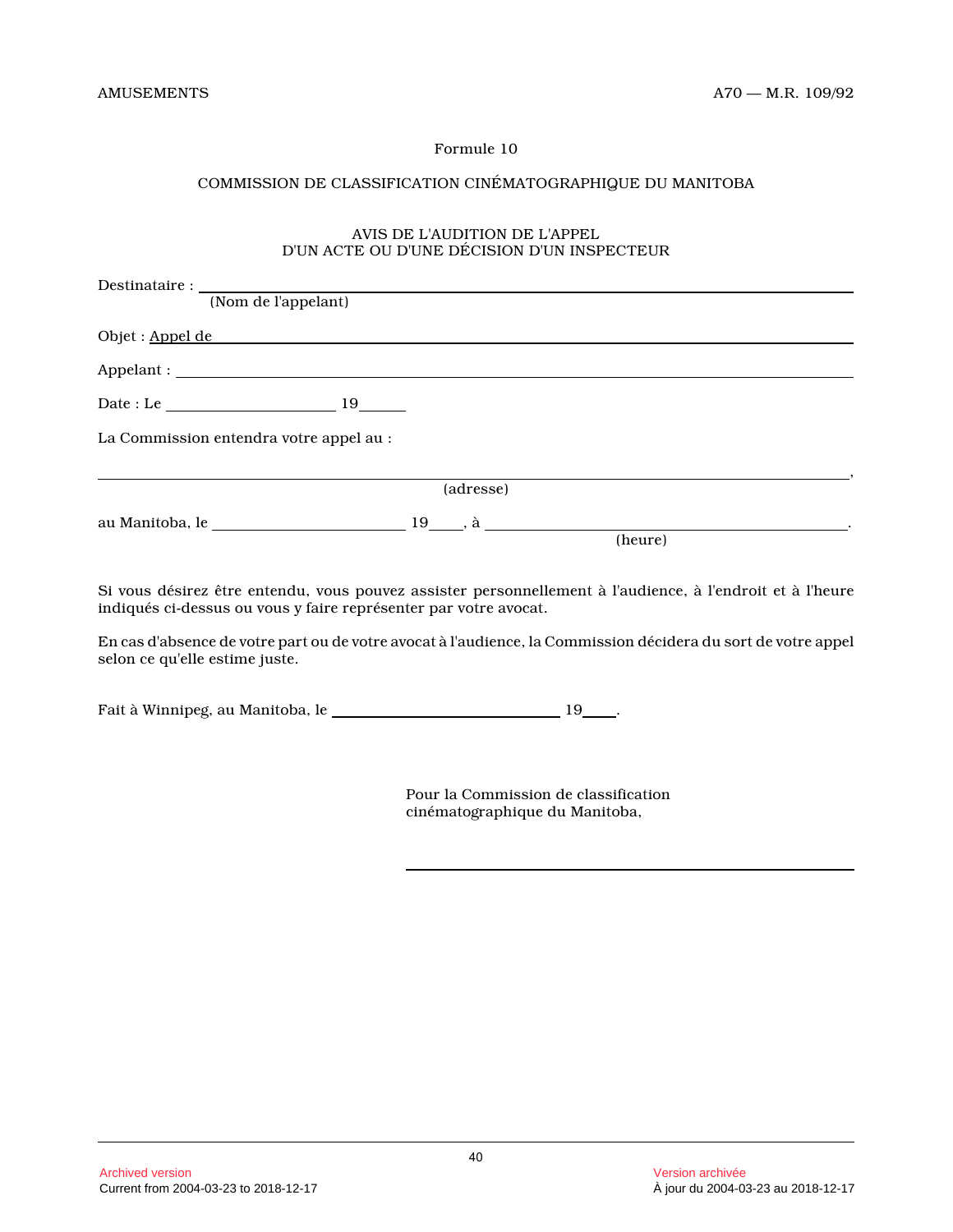# COMMISSION DE CLASSIFICATION CINÉMATOGRAPHIQUE DU MANITOBA

# AVIS DE DÉCISION DE L'INSPECTEUR AU SUJET DE L'APPE L

| Après présentation de la preuve, l'appel est accueilli ___________ rejeté _________________________ |  |
|-----------------------------------------------------------------------------------------------------|--|
|                                                                                                     |  |
|                                                                                                     |  |
|                                                                                                     |  |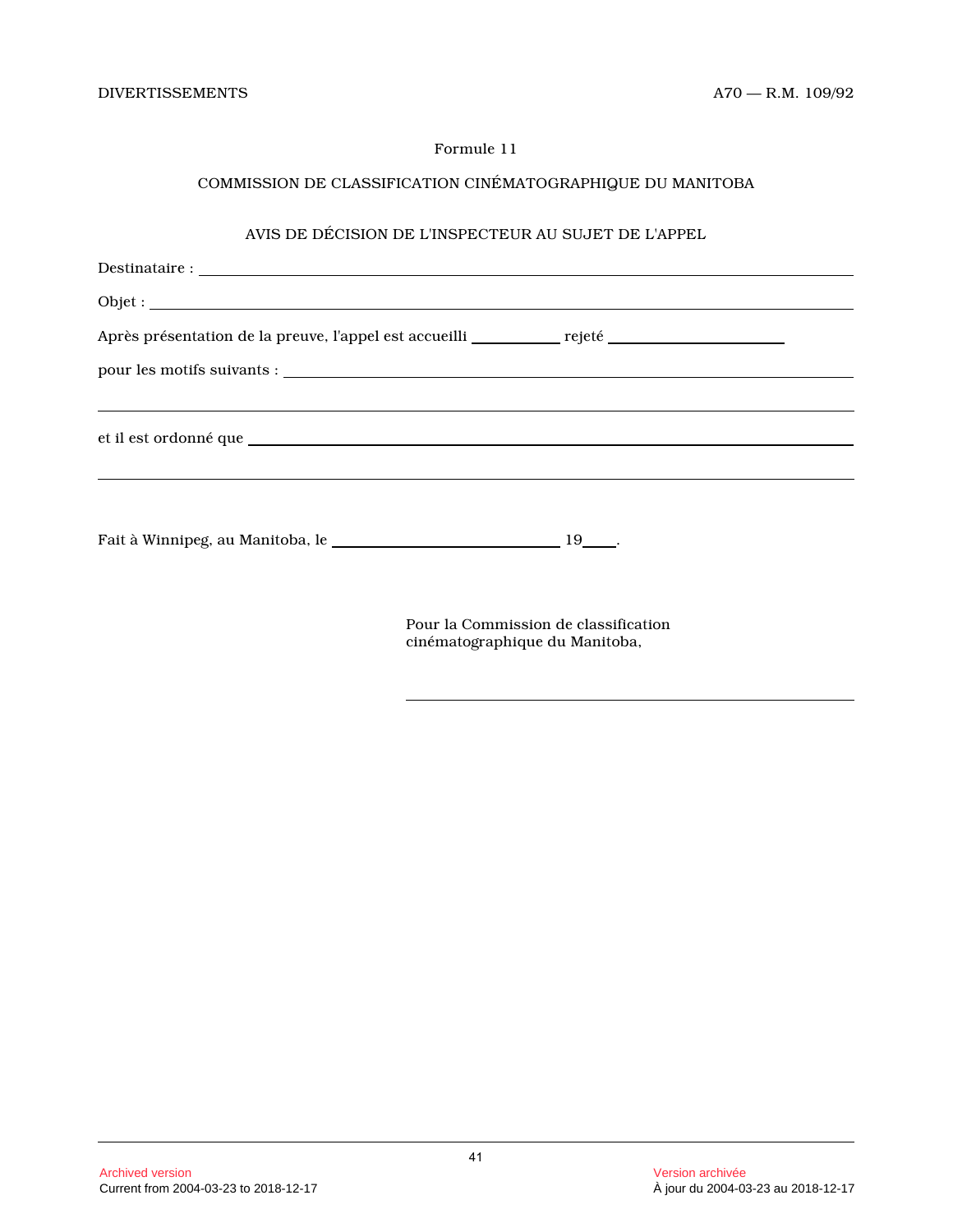# COMMISSION DE CLASSIFICATION CINÉMATOGRAPHIQUE DU MANITOBA

# DEMANDE D'ORDONNANCE OU DE MESURE DE REDRESSEMENT

# Destinataire : Commission de classification cinématographique du Manitoba

| Le demandeur recherche l'ordonnance ou la mesure de redressement qui suit : |  |
|-----------------------------------------------------------------------------|--|
|                                                                             |  |
|                                                                             |  |

Signature du demandeur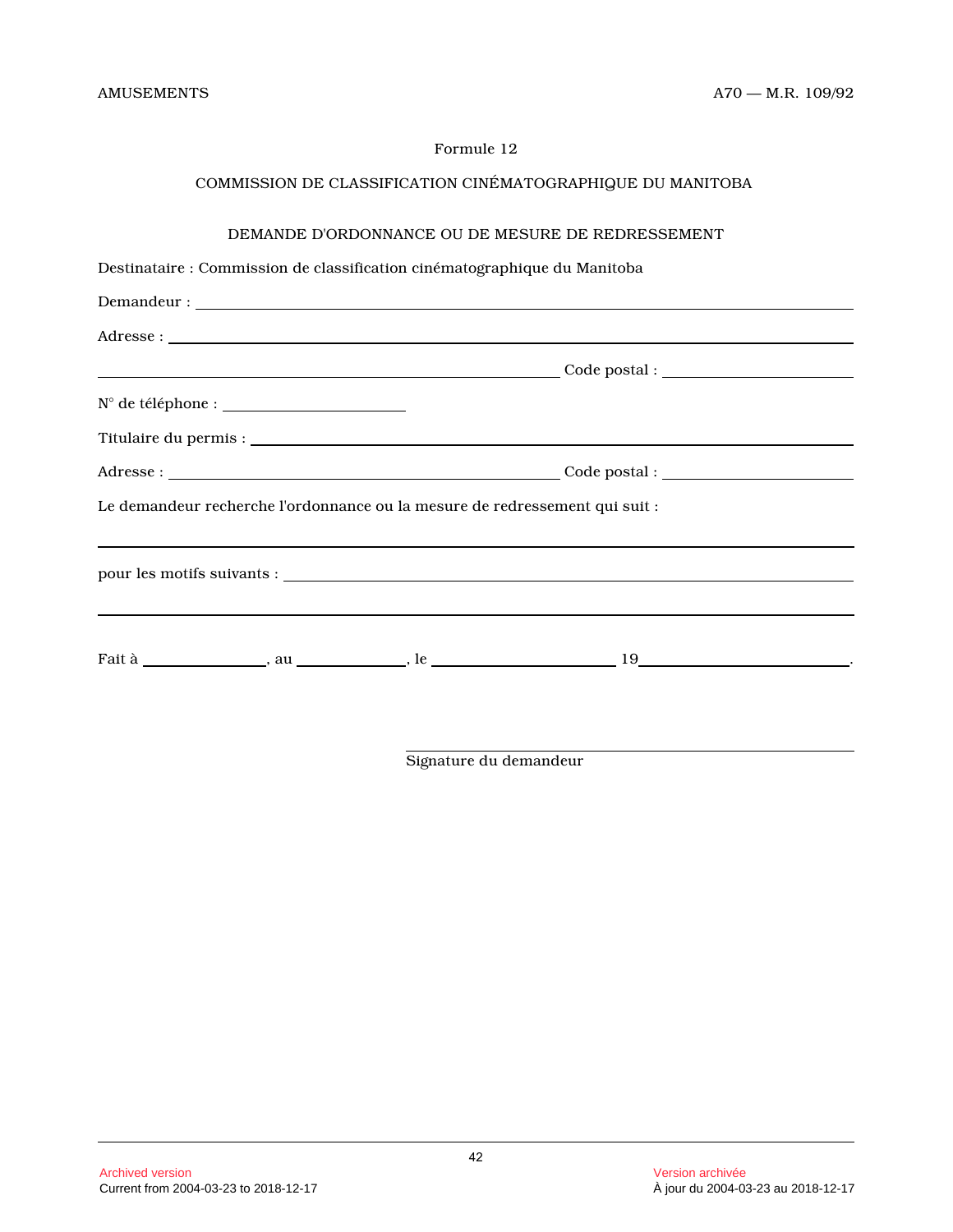# COMMISSION DE CLASSIFICATION CINÉMATOGRAPHIQUE DU MANITOBA

# DEMANDE DE RÉVISION

| Destinataire : Commission de classification cinématographique du Manitoba                                                              |  |
|----------------------------------------------------------------------------------------------------------------------------------------|--|
|                                                                                                                                        |  |
|                                                                                                                                        |  |
|                                                                                                                                        |  |
|                                                                                                                                        |  |
| Qualité du demandeur (intérêt de ce dernier) : __________________________________                                                      |  |
| Description de l'affaire pour laquelle une révision est recherchée : _______________________________                                   |  |
| ,我们也不会有什么?""我们的人,我们也不会有什么?""我们的人,我们也不会有什么?""我们的人,我们也不会有什么?""我们的人,我们也不会有什么?""我们的人                                                       |  |
| <u> 2000 - Andrea Andrewski, amerikansk politik (d. 1982)</u><br>Nom et adresse d'autres personnes ayant un intérêt dans la révision : |  |
|                                                                                                                                        |  |

Signature du demandeur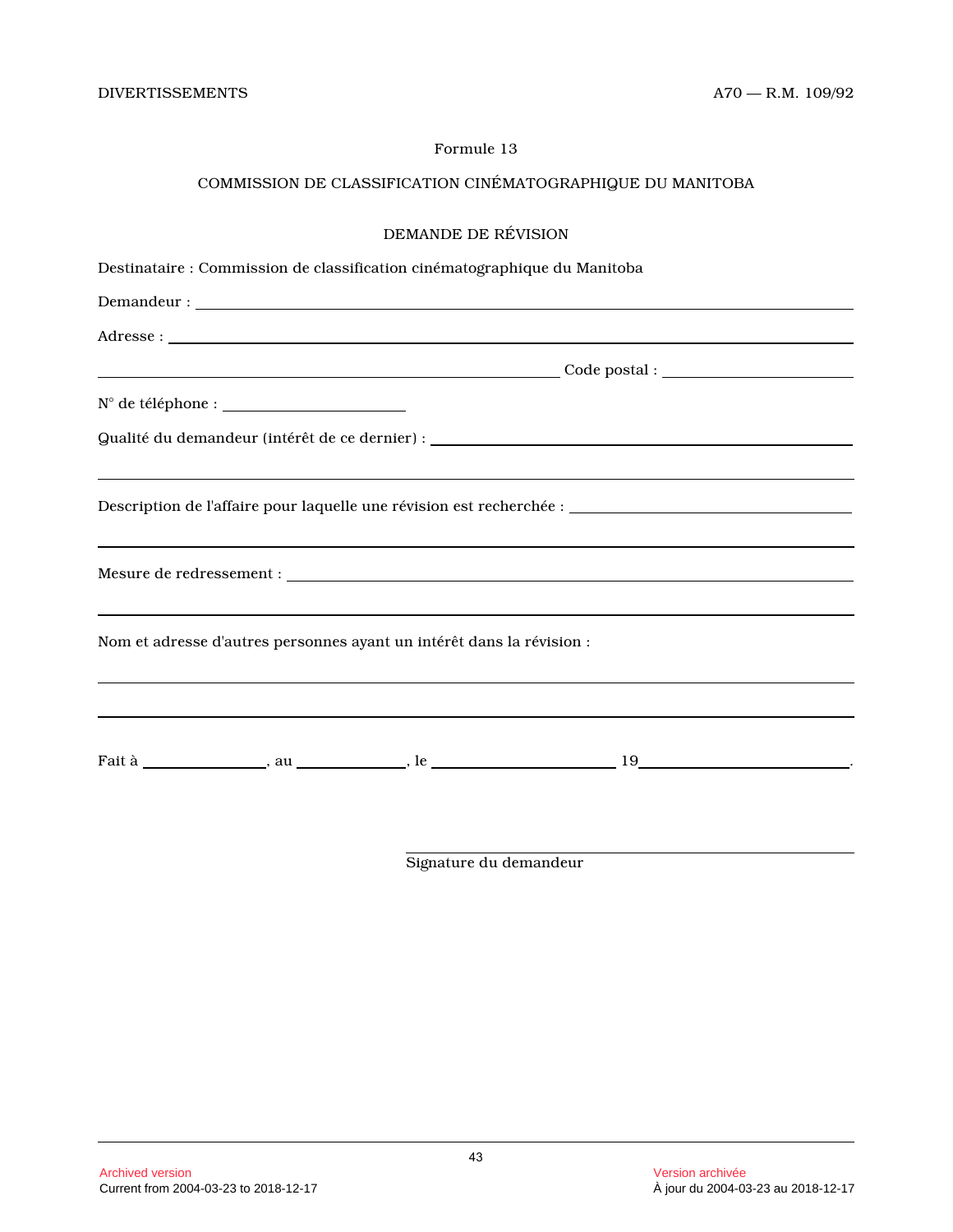# COMMISSION DE CLASSIFICATION CINÉMATOGRAPHIQUE DU MANITOBA

# AVIS DE RÉVISION

Destinataires :

La Commission a reçu une demande de révision de ce qui suit :

Si vous désirez être entendu au sujet de la demande, vous devez déposer un avis d'intervention au bureau de la Commission situé au :

dans les 21 jours de la signification du présent avis. Si vous omettez de le faire, vous n'aurez pas le droit d'être informé des autres actes de procédure. La Commission peut prendre l'ordonnance et les mesures qu'elle juge équitables.

Fait à Winnipeg, au Manitoba, le \_\_\_\_\_\_\_\_\_\_\_\_\_\_\_\_\_\_\_\_\_\_\_\_\_\_\_\_\_\_\_\_\_\_ 19\_\_\_\_.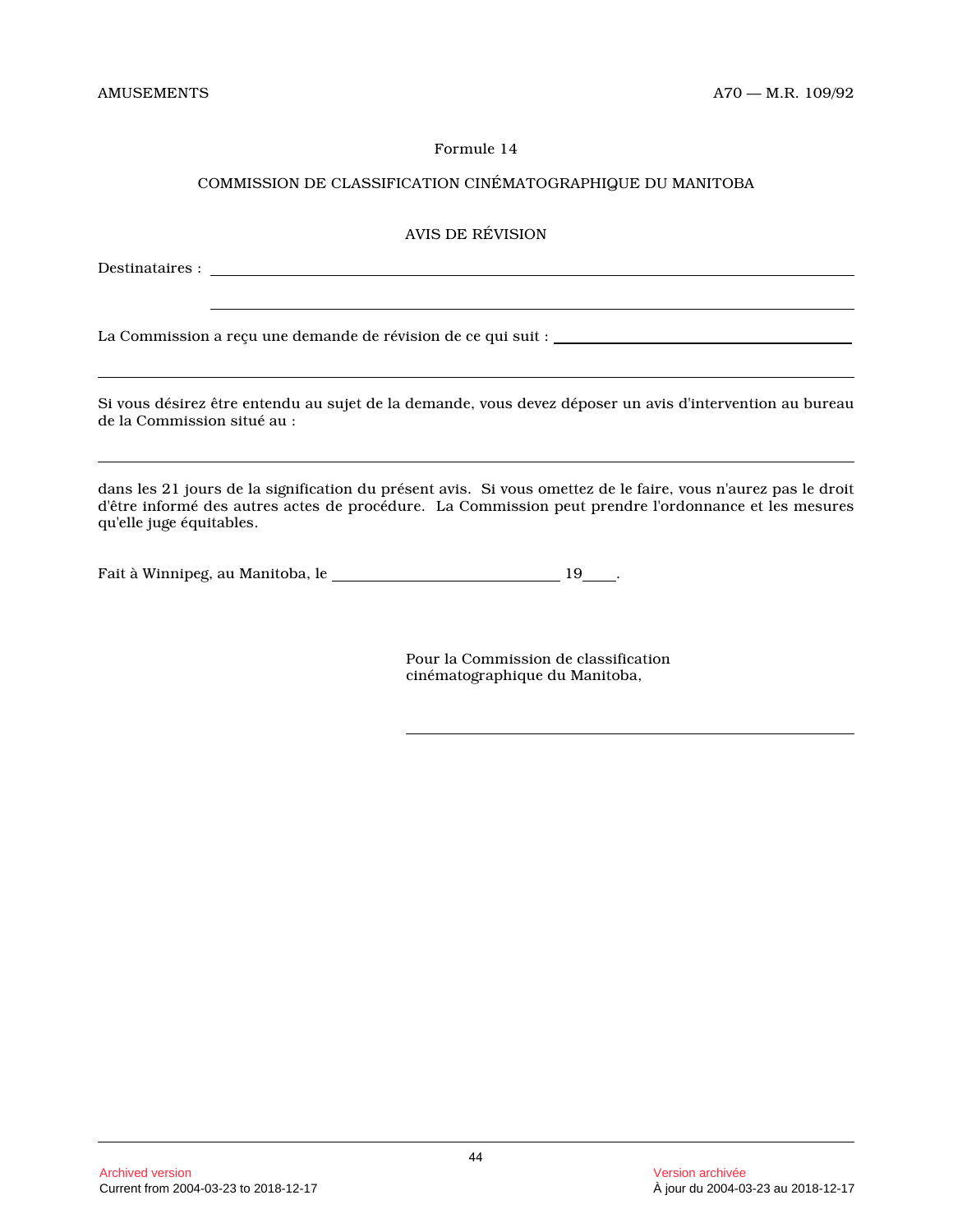# COMMISSION DE CLASSIFICATION CINÉMATOGRAPHIQUE DU MANITOBA

# AVIS D'INTERVENTION DANS LA RÉVISION

| Objet : Avis de la date de révision |                                                                                                                        |  |
|-------------------------------------|------------------------------------------------------------------------------------------------------------------------|--|
|                                     |                                                                                                                        |  |
|                                     |                                                                                                                        |  |
|                                     |                                                                                                                        |  |
|                                     |                                                                                                                        |  |
|                                     | <u> 1999 - Andrea San Aonaichte ann an Comhair ann an Comhair ann an Comhair ann an Comhair ann an Comhair ann an </u> |  |
|                                     |                                                                                                                        |  |

Signature de l'intervenant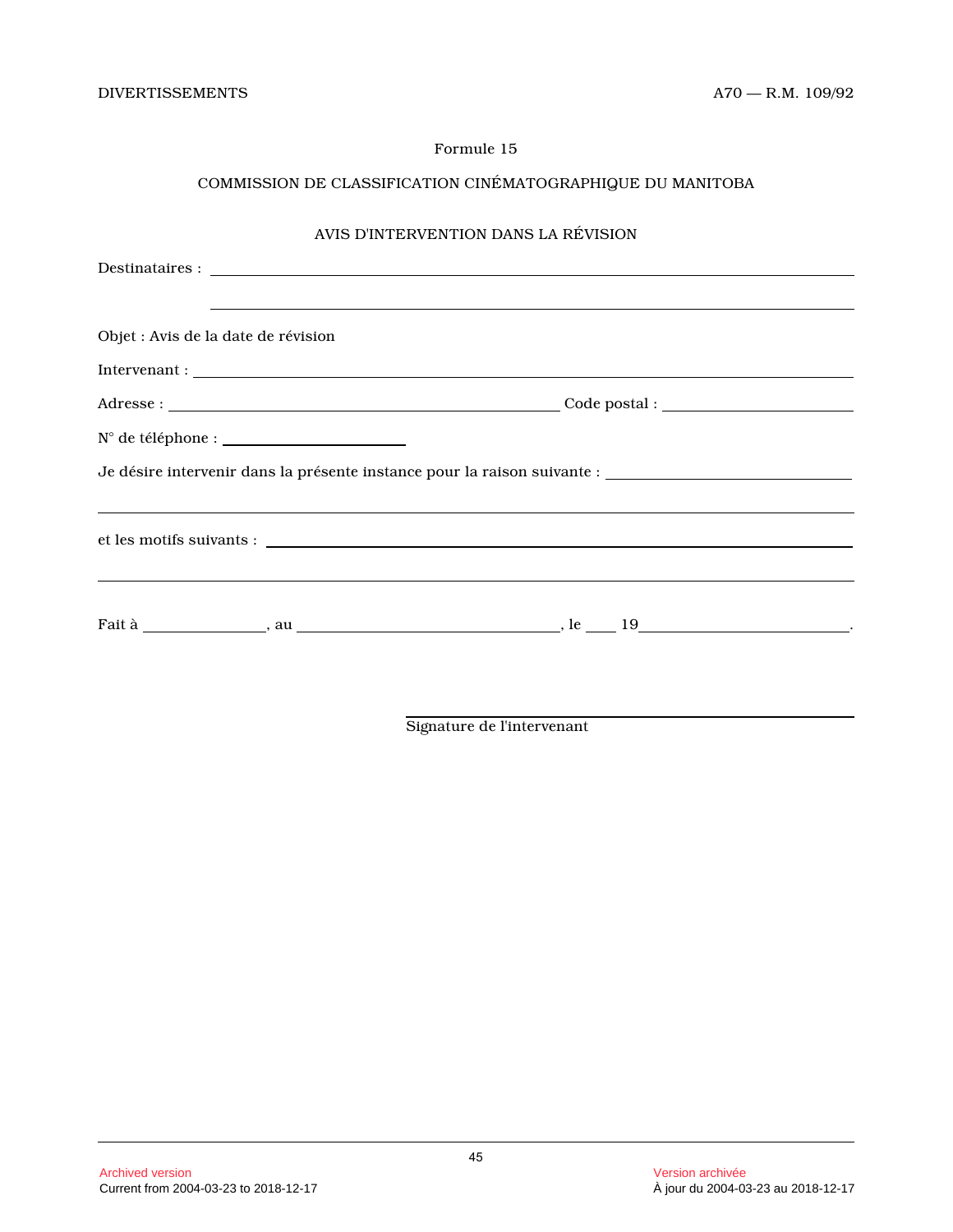# COMMISSION DE CLASSIFICATION CINÉMATOGRAPHIQUE DU MANITOBA

# ORDONNANCE DE PROROGATION DE DÉLAI

| et sur présentation de la preuve, il est ordonné que le délai prescrit pour |  |
|-----------------------------------------------------------------------------|--|
|                                                                             |  |
|                                                                             |  |
|                                                                             |  |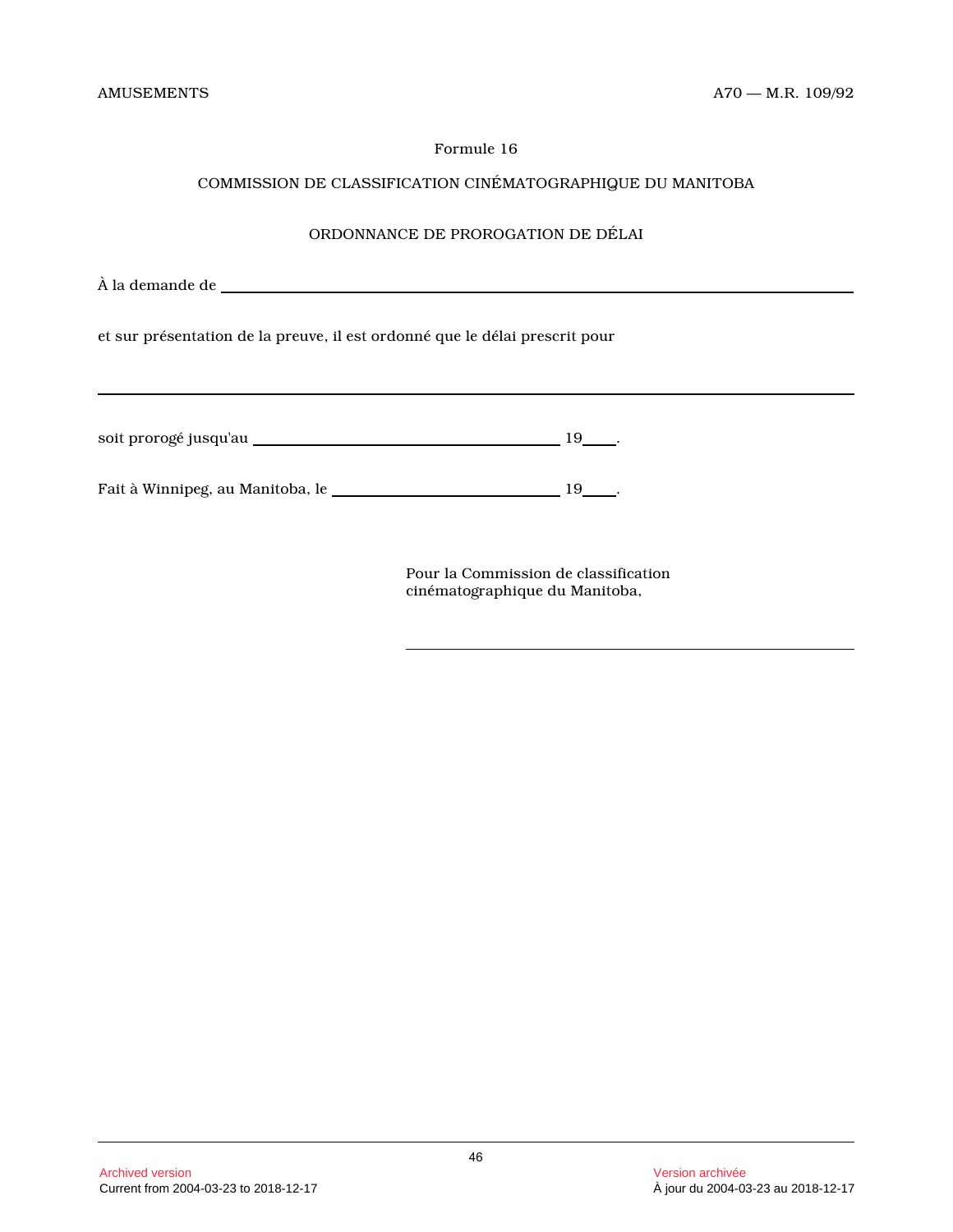# COMMISSION DE CLASSIFICATION CINÉMATOGRAPHIQUE DU MANITOBA

# AVIS DE DIVULGATION

Destinataires :

Objet :

La Commission se propose de prendre connaissance des faits généraux, techniques ou scientifiques suivants relevant de son champ de spécialisation :

Si vous désirez contester ces faits, vous devez fournir une preuve contraire à l'audition de cette affaire. Si vous omettez de le faire, la Commission peut invoquer les faits qu'elle considère justes.

Fait à Winnipeg, au Manitoba, le \_\_\_\_\_\_\_\_\_\_\_\_\_\_\_\_\_\_\_\_\_\_\_\_\_\_\_\_\_\_\_\_\_ 19\_\_\_\_.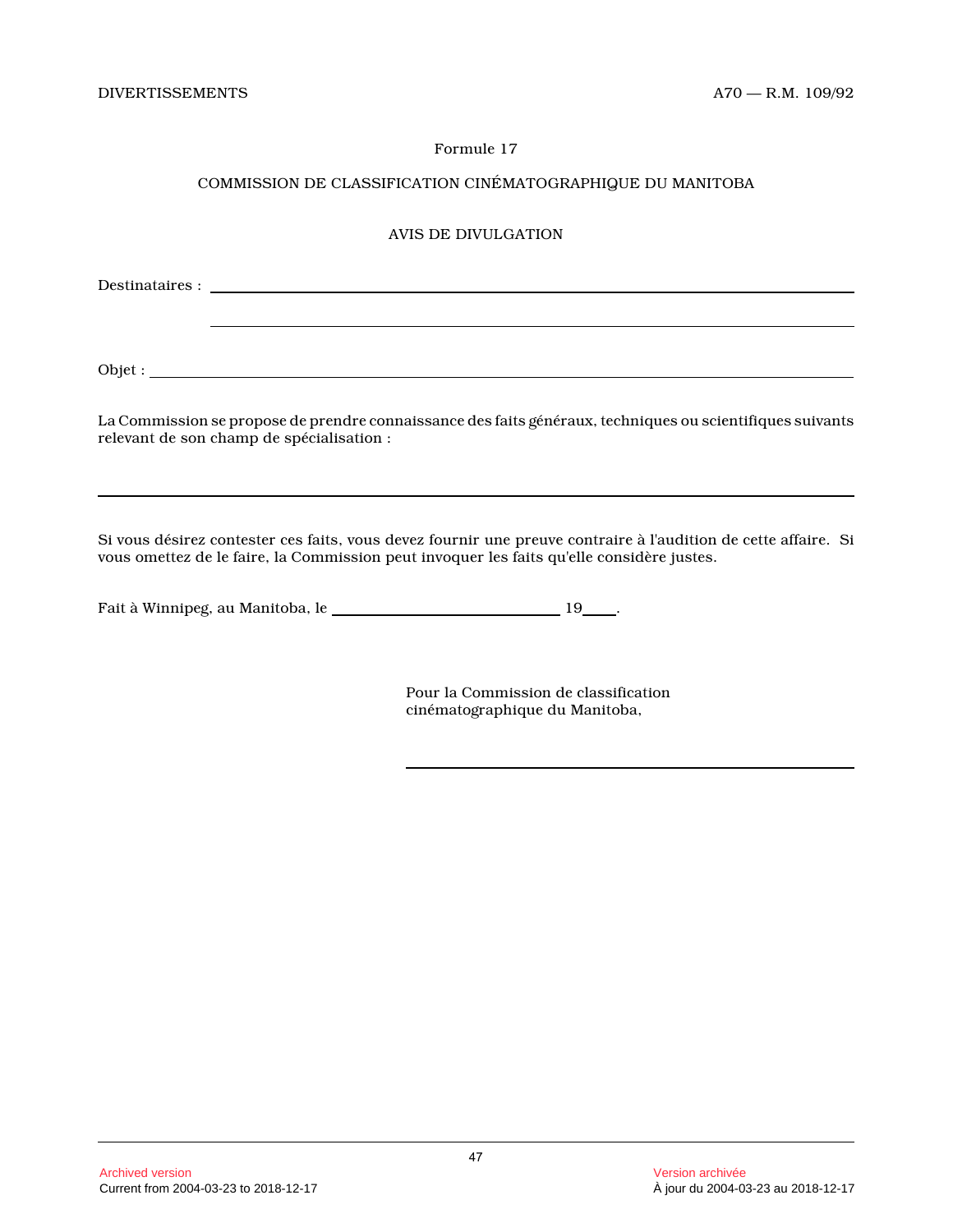# COMMISSION DE CLASSIFICATION CINÉMATOGRAPHIQUE DU MANITOBA

#### DIVULGATION DE LA PREUVE

Destinataires :

Objet :

La Commission est en possession des faits ou des renseignements suivants qui peuvent être présentés à titre

de preuve à l'audience de la présente affaire :

Fait à Winnipeg, au Manitoba, le \_\_\_\_\_\_\_\_\_\_\_\_\_\_\_\_\_\_\_\_\_\_\_\_\_\_\_\_\_\_\_\_\_ 19\_\_\_\_.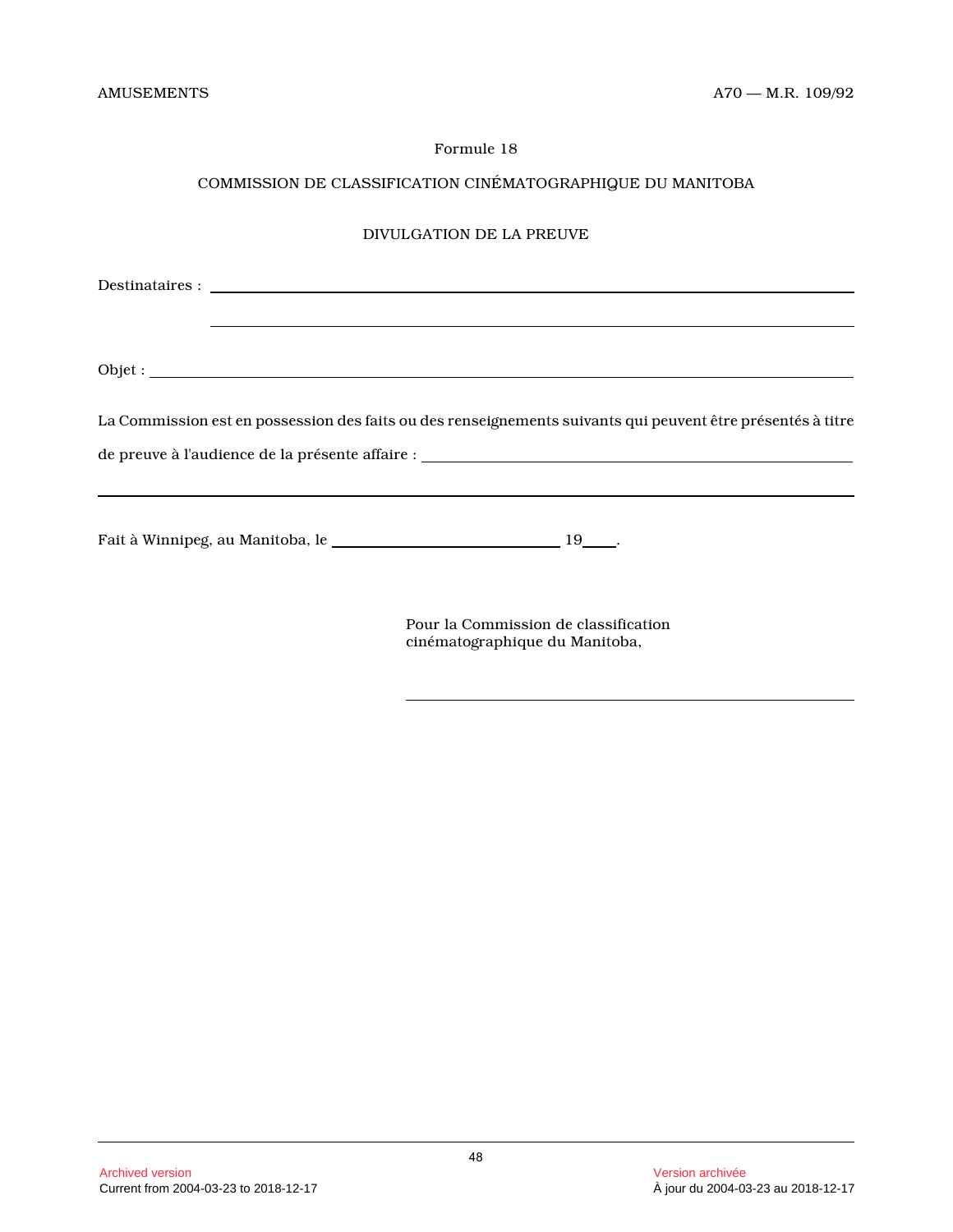# COMMISSION DE CLASSIFICATION CINÉMATOGRAPHIQUE DU MANITOBA

#### AVIS D'EXERCICE DE POUVOIR

Destinataire :

(Nom du titulaire du permis)

La Commission se propose de prendre les mesures suivantes qui peuvent influer sur vos droits :

pour les motifs suivants :

Si vous désirez contester tout ou partie de ces mesures, vous devez déposer un Avis de litige au bureau de la Commission situé au :

(adresse)

dans les 7 jours qui suivent la signification du présent avis. Si vous omettez de le faire, la Commission peut prendre les mesures qu'elle juge appropriées.

Fait à Winnipeg, au Manitoba, le \_\_\_\_\_\_\_\_\_\_\_\_\_\_\_\_\_\_\_\_\_\_\_\_\_\_\_\_\_\_\_\_\_ 19\_\_\_\_.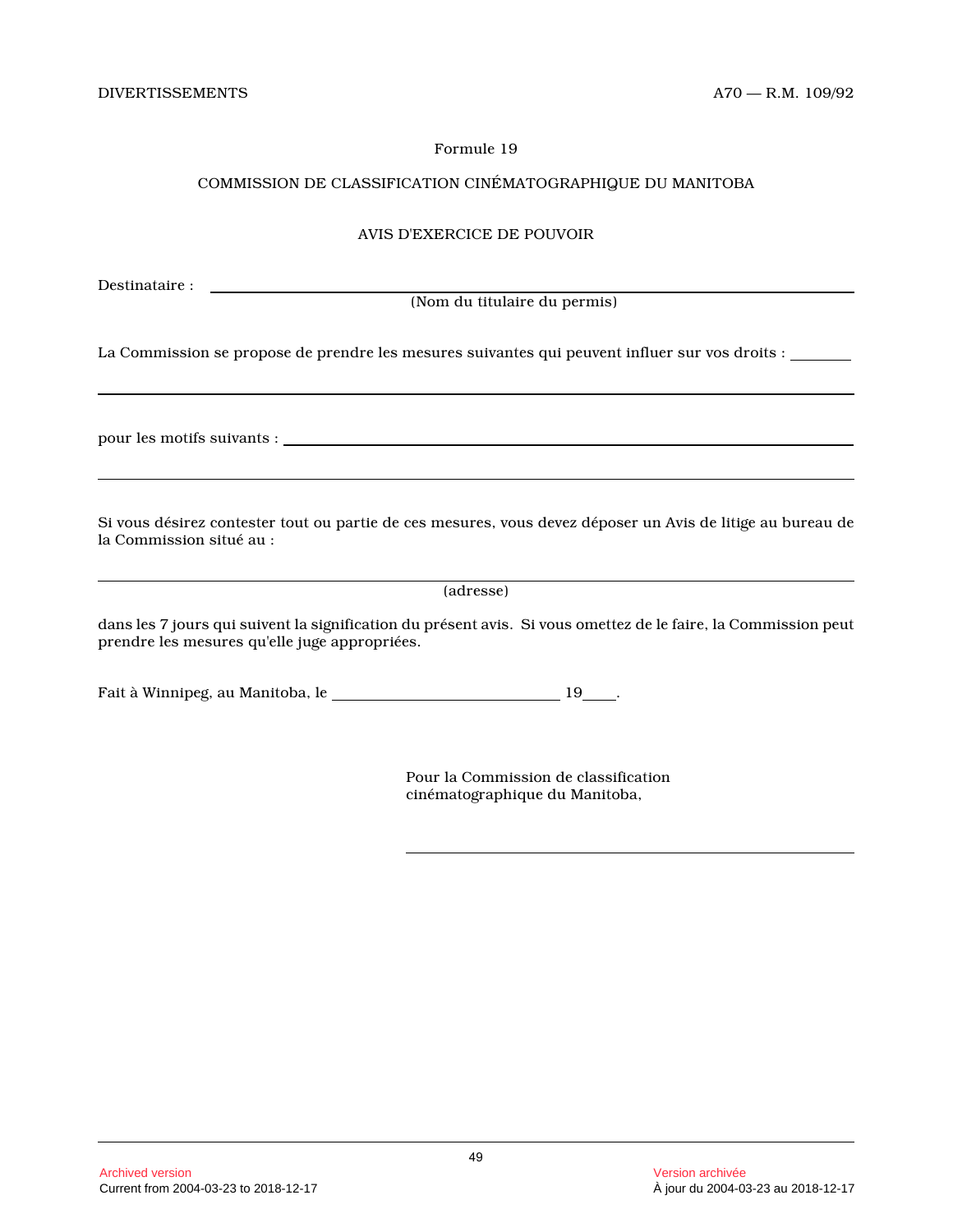# COMMISSION DE CLASSIFICATION CINÉMATOGRAPHIQUE DU MANITOBA

| Destinataire : Commission de classification cinématographique du Manitoba |  |  |  |
|---------------------------------------------------------------------------|--|--|--|
|                                                                           |  |  |  |

| Objet : Avis d'exercice de pouvoir du |  |
|---------------------------------------|--|
|                                       |  |
|                                       |  |

Titulaire du permis :

Adresse :

| Code postal : |  |
|---------------|--|
|               |  |

|  | N° de téléphone : |  |
|--|-------------------|--|
|  |                   |  |

Je conteste les mesures proposées de la façon suivante (préciser l'objet de la contestation) :

| pour les motifs suivants : |  |  |
|----------------------------|--|--|
|                            |  |  |

Fait à , au , le 19 .

Signature du titulaire de permis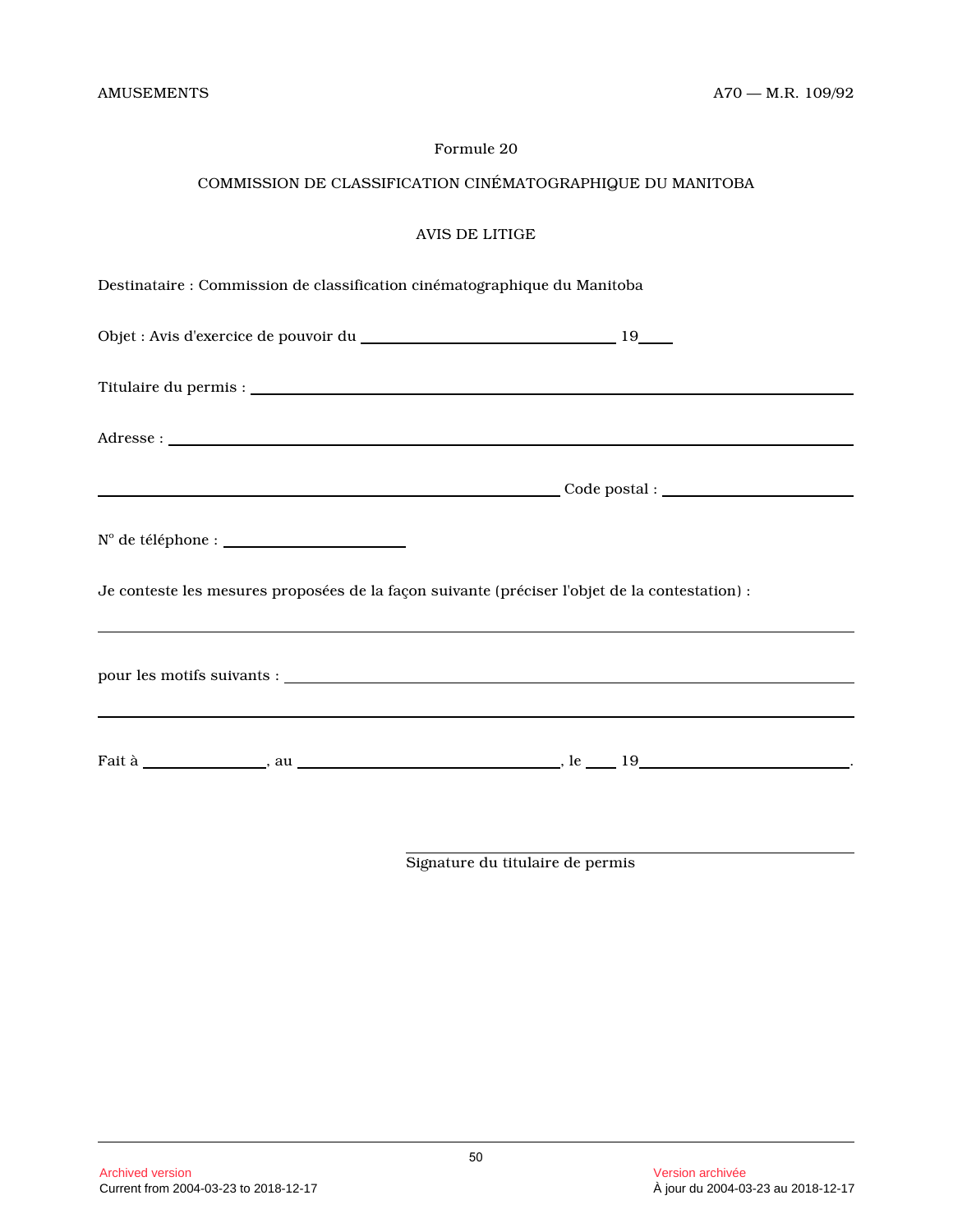# COMMISSION DE CLASSIFICATION CINÉMATOGRAPHIQUE DU MANITOBA

|  | Destinataire : Commission de classification cinématographique du Manitoba                                             |  |
|--|-----------------------------------------------------------------------------------------------------------------------|--|
|  |                                                                                                                       |  |
|  |                                                                                                                       |  |
|  |                                                                                                                       |  |
|  |                                                                                                                       |  |
|  |                                                                                                                       |  |
|  |                                                                                                                       |  |
|  | <u> 1989 - Johann Harry Harry Harry Harry Harry Harry Harry Harry Harry Harry Harry Harry Harry Harry Harry Harry</u> |  |
|  |                                                                                                                       |  |
|  |                                                                                                                       |  |
|  |                                                                                                                       |  |

Signature de l'intervenant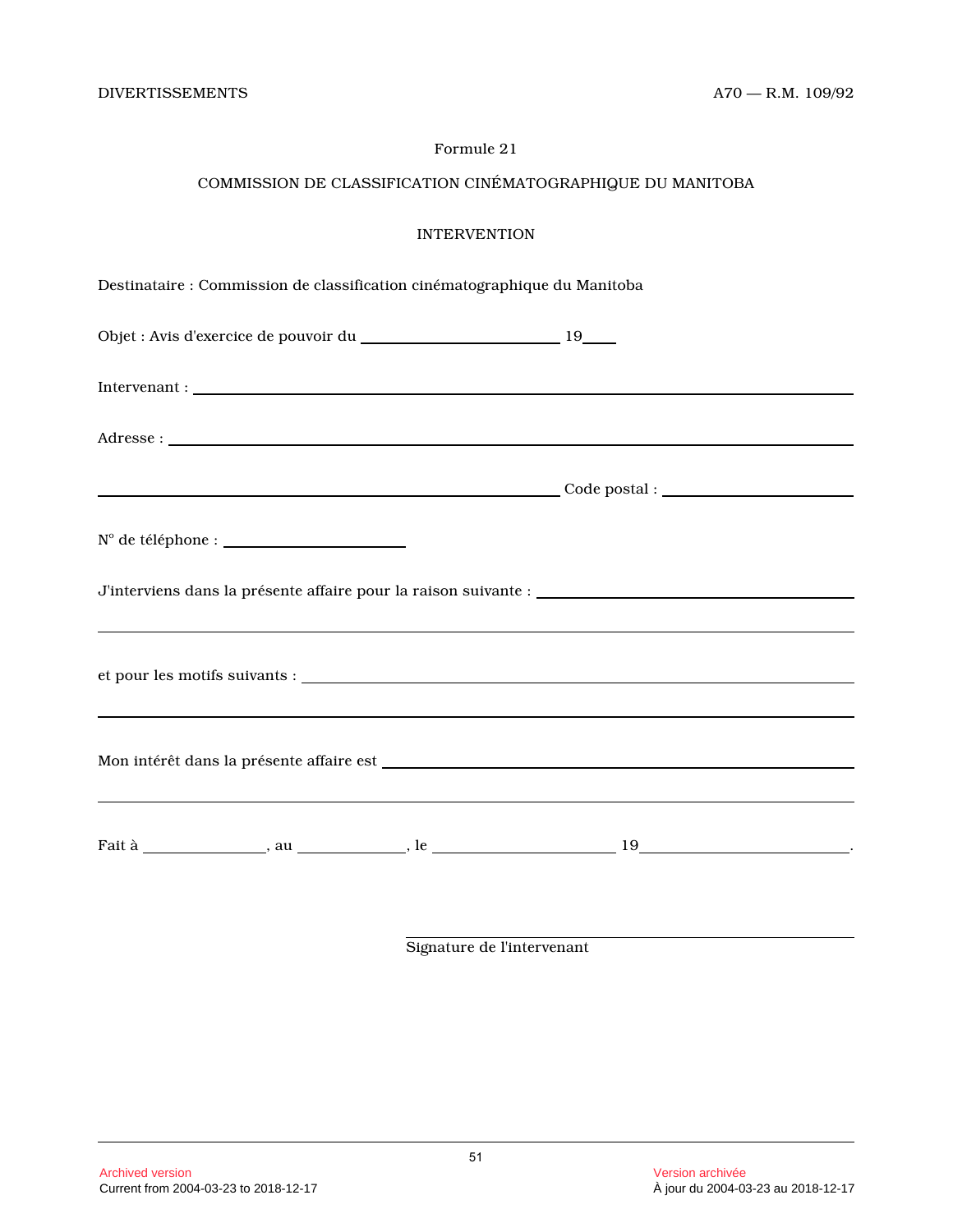# COMMISSION DE CLASSIFICATION CINÉMATOGRAPHIQUE DU MANITOBA

# AVIS D'AUDITION

|         | La Commission tiendra une audience relativement à la présente affaire |    |
|---------|-----------------------------------------------------------------------|----|
|         |                                                                       | 19 |
| (heure) |                                                                       |    |

Si vous désirez être entendu, vous pouvez assister à l'audience ou vous y faire représenter par un avocat à l'endroit et à l'heure mentionnés ci-dessus.

Si vous ou votre avocat n'assistez pas à l'audience, la Commission peut prendre les mesures qu'elle considère justes.

Fait à Winnipeg, au Manitoba, le \_\_\_\_\_\_\_\_\_\_\_\_\_\_\_\_\_\_\_\_\_\_\_\_\_\_\_\_\_\_\_\_\_ 19\_\_\_\_.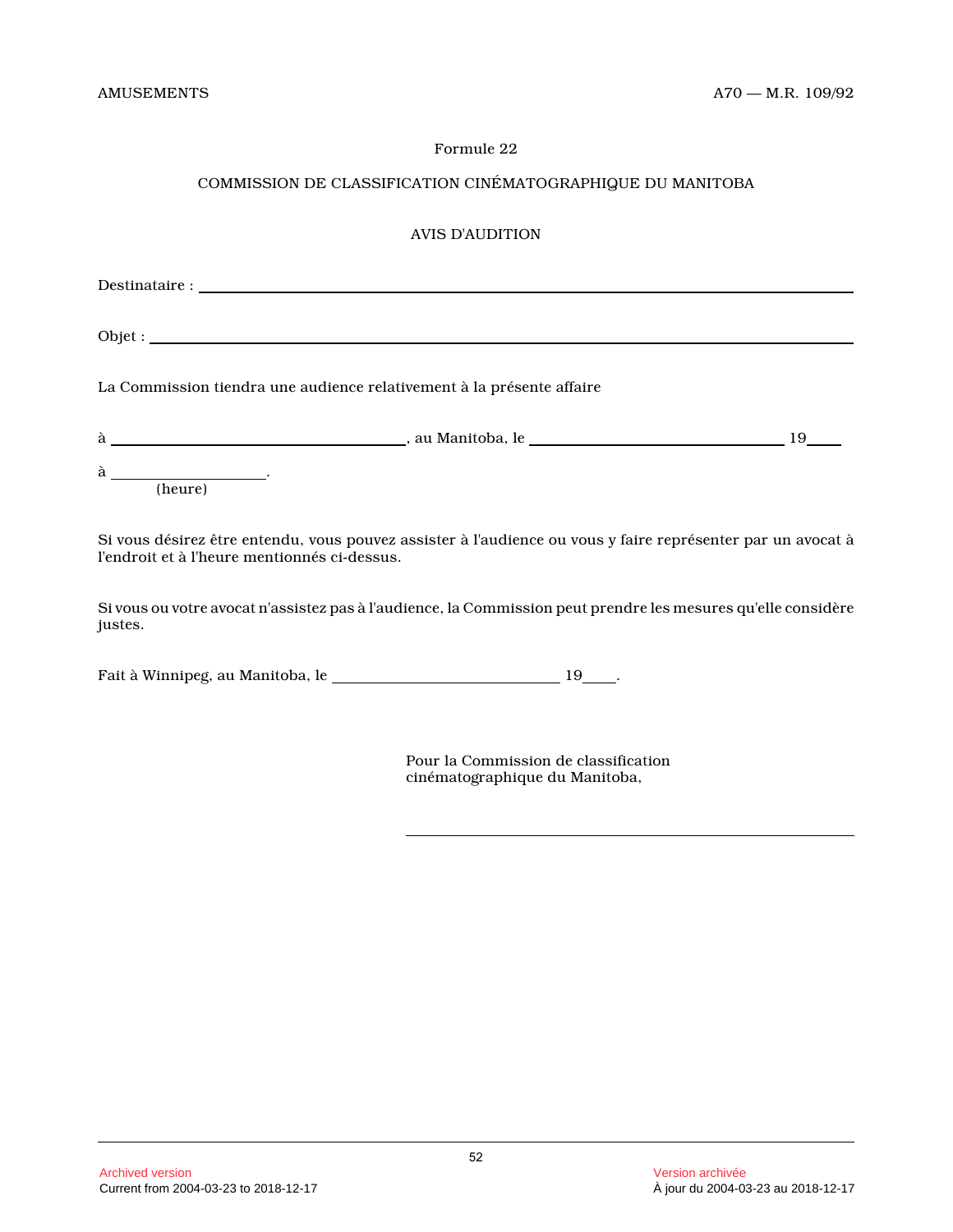# COMMISSION DE CLASSIFICATION CINÉMATOGRAPHIQUE DU MANITOBA

# MOTIFS DE LA DÉCISION

| <u> 1989 - Johann Stoff, amerikansk politiker (d. 1989)</u> |  |
|-------------------------------------------------------------|--|
|                                                             |  |
|                                                             |  |